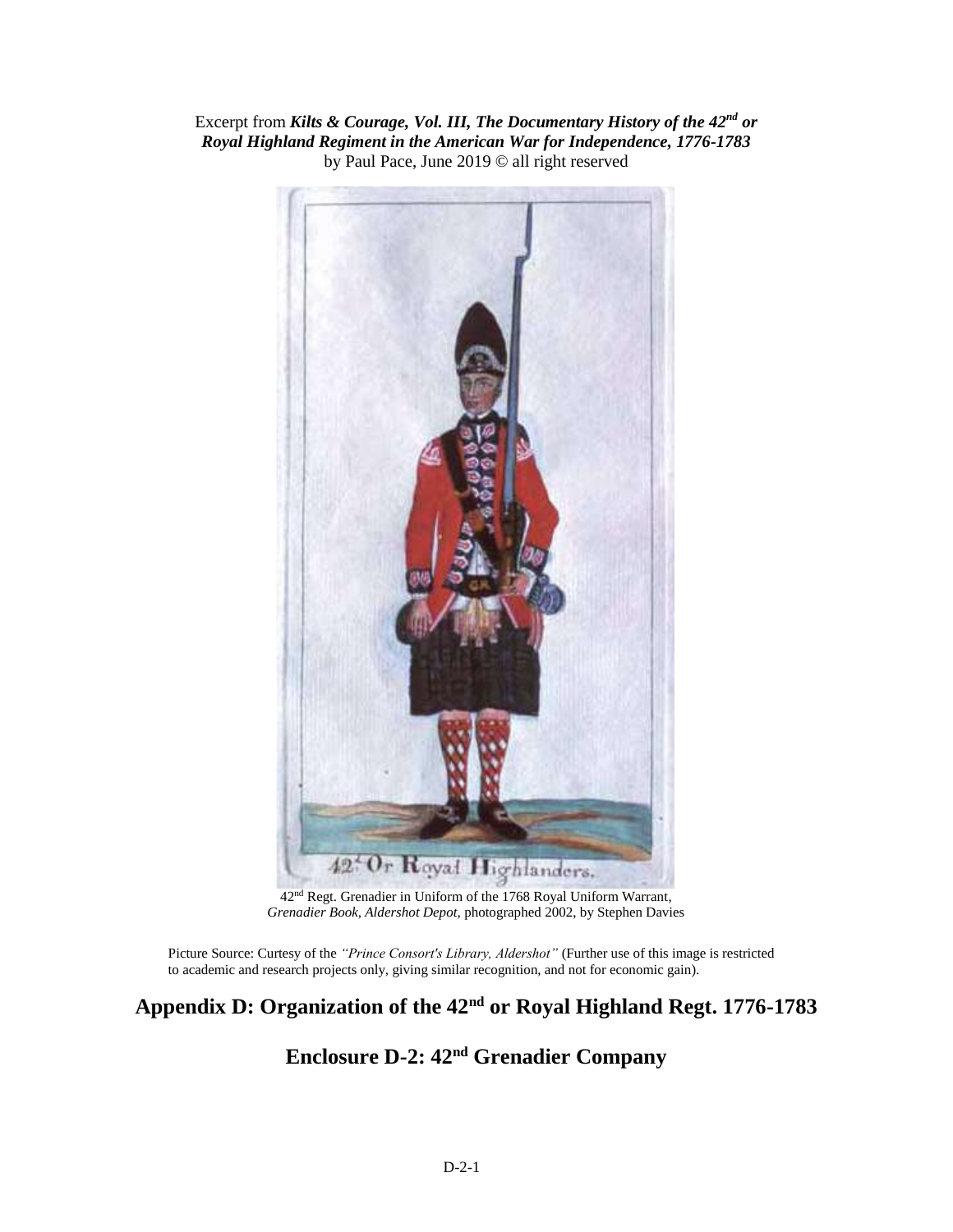#### **Introduction**

This enclosure deals only with the organization of the 42nd Grenadier Company during the American War for Independence. Correspondence and other documents associated with the actions of the company during the war are included in this volume in *Appendix B: Official Correspondence, Officers' Letters and Contemporary News Articles of the 42nd or Royal Highland Regiment in the American War for Independence and Canada, 1776 – 1789*

#### Grenadier Companies:

British infantry regiments serving in America during the War for Independence normally had ten companies, one of which was the grenadier company. This company was traditionally assigned to the position of highest risk (and therefore highest honor) on the right flank of the line when serving with the regiment in the field. This positioning caused the grenadiers to be termed a *"flank company"* along with the regiment's light infantry company which formed on the left flank of the arrayed line.

Military writer Capt. Bennet Cuthbertson's 1776 manual for the management of a battalion of infantry describes the selection of grenadiers indicating that *"…the Grenadier Company is to be constantly kept compleat, from the best and tallest Men in the Regiment… and have such Men only in it, as are perfect masters of their business… as experience proves that* [a] *Grenadier Company, which covers most ground when under Arms,*[is] *to be much superior in point of Marching, and every sort of fatigue…"<sup>1</sup>*

An early definition of a grenadier, carried over from earlier dictionaries, was published in a 1778 Military Dictionary and listed "*Grenadier*. *A foot soldier, armed with a sword, firelock, bayonet, and a pouch to hold his grenades. They are cloathed differently from the rest of the battalion, and wear high caps. Each regiment of late years has a company of grenadiers, which take always the right of the battalion. The grenadiers are generally the tallest and briskest fellows, and always the first upon attacks..."* 2

#### Grenadier Battalions

Except during a brief period following the return to the New York area from Philadelphia in 1778, the grenadier companies of the British regiments of the main army were detached to form composite grenadier battalions. Two such battalions were formed at Halifax, Nova Scotia on May 14, 1776 from the regiments that had been at Boston. A third battalion was formed in 1776 from the grenadiers of the regiments that had been with Lieut. Gen. Henry Clinton's unsuccessful attempt to take Charleston, South Carolina.

The 42<sup>nd</sup> Grenadier Company, commanded by Brevet-Maj. William Grant (son of Patrick Grant, 4<sup>th</sup> of Rothiemurchus) sailed for America on Apr. 29, 1776 on the transport *Thames,* with the Highland fleet under convoy of 32-gun *HMS Flora*. One of the lieutenants of the company was John Peebles, a thirteen year veteran of the regiment who left thirteen detailed notebooks of his time in America.<sup>3</sup> On arrival in America, the large  $42<sup>nd</sup>$  Regt. was split into two provisional battalions and Brevet-Maj. Grant was given command of the  $2<sup>nd</sup>$  battalion. Accordingly Grant gave up command of the Grenadiers to Capt. Charles Graham, son of Lt. Col. Gordon Graham, one of the commanders of the  $42<sup>nd</sup>$  Regt. during the French & Indian war. When Graham was later promoted to Major of the Regt., John Peebles (then serving in the 1<sup>st</sup> Battalion as Capt. Lieutenant) purchased Capt. Graham's company and led the Grenadiers until 1782.

Following the arrival of the 42<sup>nd</sup> or Royal Highland Regiment and the two-battalion 71<sup>st</sup> Highland Regt. (Fraser's) at New York in July and August 1776, Commander-in-Chief Gen. Sir William Howe ordered the formation of a fourth grenadier battalion under the command of Maj. the Honorable Charles Stuart, 43rd Regt. The battalion was made up of three large Highland grenadier companies from the two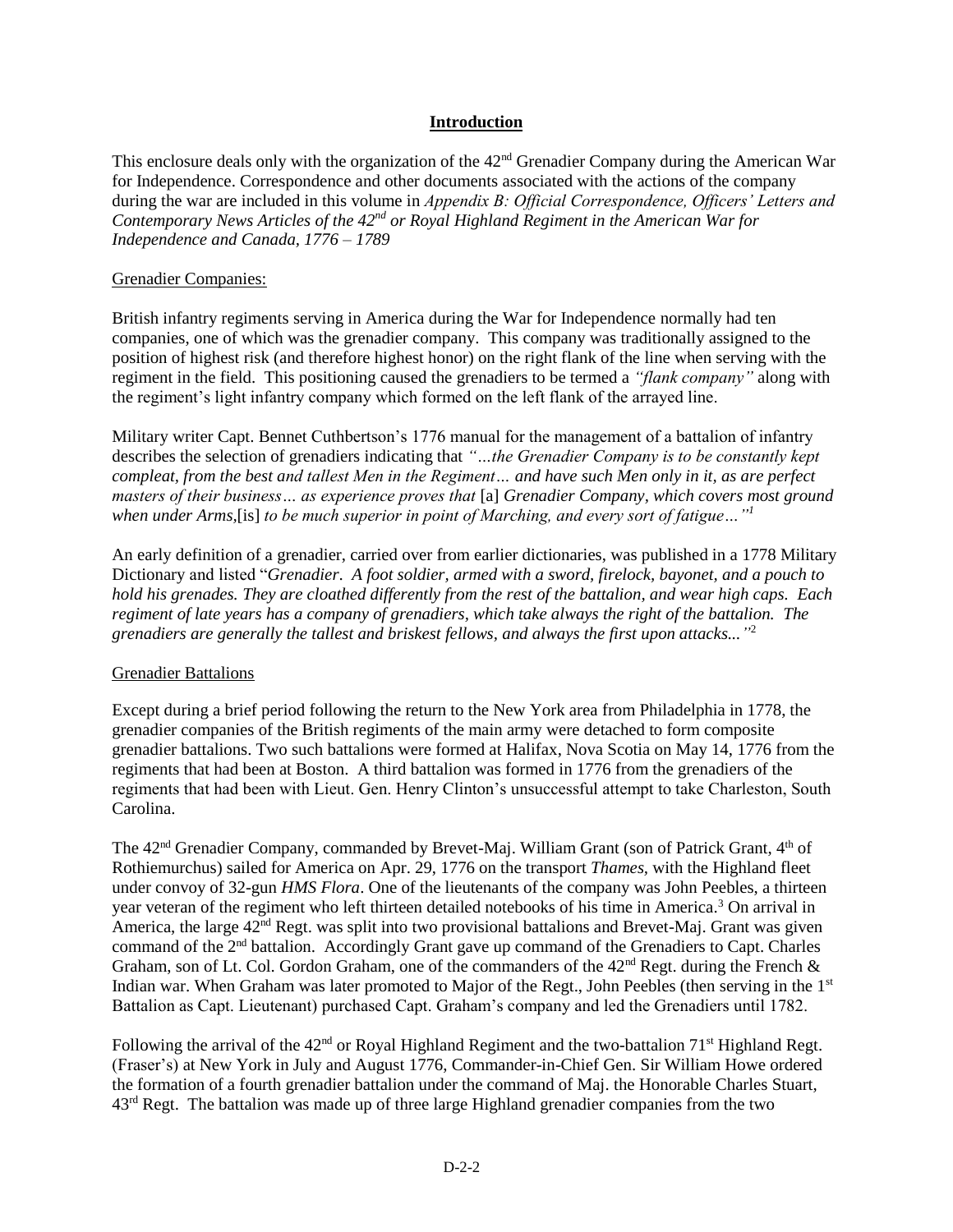Highland regiments. Capt. Charles Graham's grenadier company of the 42<sup>nd</sup> or Royal Highland Regiment was authorized one captain, three lieutenants, five sergeants, five corporals, two drummers, two pipers (who stayed with the regiment) and one hundred privates, for a total of 116 officers and men. Although the grenadier company of the  $1<sup>st</sup>$  Battalion,  $71<sup>st</sup>$  Regt. was captured at Boston in June 1776, a company was reformed at New York under Capt. Francis Skelly and was of similar strength to Graham's. Capt. Patrick Campbell's grenadier company from the 2<sup>nd</sup> Battalion, 71<sup>st</sup> Regt. was the third company of the new 4th British Grenadier Battalion.

About six weeks after its formation, a significant number of the men of the  $4<sup>th</sup>$  Grenadier Battalion had become sick and on Sept. 19 Maj. Stuart issued a battalion order to address the situation writing *"... By the Number of Sick men that have lately been sent to the Hospital & those that daily complain, the Commanding Officer has great reason to fear that the Battalion in a few weeks will be incapable of doing duty, to prevent which disgrace falling upon a Corps of Grenadrs. It is the Majors orders that a NonCommissioned Officer per Company see that the Men bath or wash their feet thrice a Week. The Commanding Officers of Compys. to be answerable that this order is comply'd with – An Officer of a Comp<sup>y</sup> . to visit the Messes of their respective Compys. daily & to Specify in a Written Report if the Messes are properly regulated & provisions Cook'd."*<sup>4</sup>

By early October, Maj. Stuart's prediction on the state of the battalion came true and General Orders were issued on Oct. 8, 1776 that "... *The two 71st. Grenadier Company's of the 4th. Batt<sup>n</sup> . Grenadrs. being very Sickly are to join their Reg<sup>t</sup>. The 42<sup><i>d*</sup>. Grenad<sup>*r*</sup>. Company of said Batt<sup>*n*</sup>, will join the 3<sup>*d*</sup>. Batt<sup>*n*</sup>, of Grenad<sup>*rs*</sup>. *under the Command of Major* [James] *Marsh* [46th Regt.] *and Major Stewart*.*"* 5

During it brief existence the 4<sup>th</sup> British Grenadier Battalion was active in the 1776 campaign in the New York area including the following engagements:

| Aug. 22, 1776    | Lands on Long Island in first wave of amphibious assault.               |
|------------------|-------------------------------------------------------------------------|
| Aug. 26-27, 1776 | In Battle of Long Island, part of Gen. Howe's right flank attack.       |
| Sept. 15, 1776   | First wave of the amphibious landing at Kip's Bay.                      |
| Sept. 16, 1776   | Supported Light Infantry and $42nd$ Highlanders in the Battle of Harlem |
|                  | Heights, New York.                                                      |

As shown in Table 1, the 42<sup>nd</sup> Grenadier Company was assigned to different battalion assignments during the American War. Table 2 provides a listing of events involving the  $42<sup>nd</sup>$  Grenadier Company during the American War.

The reproduction regimental button pictures illustrating the documents are provided curtesy of Roy and Debra Najecki's American Revolutionary War Reproductions at [www.najecki.com.](http://www.najecki.com/)

#### **Introduction References:**

- 1. *Cuthbertson's System, for the Complete Interior Management and Œconony of a Battalion of Infantry*, Capt. Bennet Cuthbertson, printed by Rouths and Nelson, Bristol, 1776, Google Books, pp. 15-16.
- 2. *A Military Dictionary, Explaining and Describing the technical Terms, Phrases, Works, and Machines used in the Science of War*, Printed for G. Robinson, London, 1778, page marked *"GRE"*. Although published in 1778, this definition had been used at least as early as 1745. By the period of the American war, grenades were no longer used by the grenadier battalions.
- 3. National Records of Scotland (NRS), "13 notebooks containing the journal of Lt. [latterly Capt.] John Peebles of the 42nd or Royal Highland Regiment, during the American War of Independence," *Papers of the Cuninghame Family of Thorntoun, 1776-1782* at GD 21/492/2 (hereafter *Peebles' Journals*).
- 4. NRS, *"Orderly Book, 4th Batt<sup>n</sup> Grenadrs, 4th Battalion Grenadiers" in Peebles' Journals.*
- 5. NRS, *"Orderly Book, 4th Batt<sup>n</sup> Grenadrs, 4th Battalion Grenadiers" in Peebles' Journals.*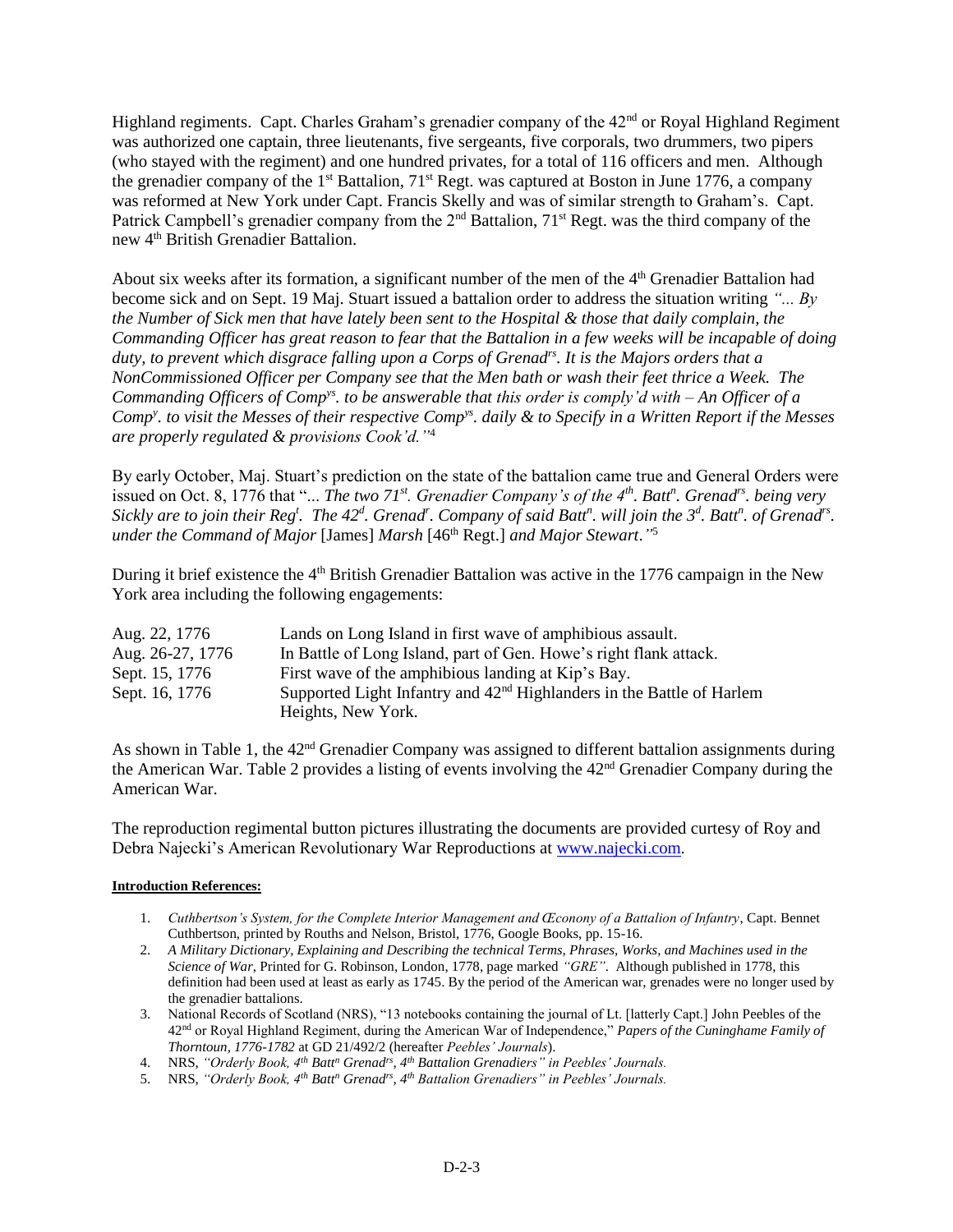| <b>Date</b>   | Organization                                                                            | <b>Commanders</b>                                                                                                                                                                                                                                                                                                                                                           |
|---------------|-----------------------------------------------------------------------------------------|-----------------------------------------------------------------------------------------------------------------------------------------------------------------------------------------------------------------------------------------------------------------------------------------------------------------------------------------------------------------------------|
| Apr. 29, 1776 | 42 <sup>nd</sup> or Royal Highland Regt.                                                | Lt. Col. Thomas Stirling and the company by<br>Brevet-Maj. William Grant and Capt. Charles<br>Graham after Aug. 8, 1776                                                                                                                                                                                                                                                     |
| Aug. 4, 1776  | 4 <sup>th</sup> British Grenadier Battalion.                                            | Maj. the Hon. Charles Stuart                                                                                                                                                                                                                                                                                                                                                |
| Oct. 8, 1776  | 3 <sup>rd</sup> British Grenadier Bn.                                                   | Lt. Col. James Marsh and<br>Maj. the Hon. Charles Stuart after Dec. 7, 1776                                                                                                                                                                                                                                                                                                 |
| Mar. 23, 1777 | 2 <sup>nd</sup> British Grenadier Bn.                                                   | Lt. Col. the Hon. Henry Monckton<br>Capt. Charles Graham, 42 <sup>nd</sup> Gren. Co., after Lt. Col.<br>Monckton's death and Maj. William Gardiner, 45 <sup>th</sup><br>Regt., severe wound at Monmouth, June 28, 1778.                                                                                                                                                     |
| July 5, 1778  | 42 <sup>nd</sup> or Royal Highland Regt.                                                | Lt. Col. Thomas Stirling and Capt. Charles Graham                                                                                                                                                                                                                                                                                                                           |
| July 31, 1778 | 2 <sup>nd</sup> British Grenadier Bn.                                                   | Lt. Col. Henry Hope (after Aug. 5, 1778) Capt.<br>John Peebles commands the 42 <sup>nd</sup> Grenadier Co, on<br>Aug. 27, 1778.                                                                                                                                                                                                                                             |
| Aug. 10, 1778 | 1 <sup>st</sup> British Grenadier Bn.                                                   | Lt. Col. William Meadows<br>Lt. Col. John Yorke (after Oct. 17, 1778)                                                                                                                                                                                                                                                                                                       |
| Nov. 3, 1778  | British Grenadier Bn. (two<br>battalions combined)                                      | Lt. Col. Henry Hope<br>Lt. Col. John Yorke (after Nov. 26, 1778)                                                                                                                                                                                                                                                                                                            |
| Sept. 8, 1779 | 1 <sup>st</sup> British Grenadier Bn. (combined<br>battalion split into two battalions) | Lt. Col. Henry Hope<br>Lt. Col. John Yorke (after Nov. 11, 1780)<br>Lt. Col. James Marsh (after May 1, 1781)<br>Maj. Charles Brownlow (after Apr. 6, 1782)<br>Capt. William Dickson of Kilbucho assumes<br>command of 42 <sup>nd</sup> Grenadier Co. from Capt. John<br>Peebles on Feb. 2, 1782, but is replaced by the more<br>senior Capt. David Anstruther Feb. 14, 1782 |
| Aug. 9, 1782  | 42 <sup>nd</sup> or Royal Highland Regt.                                                | Lt. Col. Charles Graham                                                                                                                                                                                                                                                                                                                                                     |

### Table 1: 42<sup>nd</sup> Grenadier Company Assignments

## Table 2: 42nd Grenadier Company Events During the American War for Independence

| <b>Date</b>      | Event                                                                                                                               |  |  |  |  |
|------------------|-------------------------------------------------------------------------------------------------------------------------------------|--|--|--|--|
| Apr. 29, 1776    | 42 <sup>nd</sup> Regt. sets sail with 71 <sup>st</sup> Highland Regt. for America under convoy of HMS Flora                         |  |  |  |  |
| May 4, 1776      | Fleet of HMS Flora is disbursed in severe storm. Individual and groups of transports make                                           |  |  |  |  |
|                  | their way to America without escort.                                                                                                |  |  |  |  |
| July 4, 1776     | American Continental Congress declares independence.                                                                                |  |  |  |  |
| Aug. 5, 1776     | 42 <sup>nd</sup> Grenadier Co. lands on Staten Island from <i>Transport Thames</i> after sixteen weeks on                           |  |  |  |  |
|                  | board.                                                                                                                              |  |  |  |  |
| Aug. 6, 1776     | 42 <sup>nd</sup> Regt. under Lt. Col. Thomas Stirling split into two provisional battalions under Maj.                              |  |  |  |  |
|                  | William Murray and Brevet-Maj. William Grant. 42 <sup>nd</sup> Grenadier Co. under Capt. Charles                                    |  |  |  |  |
|                  | Graham is assigned to the 4 <sup>th</sup> British Grenadier Bn.                                                                     |  |  |  |  |
| Aug. 22, 1776    | 42 <sup>nd</sup> Grenadier Co. lands on Long Island in first wave as part of the Reserve.                                           |  |  |  |  |
| Aug. 26-27, 1776 | 42 <sup>nd</sup> Grenadier Co. assigned to support Gen. Sir William Howe's main body attack on the right                            |  |  |  |  |
|                  | flank of the Rebel lines in Battle of Long Island.                                                                                  |  |  |  |  |
| Sept. 15, 1776   | 42 <sup>nd</sup> Grenadier Co. part of first wave at Kip's Bay landing on Manhattan Island.                                         |  |  |  |  |
| Sept. 16, 1776   | 4 <sup>th</sup> Brit. Gren. Bn. pushed forward to reinforce $2^{nd}$ and $3^{rd}$ Lt. Inf. Battalions and 42 <sup>nd</sup> Regt. at |  |  |  |  |
|                  | Battle of Harlem Heights.                                                                                                           |  |  |  |  |
| Oct. 8, 1778     | $4th$ British Gren. Bn. disbanded due to illness of the two 71 <sup>st</sup> Gren. Cos. $42nd$ Gren. Co.                            |  |  |  |  |
|                  | assigned to 3 <sup>rd</sup> British Gren. Bn.                                                                                       |  |  |  |  |
| Oct. 12, 1776    | 42 <sup>nd</sup> Grenadier Co. part of first wave at landing on Throg's Neck on the New York mainland.                              |  |  |  |  |
| Oct. 18, 1776    | 42 <sup>nd</sup> Grenadier Co. part of first wave at landing at Pell's Point on the New York mainland after                         |  |  |  |  |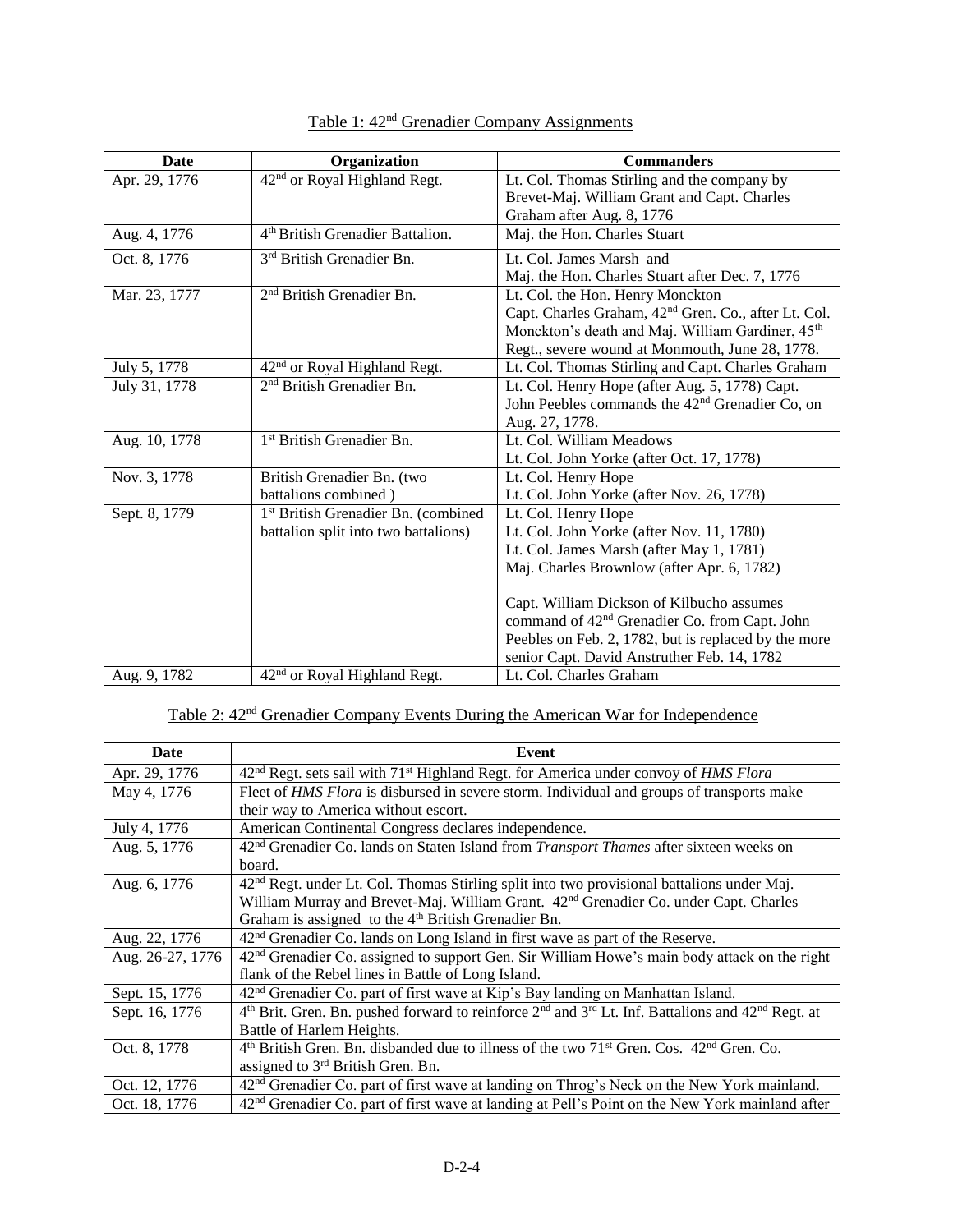|                         | being stopped at Throg's Neck.                                                                                                                        |  |  |
|-------------------------|-------------------------------------------------------------------------------------------------------------------------------------------------------|--|--|
| Oct. 28, 1776           | 42 <sup>nd</sup> Regt. and flank companies held in reserve and do not participate in Battle of White Plains                                           |  |  |
| Nov. 16, 1776           | 42 <sup>nd</sup> Grenadier Co. conducts key attack across Harlem River at Battle of Fort Washington                                                   |  |  |
| Nov. 18, 1776           | 42 <sup>nd</sup> Gren. Co. in 3 <sup>rd</sup> Gren. Bn. assigned to Rhode Island expedition under Lt. Gen. Henry                                      |  |  |
|                         | Clinton.                                                                                                                                              |  |  |
| Feb. 13, 1777           | 42 <sup>nd</sup> Gren. Co. as part of 3 <sup>rd</sup> Gren. Bn. departs Rhode Island and sails to Amboy, N.J.                                         |  |  |
| Feb. 21, 1777           | 42 <sup>nd</sup> Gren. Co. heavily engaged during foraging expedition near Woodbridge, N. J.                                                          |  |  |
| Mar. 23, 1777           | 42 <sup>nd</sup> Gren. Co. joins 2 <sup>nd</sup> Gren. Bn. at Amboy. N.J. when 3 <sup>rd</sup> Gren. Bn. disbanded.                                   |  |  |
| June 30, 1777           | With Gen. Howe unsuccessful in drawing the American army into an engagement, the 42 <sup>nd</sup>                                                     |  |  |
|                         | Gren. Co. withdraws with army from N.J. to Staten Island                                                                                              |  |  |
| July 22, 1777           | 42 <sup>nd</sup> Regt. and flank companies sail with army to the Chesapeake for the Philadelphia                                                      |  |  |
|                         | Campaign. Capt. Charles Graham left sick in New York. 42 <sup>nd</sup> Grenadier Co. commanded by                                                     |  |  |
|                         | Lt. John Peebles.                                                                                                                                     |  |  |
| Aug. 25, 1777           | 42 <sup>nd</sup> Grenadiers land in first debarkation at Head of Elk, Md. as part of Lt. Gen. Charles, Earl                                           |  |  |
|                         | Cornwallis' division                                                                                                                                  |  |  |
| Sept. 11, 1777          | 42 <sup>nd</sup> Gren. Co engaged as part of Lord Cornwallis' column in attack at Brandywine Creek.                                                   |  |  |
| Sept. 26, 1777          | 42 <sup>nd</sup> Gren. Co. enters Philadelphia, Pa. with 2 <sup>nd</sup> Gren. Bn. as part of Lt. Gen. Lord                                           |  |  |
| Oct. 4, 1777            | Cornwallis's column.<br>42 <sup>nd</sup> Gren Co. rushes from Philadelphia to Reinforce Gen. Howe at the Battle of Germantown,                        |  |  |
|                         | Pa. and returns to Philadelphia.                                                                                                                      |  |  |
| Oct. 18, 1777           | Capt. Charles Graham returns to command the $42nd$ Grenadier Company after being left sick in                                                         |  |  |
|                         | New York before the beginning of the campaign.                                                                                                        |  |  |
| Dec. 5-8, 1777          | 42 <sup>nd</sup> Regt. and flank companies engaged in Battle of Whitemarsh, Pa.                                                                       |  |  |
| Dec. 29, 1777           | British Army enters winter quarters at Philadelphia.                                                                                                  |  |  |
| Mar. 21, 1778           | Gen. Sir Henry Clinton ordered to send 3000 troops to West Indies and 2000 to Florida. And                                                            |  |  |
|                         | 600 to Halifax. Loss of troops requires abandonment of Philadelphia.                                                                                  |  |  |
| May 11, 1778            | General Orders announce Gen. Sir Henry Clinton as new British Commander-in-Chief,                                                                     |  |  |
|                         | replacing Gen. Sir William Howe.                                                                                                                      |  |  |
| June 18, 1778           | 42 <sup>nd</sup> Regt. and flank companies depart Philadelphia with army to return to New York                                                        |  |  |
| June 28, 1778           | 42 <sup>nd</sup> Grenadier Co. heavily engaged with 2 <sup>nd</sup> Gren. Bn.in Battle of Monmouth                                                    |  |  |
| July 5, 1778            | Flank Battalions disbanded and 42 <sup>nd</sup> Grenadier Company ordered to rejoin the 42 <sup>nd</sup> Regt.                                        |  |  |
| July 6-7, 1778          | 42 <sup>nd</sup> Regt. and flank companies load transports at Neversink, N.J. and sail to Long Island,                                                |  |  |
|                         | N.Y.                                                                                                                                                  |  |  |
| July 14, 1778           | 42 <sup>nd</sup> Gren. and Lt. Inf. Cos. assigned as Marines on British Ships, but replaced before sailing                                            |  |  |
|                         | by 23rd Regt.                                                                                                                                         |  |  |
| July 31, 1778           | Flank Bns. Reconstituted, 42 <sup>nd</sup> Grenadier Co. rejoins 2 <sup>nd</sup> Gren. Bn.                                                            |  |  |
| Aug. 10, 1778           | 42 <sup>nd</sup> Grenadier Co. ordered to join 1 <sup>st</sup> Gren. Bn.                                                                              |  |  |
| Aug. 25-27, 1778        | Brevet-Lt. Col. William Grant retires. Capt. Charles Graham becomes Major of 42 <sup>nd</sup> Regt. and                                               |  |  |
|                         | Capt. John Peebles assumes command of 42 <sup>nd</sup> Grenadiers.                                                                                    |  |  |
| Aug. 26-Sept. 1,        | 42 <sup>nd</sup> Regt. and both flank companies embark for relief of Rhode Island. On arrival at Rhode                                                |  |  |
| 1778<br>Sept. 5-6, 1778 | Island learn American siege had been lifted.<br>42 <sup>nd</sup> Grenadier Co. lands in Massachusetts at Buzzard's Bay for successful raid on Bedford |  |  |
|                         | and Dartmouth under Maj. Gen. Charles Grey.                                                                                                           |  |  |
| Sept. 10, 1778          | 42 <sup>nd</sup> Grenadier Co. sails to Martha's Vineyard under Maj. Gen. Grey to collect cattle and                                                  |  |  |
|                         | sheep for the army.                                                                                                                                   |  |  |
| Sept. 18-19, 1778       | 42 <sup>nd</sup> Grenadier Co. returns to New York, landing at Bedford, Long Island                                                                   |  |  |
| Sept. 27, 1778          | 42 <sup>nd</sup> Regt. and Gren. Co. are not engaged as part of Lord Cornwallis column as Maj. Gen.                                                   |  |  |
|                         | Grey attacks Rebel Col. Baylor's dragoons at Tappan, N.Y.                                                                                             |  |  |
| Nov. 2, 1778            | Army ordered into Winter Quarters. 42 <sup>nd</sup> Regt. assigned to Newtown, Long Island and flank                                                  |  |  |
|                         | companies to Jamaica, Long Island.                                                                                                                    |  |  |
| Nov. 3, 1778            | Flank Bns. consolidated into one Grenadier Bn. and one Lt. Infantry Bn.                                                                               |  |  |
| May $30 -$ June 2,      | 42 <sup>nd</sup> Regt. and flank companies take part in capture of American forts at Stoney Point and                                                 |  |  |
| 1779                    | Verplanck's Point, NY.                                                                                                                                |  |  |
| Sept. 11, 1779          | Grenadier Bn. split into two Bns. 42 <sup>nd</sup> Gren. Co. assigned to 1 <sup>st</sup> Gren. Bn. under Lt. Col. Henry                               |  |  |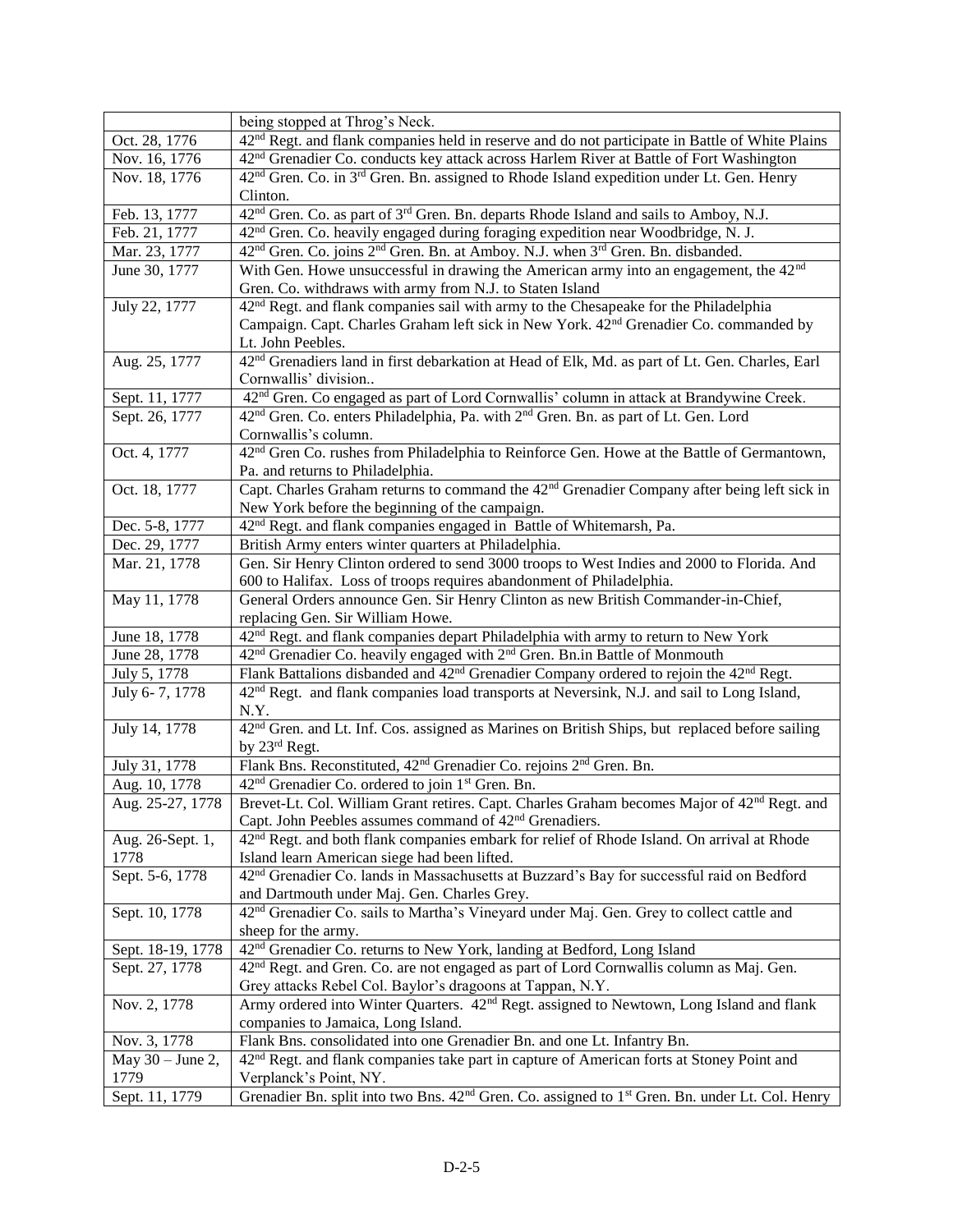|                  | Hope.                                                                                                                    |  |  |  |
|------------------|--------------------------------------------------------------------------------------------------------------------------|--|--|--|
| Dec. 26, $1779-$ | 42 <sup>nd</sup> Gren. and Lt Infantry Companies sail to S.C. with Gen. Sir Henry Clinton and land near                  |  |  |  |
| Feb. 11, 1780    | Charleston.                                                                                                              |  |  |  |
| Feb. 11-May 12,  | 42 <sup>nd</sup> Gren. and Lt. Infantry Companies take part in Siege of Charleston                                       |  |  |  |
| 1780             |                                                                                                                          |  |  |  |
| May 12, 1780     | American army surrenders Charleston to Gen. Sir Henry Clinton                                                            |  |  |  |
| June 3-19,1780   | All 42 <sup>nd</sup> Regt. companies return to New York with Sir Henry Clinton                                           |  |  |  |
| Oct. 19, 1781    | 42 <sup>nd</sup> Regt. and 42 <sup>nd</sup> Grenadiers sail as part of Relief expedition to reinforce Lord Cornwallis at |  |  |  |
|                  | Yorktown.                                                                                                                |  |  |  |
| Nov. 3, 1781     | 42 <sup>nd</sup> Regt. and 42 <sup>nd</sup> Grenadiers return to New York after receiving word of Cornwallis'            |  |  |  |
|                  | surrender on Oct. 19.                                                                                                    |  |  |  |
| Feb. 2 and 14,   | Capt. John Peebles retires Feb. 2, 1782 and Capt. William Dickson of Kilbucho assumes                                    |  |  |  |
| 1782             | command of 42 <sup>nd</sup> Grenadier Co., but is replaced by the more senior Capt. David Anstruther                     |  |  |  |
|                  | Feb. 14.                                                                                                                 |  |  |  |
| Aug. 9, 1782     | 42 <sup>nd</sup> Grenadier. Co. and other companies at New York ordered to return to their regiments.                    |  |  |  |
| Aug. 12, 1782    | General Orders appoint Maj. Gen. Thomas Stirling to Col. of 71 <sup>st</sup> Highland Regt. effective                    |  |  |  |
|                  | Feb. 13, 1782. Maj. Charles Graham promoted to Lt. Col., 42 <sup>nd</sup> Regt. Capt. Walter Home, 7 <sup>th</sup>       |  |  |  |
|                  | Regt., becomes Major of 42 <sup>nd</sup> Regt.                                                                           |  |  |  |
| Nov. 30, 1782    | Preliminary Articles of Peace approved by Great Britain and the United States.                                           |  |  |  |
| June 9, 1783     | 42 <sup>nd</sup> Regt. ordered to reduce strength on June 25 to Peace Establishment of Eight Companies                   |  |  |  |
|                  | of 1 Capt., 1 Lt., 1 Ens., 2 Sgts., 3 Corp., 2 Drummers, and 48 Private men.                                             |  |  |  |
| Sept. 26, 1783   | Discharged men of 42 <sup>nd</sup> Regt. wishing to settle in Canada embark to sail for Nova Scotia (now                 |  |  |  |
|                  | New Brunswick).                                                                                                          |  |  |  |
| Oct. 11, 1783    | 42 <sup>nd</sup> Regt. sets sail for Halifax, Nova Scotia on Oct. 11 ending its participation in the                     |  |  |  |
|                  | American War for Independence                                                                                            |  |  |  |
| Oct. 16, 1783    | Discharged men of 42 <sup>nd</sup> Regt. embark to sail for Scotland                                                     |  |  |  |
| June 1786        | $42nd$ Regt. relieves $33rd$ Regt. on Cape Breton with Lt. Inf Company and one other company to                          |  |  |  |
|                  | Saint Johns Island (PEI)                                                                                                 |  |  |  |
| Aug. 31, 1789    | 42 <sup>nd</sup> Regt. arrives at Portsmouth, England after passage of nineteen days from Nova Scotia and                |  |  |  |
|                  | service in America for thirteen years from 1776 to 1789.                                                                 |  |  |  |

#### **Documents**

#### **Flank Companies Taken Off Regular Duties to Learn New Tactics, Boston, Apr. 15 - 16, 1775**

15<sup>th</sup> April. The Grenadier and Light Infantry Companies were this day Ordered to be off all duty 'till further orders, as they will be ordered out to learn the Grenadier Exercise, and some New Evolutions for the Light Infantry...

16<sup>th</sup> April. The Majors and Adjutants of Regiments, ordered to instruct the Grenadiers of their own Corps in the Grenadier Exercise .– It was also notified in Orders that the Light Companies would be instructed in the New Manoeuvres by Lieu<sup>t</sup> [Frederick] Mackenzie, Adjutant of the 23<sup>rd</sup> Regiment who would fix with respective Captains the time of assembling.

Source: *Diary of* [Lt.] *Frederick Mackenzie* [23rd Regt.], Vol. I, Harvard University Press, Cambridge, 1930 (Reprinted by *Eyewitness Accounts of the American Revolution*, New York Times and Arno Press), pp. 16-17.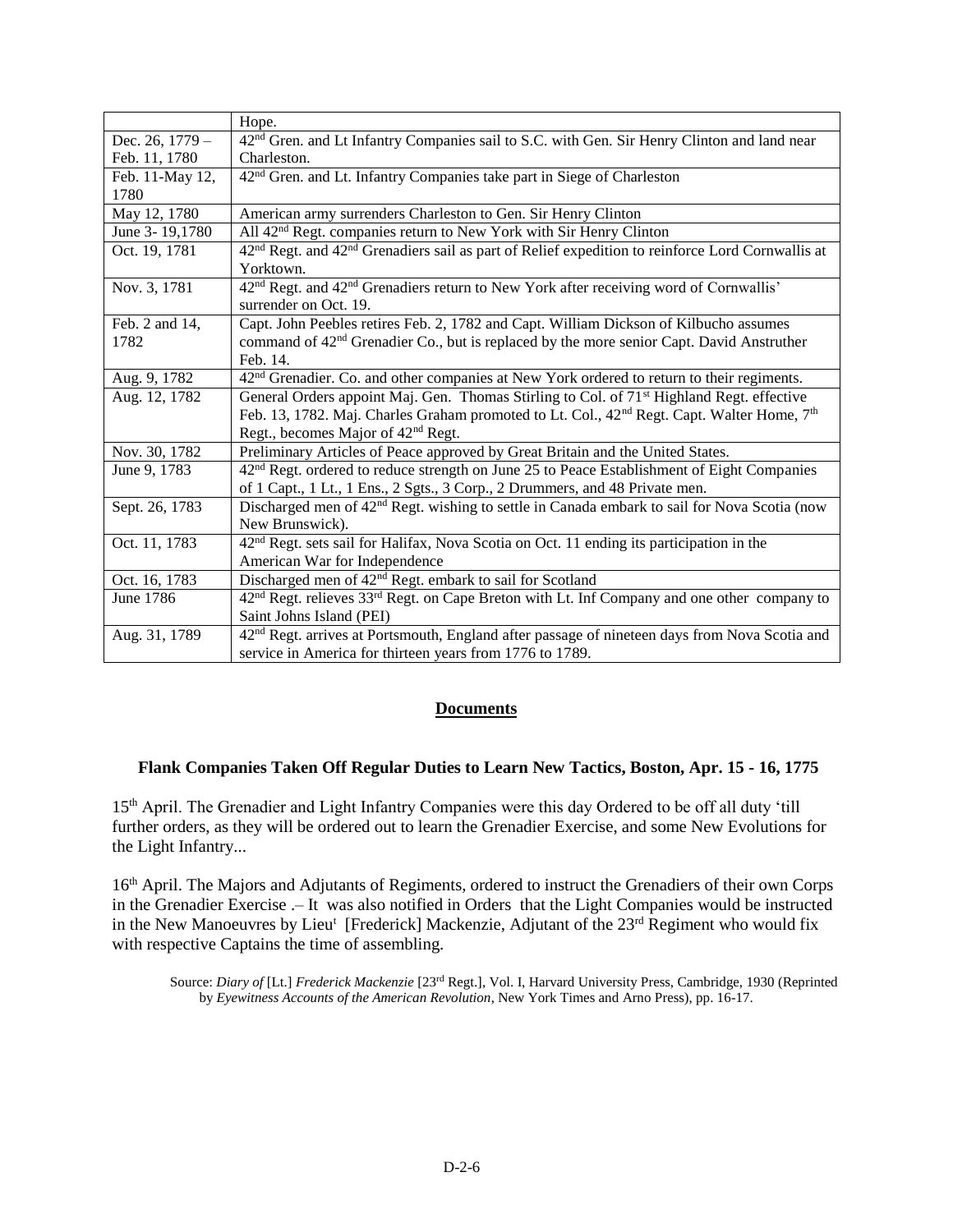

Detail from *"General the Honble Tho<sup>s</sup> Gage,"* 1788, by John Singleton Copley

Picture Source: Wikimedia Commons, from *Yale Center for British Art*

#### **Gen. Thomas Gage Orders Flank Companies to Learn New Tactics, Boston, Apr. 15, 1775**

Head Quarters Boston 15<sup>th</sup>. April 1775...

As the Grenadiers & light Infantry will be ordered out, to Learn Grenadier Exersise, & some new Evolutions for the Light Infantry, they are to be off Duty till further orders...

Head Quarters Boston 16<sup>th</sup>. April 1775...

The Majors & Adjutants will begin to instruct the Grenadiers of their own Corps in the Grenadier Exercise to Morrow at the most convenient place near their Barracks –

The Light Companies will be instructed in the New Manœvers by L<sup>t</sup>. [Frederick] M<sup>c</sup>Kenzie, Adj<sup>t</sup>. to the 23<sup>d</sup>. Reg<sup>t</sup>. who will fix the time of Assembly with the Respecting Captains to morow morning at Guard Mounting...

Source: *Gen<sup>l</sup> Orders from 10th. Decem<sup>r</sup> . 1774 to 6th June 1775*, Maj. Gen. Thomas Gage, (Manuscript), American Revolutionary War Manuscripts Collection, Boston Public Library.

#### **General Order Issued for Lt. Col. Robert Abercromby, 37th Regt. to Command the Grenadier Battalion, Boston, June 4, 1775**

Head Quarters Boston Sunday 4<sup>th</sup>. June 1775...

Lieu<sup>t</sup> Col<sup>o</sup>. Abercrombie is Appointed to the Command of the Grenadiers, L<sup>t</sup> [Robert] Christie of the 38<sup>th</sup>. Reg<sup>t</sup>. will Act as Adj<sup>t</sup>. to said Corps.

A Field Officer to be Appointed hereafter, to the Command of the Light Infantry, in the mean time, the Eldest Capt, to take the Command.

Capt. [Thomas] Batt, late of the  $18<sup>th</sup>$ . Reg<sup>t</sup>. is Appointed Adj<sup>t</sup>. to the Light Infantry...

Source and Note: *Gen<sup>l</sup> Orders from 10th. Decem<sup>r</sup> . 1774 to 6th June 1775*, Maj. Gen. Thomas Gage, (Manuscript), American Revolutionary War Manuscripts Collection, Boston Public Library. The War Office annotated copy of the Annual List for 1773 (WO 65/23, p. 72.) indicates Capt. Batt's replacement had a date of rank of Jan. 21, 1773.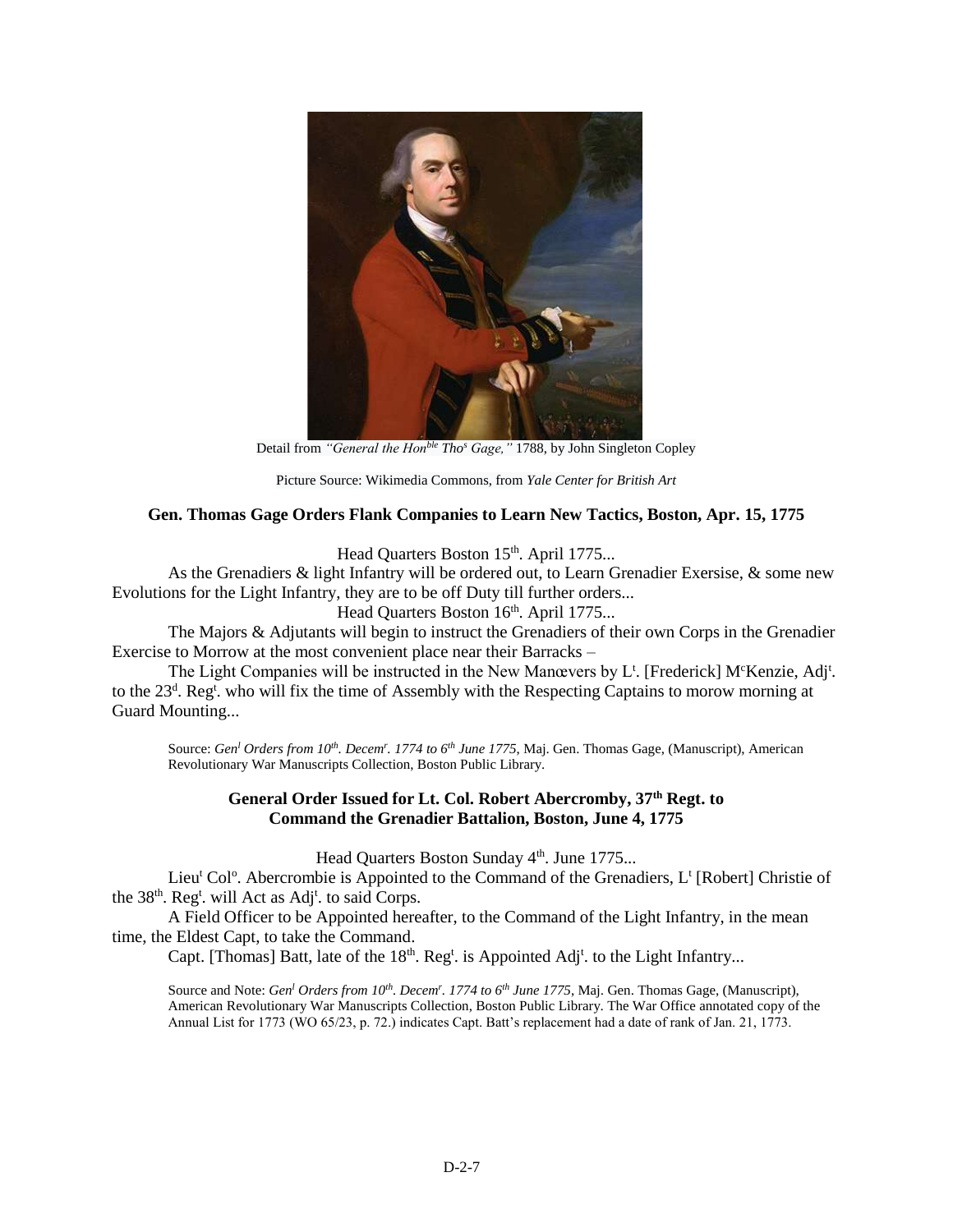

British Grenadier Bearskin Cap, 1768

Picture Source: Division of Military History and Diplomacy, *National Museum of American History*

#### **Capt. Bennett Cuthbertson's Comments on Grenadier Selection, London, 1776**

As the Grenadier Company is to be constantly kept compleat, from the best and tallest Men in the Regiment, whenever the Captain of it wants a Man to compleat, or improve it, he should fix on one in the Battalion Companies, and then apply to the Commanding-Officer, who, if he approves of the Man fixed on by the Captain, will of course order him to the Grenadiers, and if only an exchange was desired, will direct the worst looking Man of the Grenadiers to be transferred to the Battalion.

That none of the Battalion Companies may in particular suffer, by giving away their best Men to the Grenadiers, and in their room, receiving those of a more indifferent figure, it will be necessary to establish a Roster, for furnishing them by turns, beginning with the eldest Company, and so down to the youngest, by which means, it will not signify from which of them the choice is made, as the Captain, from whose Company the Grenadier is taken, has by this method, a right (if it is not his turn to furnish one) to demand the best man from that Company, whose turn it appears to be on the Roster: in this case, the Man transferred from the Grenadiers must join that Company; or if the demand for a Grenadier was to compleat, the vacancy would remain in the Company, whose turn it was to give one.

Recruits are improper for the Grenadiers, as that Company should always appear at Exercise, as compleat as possible, and have such Men only in it, as are perfect masters of their business: it will also be necessary, during the low establishment in time of Peace, for each Battalion-Company occasionally to strengthen the Grenadiers, at Exercise, with an additional Man, who must be of a proper size and figure, and in every respect cloathed and appointed like a Grenadier.

It is a mistaken notion, that size alone is a qualification for Grenadier, if a full face, broad shoulders, and well proportioned legs do not accompany it, his figure does no great credit to the judgement of whoever chose him, as experience proves that Grenadier Company, which covers most ground when under Arms, to be much superior in point of Marching, and every sort of fatigue, to one, which only boasts of Size.

Source: *Cuthbertson's System for the Complete Interior Management and Œconomy of a Battalion of Infantry*, Capt. Bennet Cuthbertson, Printed for A. Gray, London, 1776, Google Books, pp.15-17.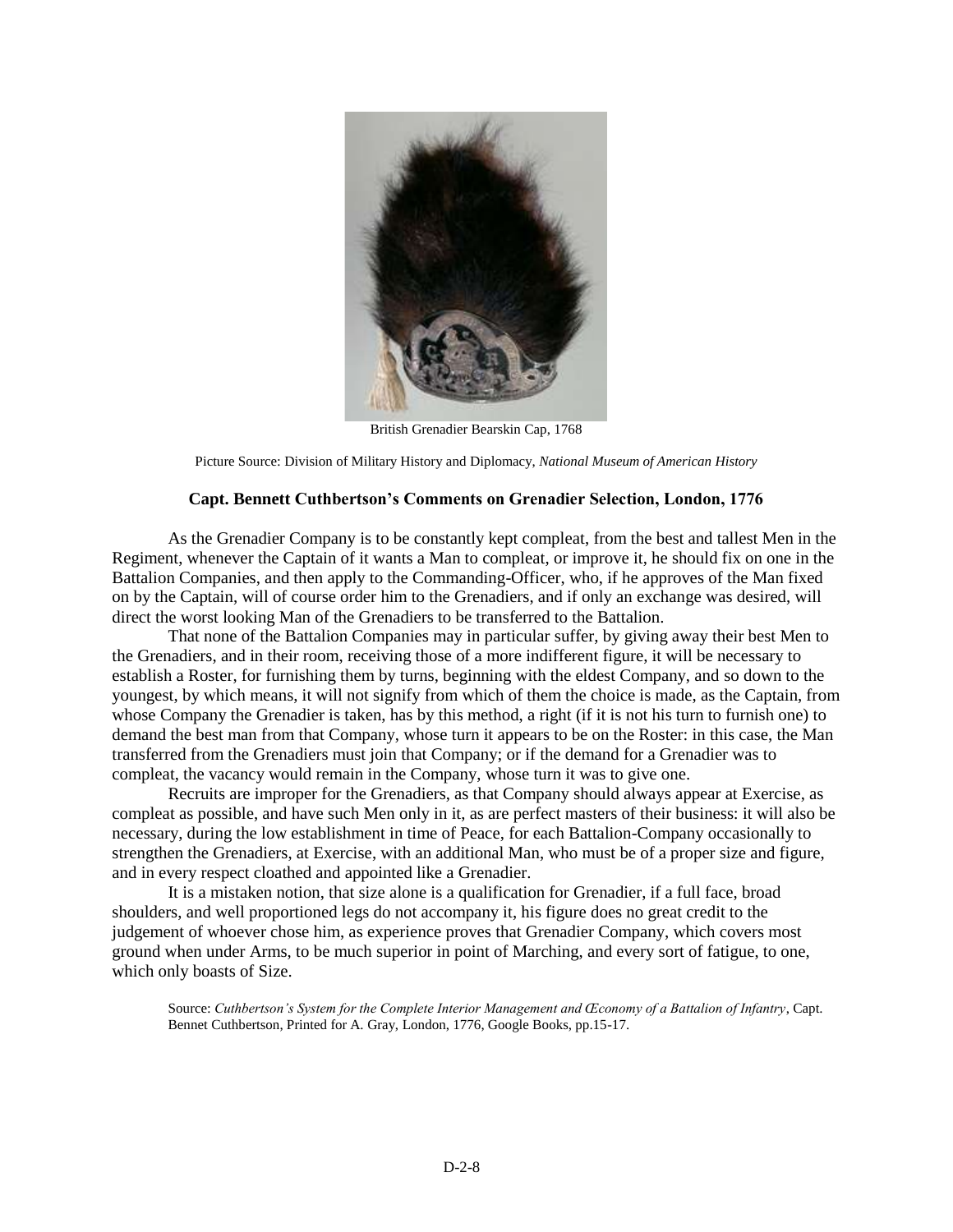

British transports sailing from Halifax to New York from *"20 June 1776,"* by Capt. Archibald Robertson

Picture Source: *Archibald Robertson: his diaries and sketches in America, 1762-1780,* New York Public Lib., Digital Collection.

#### **Brevet-Maj. William Grant's 42nd Grenadier Company Embarked on Transport**  *Thames* **for the Voyage to America; Greenock, Scotland, Apr. 29, 1776**

A List of the particular Transports carrying out each Company of the Royal Highland Regiment

| [Lt.] Colonel [Thomas] Stirling                                           | <b>Brilliant</b> |
|---------------------------------------------------------------------------|------------------|
| Major [William] Murray                                                    | <b>Thomas</b>    |
| [Brevet] Major [William] Grant [Grenadiers]                               | <b>Thames</b>    |
| Cap <sup>t</sup> . [the Hon. George] M <sup>c</sup> Kenzie [Lt. Infantry] | Houston          |
| Cap <sup>t</sup> . [Charles] Graham                                       | Peggie           |
| Cap <sup>t</sup> . [Archibald] Erskine                                    | Bowman           |
| [Brevet] Major [Duncan] M <sup>c</sup> Pherson                            | Minerva          |
| Cap <sup>t</sup> . [John] Smith                                           | Oxford           |
| Cap <sup>t</sup> . [Lt. John] M <sup>c</sup> Intosh                       | Neptune          |
| Cap <sup>t</sup> . [Charles] Grant                                        | Glasgow          |
| [Adj. Hugh Fraser and QM Colin Smith]                                     | [Joseph & Henry] |
| [Shared Hospital Ship]                                                    | [Globe]          |
|                                                                           |                  |

Convoy the [32-gun *HMS*] Flora Cap<sup>t</sup>. [John] Brisbane

All sailed from Gonroch [Greenock] Harbour at Seven oclock fornoon with a fair wind for America on Monday the Twenty – ninth of April 1776 –

Source: *Gen. Sir Thomas Stirling Papers*, Item 0398/6, Black Watch Regiment Archives, Perth.

**Orders for the Arrangement of the Two British Grenadier Battalions Before the Arrival of the 42nd Regt., Halifax, Nova Scotia, May 14, 1776**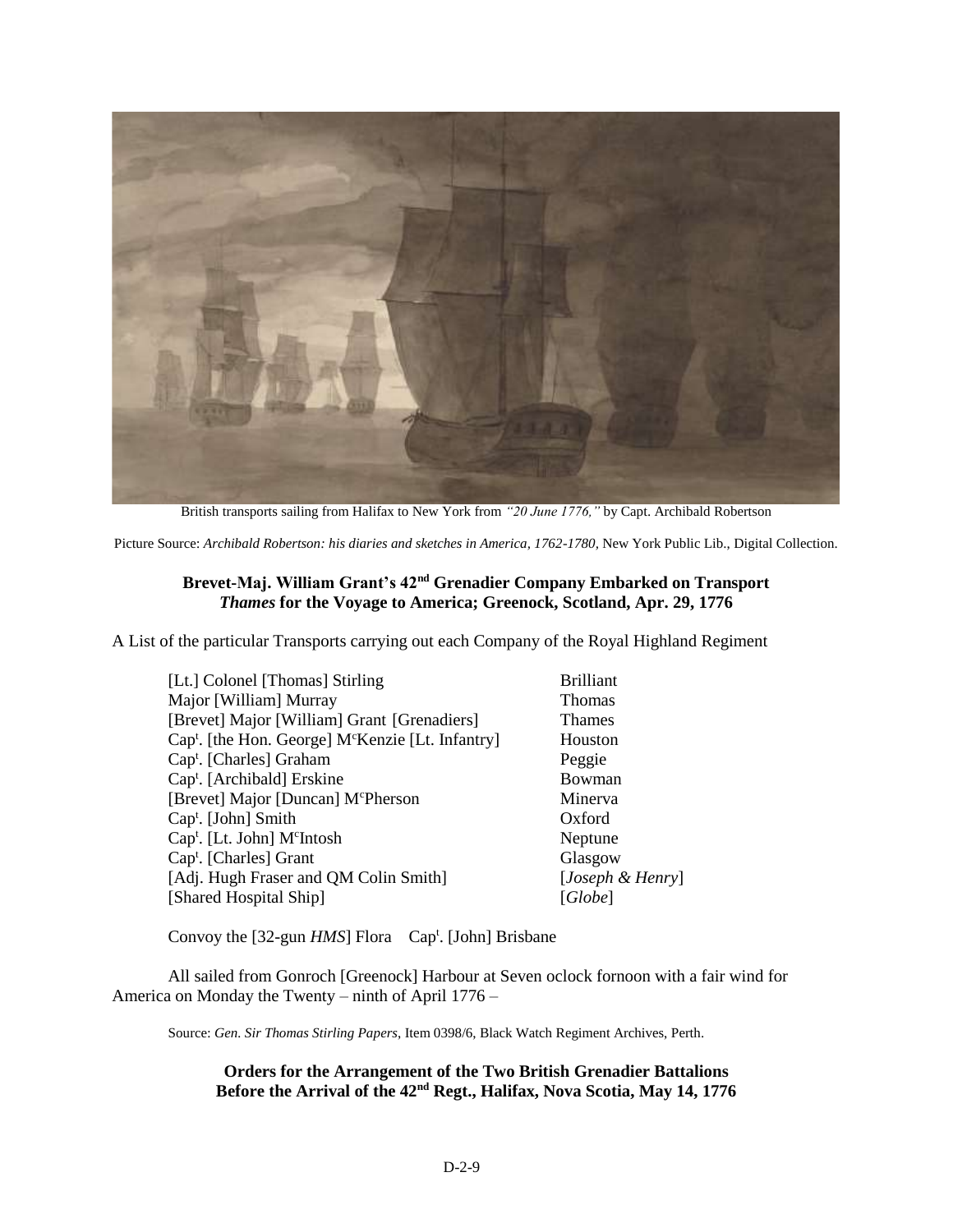Head Quarters Halifax 14<sup>th</sup> May 1776...

The Commander in Chief is pleased to form the Grenadier and Light Infantry Companies into four Battalions.

1<sup>st</sup> Battalion of Grenadiers, composed of the following Companies, To be Commanded by Lieutenant Colonel [William] Meadows [55<sup>th</sup> Regt.] and Major [Edward] Mitchell [5<sup>th</sup> Regt.], Viz.: 4<sup>th</sup>, 5<sup>th</sup>, 10<sup>th</sup>, 17<sup>th</sup>, 22<sup>d</sup>, 23<sup>d</sup>, 27<sup>th</sup>, 35<sup>th</sup>, 38<sup>th</sup>, 40<sup>th</sup>.

2<sup>d</sup> Battalion of Grenadiers composed of the following Companies, To be Commanded by Lieut.-Col. [Hon. Henry] Monckton  $[45<sup>th</sup>$  Regt.] and Major [Hon. Charles] Stuart  $[43<sup>rd</sup>$  Regt.], viz.:  $43<sup>d</sup>$ ,  $44<sup>th</sup>$ , 45<sup>th</sup>, 46<sup>th</sup>, 49<sup>th</sup>, 52<sup>d</sup>, 55<sup>th</sup>, 63<sup>d</sup>, 64<sup>th</sup>, 1<sup>st</sup>. and 2<sup>d</sup>. Marines...

Source: Gen. Sir William Howe's Orders, 1776, "The Kemble Papers, Vol. I, 1773-1789" in *Collections of the New-York Historical Society for the Year 1883*, Publication Fund Series, Printed for the Society, New York, 1884, Google Books, pp. 352-353.



Detail of *"The Honble Major General Charles Stuart,"* 1794, after George Romney Commander, 4th British Grenadier Battalion

Picture Source: *Anne S. K. Brown Military Collection*, Brown Univ.

#### **General Order Assigning Capt. Charles Graham's 42nd Grenadier Company to the 4 th British Grenadier Battalion, Staten Island, New York, Aug. 6, 1776**

Dyker's ferry,  $6<sup>th</sup>$ . Aug<sup>t</sup>. 1776...

The Corps de Reserve consists of 4 Battalions of Grenad<sup>rs</sup>., 33<sup>d</sup>. and 42<sup>d</sup>. Reg<sup>ts</sup>. The 4<sup>th</sup>. Batt<sup>n</sup>. of Grenad<sup>rs</sup>. to be formed of the Grenadier Company of the 42<sup>d</sup>. Reg<sup>t</sup>. and two Grenad<sup>r</sup>. Companies of the 71<sup>st</sup>. Reg<sup>t</sup>. under the Command of Maj. [Hon. Charles] Stuart of the 43<sup>d</sup>. Reg<sup>t</sup>.

Source*: "Orderly Book, 4th Batt<sup>n</sup> Grenadrs, 4th Battalion Grenadiers"* in "13 notebooks containing the journal of Lt. [latterly Capt.] John Peebles of the 42nd or Royal Highland Regiment, during the American War of Independence," *Papers of the Cuninghame Family of Thorntoun, 1776-1782*, National Records of Scotland, at GD 21/492/2, Edinburgh, hereafter "*"Orderly Book, 4th Batt<sup>n</sup> Grenadrs, 4th Battalion Grenadiers."*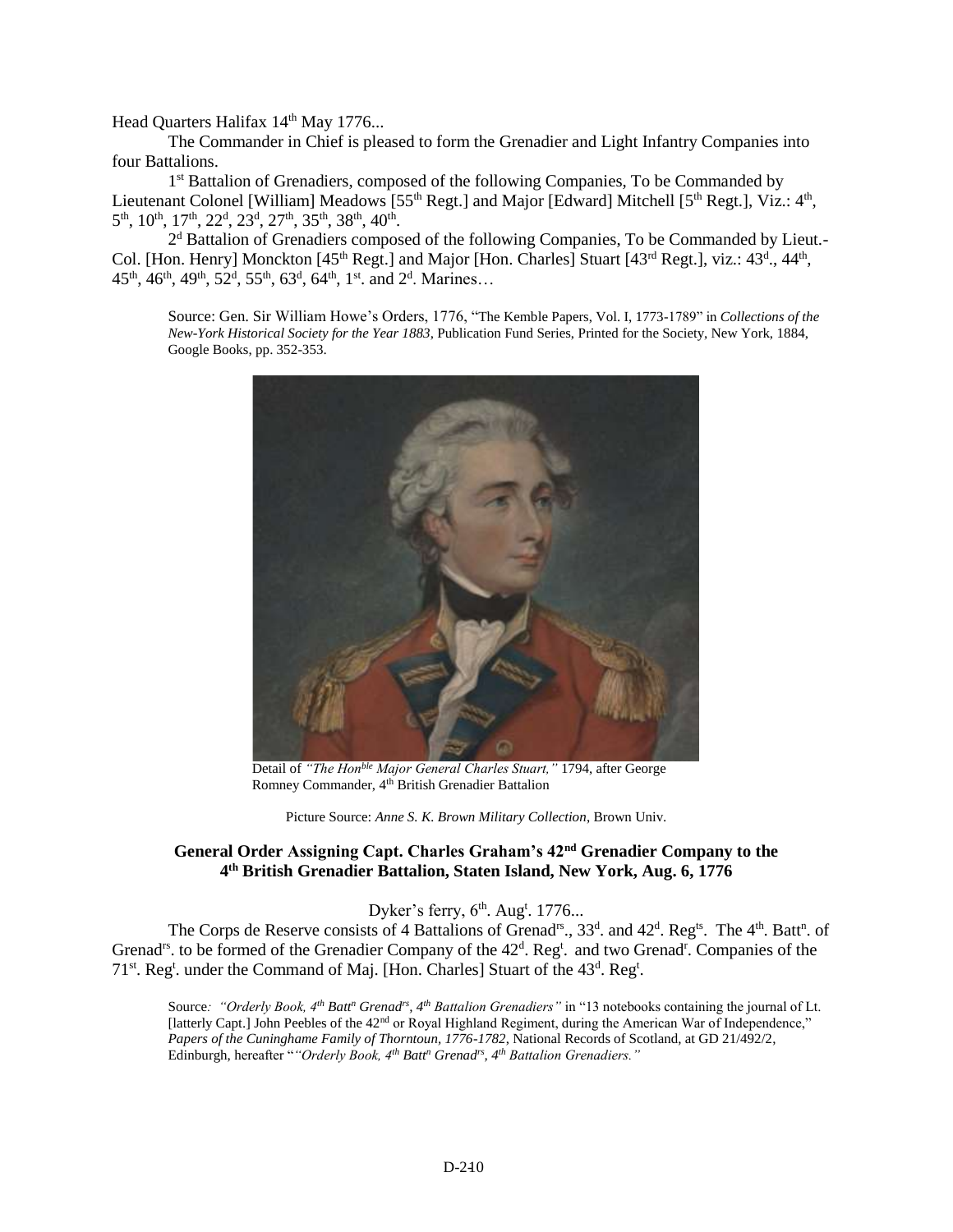

Detail of *"A View from Richmond on Staten Island,"* 1777, by Lt. and Capt. Patrick Bellew, 1st Regt. of Guards

Picture Source: *King George III's Personal Coloured Views Collection,* British Lib., London

#### **Excerpt of 42nd Regt. Order Realigning Company Commanders and Dispatching the 42nd Grenadier Company to Join the 4th British Grenadier Battalion, Staten Island, Aug. 8, 1776**

Staten Island 8<sup>th</sup> Aug<sup>t</sup> 1776

Morn<sup>g</sup> [42<sup>nd</sup>] Regimental Orders.

[Brevet] Major [William] Grant is appointed to Capt<sup>n</sup> [Charles] Grahams Company & Capt<sup>n</sup> Graham is appointed to the Grenadiers –

Lieu<sup>t</sup> [Harry] Gilchrist is appointed to the Grenad<sup>r</sup> Company in room of  $L^t$  [Harry] Munro...

The Grenad<sup>r</sup> Company to march tomorrow Morning to Richmond  $\&$  join their Brigade under the Command of Major [Hon. Charles] Stuart and receive their orders from him…

Source and Note: *"Orderly Book, 4th Batt<sup>n</sup> Grenadrs, 4th Battalion Grenadiers."* Because Brevet-Maj. Grant was assigned as the Battalion commander of the provisional 2<sup>nd</sup> Bn. he had to give up his command of the Grenadier Co. which went to the senior battalion company captain, Charles Graham. Capt. the Hon George M<sup>c</sup>Kenzie was senior to Graham, but was already commanding the other flank company, the 42nd Light Infantry Co.

#### **Lt. John Peebles and Sgt. Alan Stewart, 42nd Grenadier Co., Appointed Staff Officers of 4th British Grenadier Battalion, Staten Island, New York, Aug. 16, 1776**

GO. Head O<sup>rs</sup> Staten Island, 16<sup>th</sup> Aug. 1776 Parole Dimmell L<sup>t</sup> [John] Peebles of the 42<sup>d</sup> Gren<sup>rs</sup> is appointed Adju<sup>t</sup> & Serj<sup>t</sup> [Alan] Stewart of d<sup>o</sup> is appointed Q<sup>r</sup> M<sup>r</sup> to the 4<sup>th</sup> Batt<sup>n</sup> of Grenad<sup>rs</sup>.

Source and Note: *"Orderly Book, 4th Batt<sup>n</sup> Grenadrs, 4th Battalion Grenadiers."* As a new organization, staff officers had to be appointed from the assigned companies of the battalion. "D<sup>o"</sup> is an abbreviation for ditto.



Reproduction 42nd and 71st Regt. Uniform Buttons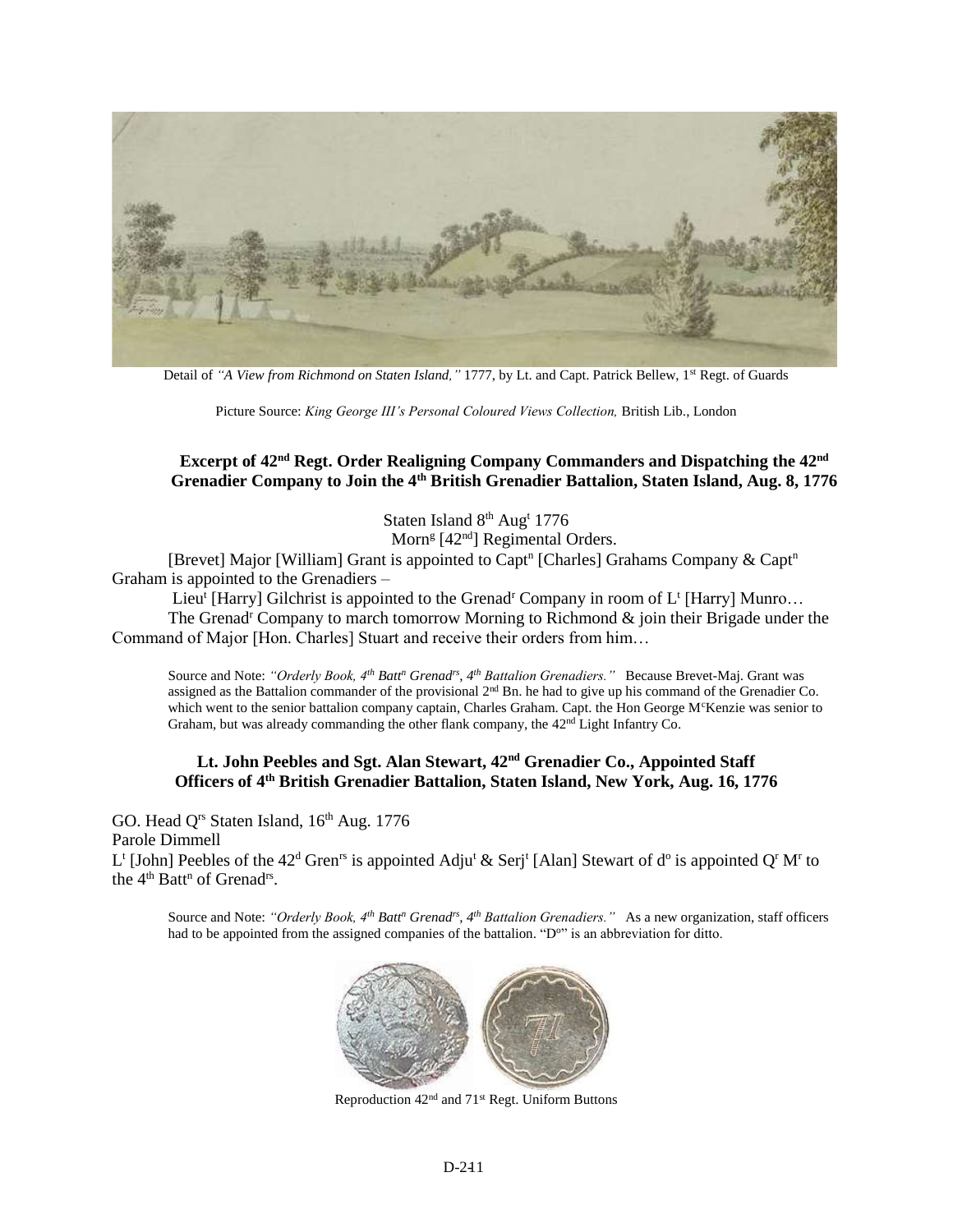#### **General Order Disbanding the 4th British Grenadier Battalion, New York, Oct. 8, 1776**

G:O: Head  $Q^{rs}$  New York Island  $8^{th}$  Oct<sup>r</sup> 1776...

The two 71<sup>st</sup> Grenadier Company's of the 4<sup>th</sup> Batt<sup>n</sup> Grenad<sup>rs</sup> being very Sickly are to join their Reg<sup>t</sup>. The 42<sup>nd</sup> Grenad<sup>r</sup> Company of said Batt<sup>n</sup> will join the 3<sup>rd</sup> Batt<sup>n</sup> of Grenad<sup>rs</sup> under the Command of Major [James] Marsh [46<sup>th</sup> Regt.] and Major [Hon. Charles] Stewart [43<sup>rd</sup> Regt.]...

Source*:* Source: *"Orderly Book, 4th Batt<sup>n</sup> Grenadrs, 4th Battalion Grenadiers."*

#### General Order Changing 2<sup>nd</sup> British Grenadier Battalion Commander, **New Rochelle, New York, Oct. 23, 1776**

Head Quarters New Rochelle 23<sup>d</sup> Oct. 1776...

Lieu<sup>t</sup> Col. [Hon. Henry] Monckton  $[45<sup>th</sup>$  Regt.], being recovered of his Wounds, is to take the Command of the 2<sup>d</sup>. Battalion Grenadiers.

Source: "Kemble Papers," Vol. I, 1773-1789 in *Collections of the New-York Historical Society for the Year 1883*, Publication Fund Series, Printed for the Society, New York, 1884, Google Books.

#### **Excerpt of Notebook of Lt. John Peebles, 42nd Grenadier Company, Records Change of Command for the 3rd British Grenadier Battalion, At Sea Off Rhode Island, Dec. 7, 1776**

Saturday  $7<sup>th</sup>$ . Dec<sup>r</sup>... [Lt.] Colo: [James] Marsh [43<sup>rd</sup> Regt.] took his leave in orders & gave up the Com<sup>d</sup>. to Major [Hon. Charles] Stuart [43<sup>rd</sup> Regt.]

Source and Note: NRS, *Peebles' Journal* Entry Dec. 7, 1776 and published in *John Peebles' American War*, Ed. Ira D. Gruber, Army Record Society, Stackpole Books, 1998, p. 70.

#### **General Order for the 3rd British Grenadier Battalion and Others to Recover their Men, New York, Feb. 5, 1777**

#### Head Quarters New-York Feb<sup>y</sup> 5<sup>th</sup> 1777...

The Flank Corps, and 3<sup>d</sup> Brig<sup>de</sup> lately arriv'd from Rhode Island, will take up all their recover'd Men found in New York and order them to join their Regiments immediately.

Source and Notes: *Orderly Book of General Sir William Howe, Kept By Major Stephen Kemble, Deputy Adjutant General, 29 January 1777 - 20 June 1777,* New York State Library, Manuscripts and History Library, Accession Number 6744. (Hereafter "*Orderly Book of General Sir William Howe, Kept By Major Stephen Kemble."* The 42nd Grenadier Company, as part of the 3rd British Grenadier Battalion, is covered in this order as part of the *"Flank Corps."* 



Reproduction  $46<sup>th</sup>$ ,  $57<sup>th</sup>$  and  $42<sup>nd</sup>$  Regt. Uniform Buttons

**General Order Disbands the 3rd British Grenadier Battalion and Assigns Capt. Charles Graham's 42nd Grenadier Company to Lt. Col. Hon. Henry Monckton's 2nd British Grenadier Battalion, New York, Mar. 23, 1777**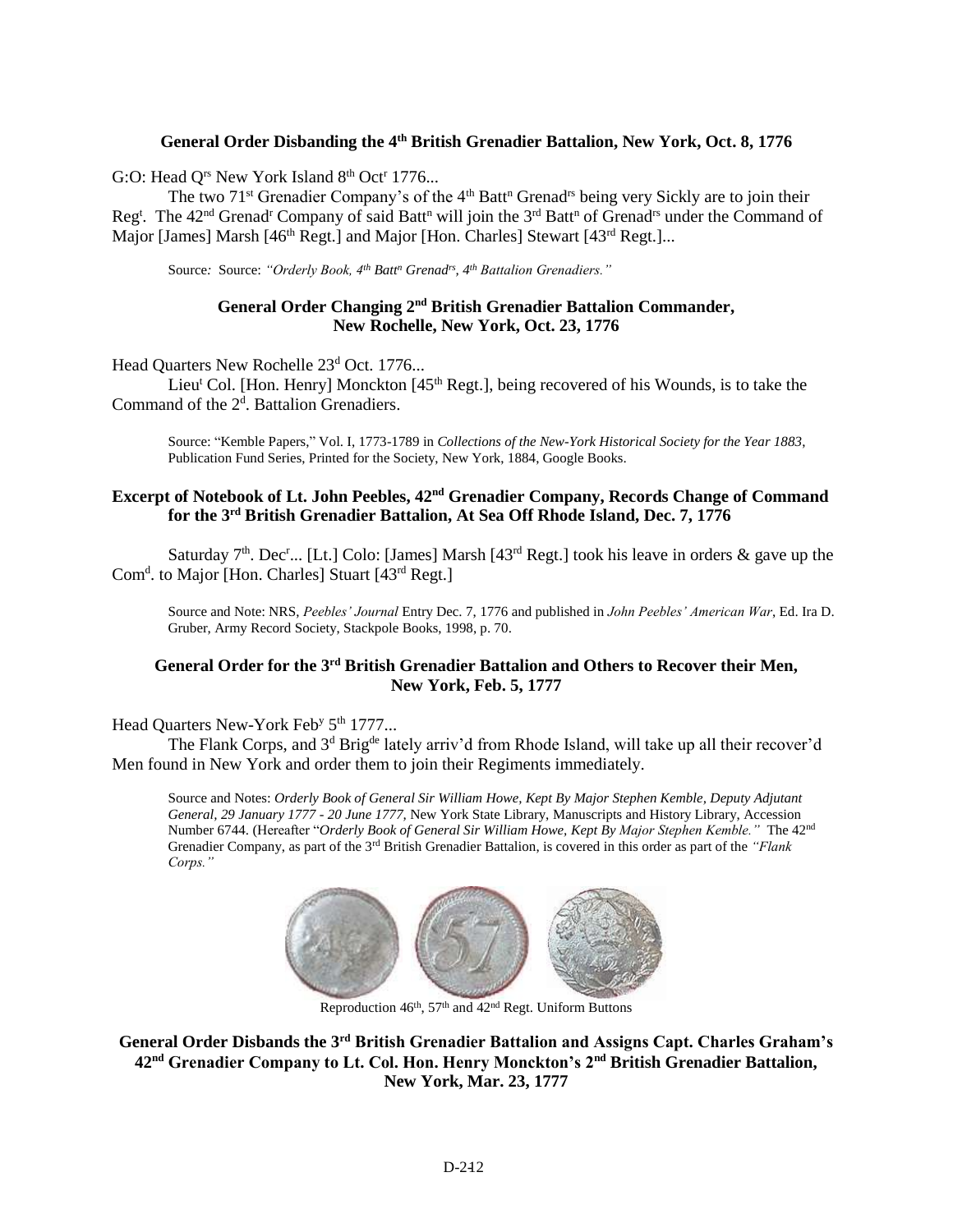#### Head Quarters New York 23<sup>rd</sup> March 1777...

The third Batt<sup>n</sup>. of Grenadiers & 3<sup>rd</sup> Batt<sup>n</sup>. Light Infantry are to be Incorporated into the 1<sup>st</sup>. & 2<sup>nd</sup>. of each as Follows,

The 15<sup>th</sup>. 28<sup>th</sup>. 33<sup>rd</sup>. & 37<sup>th</sup>. Companies to the 1<sup>st</sup> Batt<sup>n</sup> Grenadiers The  $46<sup>th</sup>$ .  $57<sup>th</sup>$ .  $\&$   $42<sup>nd</sup>$  to the  $2<sup>nd</sup>$  Batt<sup>n</sup>. Grenadiers...

.

Source: Order Book of the 1st Regt. of Foot Guards called *William Howe orderly book*, Great Britain. Army, 1776- 1778, William L. Clements Library, Univ. of Mich.



Recreated Grenadier Company, 42nd or Royal Highland Regiment

Photo courtesy of Susan R. Gable and *Muskets of the Crown*

#### **Excerpt of Notebook of Lt. John Peebles, 42nd Grenadier Company, Describes the Disbanding of the 3rd British Grenadier Battalion, Amboy and Brunswick, New Jersey, Mar. 26, 1777**

Wednesday 26<sup>th</sup>. March the [3<sup>rd</sup>] Light Infantry [Battalion] & [3<sup>rd</sup>] Grenadiers disembark'd at 7 o'clock, Baggage & sick men put on bord 3 sloops we mar'd between  $8 \& 9$  o'clock with 6 waggons carrying our bedding pass'd thro' Bonam Town about 11 & thro Piscataway about an hour after they [the 42<sup>nd</sup> Highlanders] have been all quiet in their quarters for these 3 weeks past We went round by the Bridge & arrived at Brunswick about 2 oclock when the 3<sup>d</sup>. Battalion of Grenad<sup>rs</sup>. was divided between the 1<sup>st</sup>. and 2<sup>d</sup>. the 15<sup>th</sup>. 28<sup>th</sup>. 33<sup>d</sup>. & 37<sup>th</sup>. [Grenadier] Comp<sup>ys</sup>. join'd the 1<sup>st</sup>. Batt<sup>n</sup>. & the 42<sup>d</sup>. 46<sup>th</sup>. & 57<sup>th</sup>. join'd the  $2<sup>d</sup>$ . Batt<sup>n</sup>. The men Quarter'd in Store Houses & have got some bedding The Officers in Empty Dwelling Houses. This Place quite full of troops the duty easy & the Post quiet. [Lt. Gen. Charles] Lord Cornwallis & [Maj.] Gen<sup>1</sup>. [James] Grant commands

Source: *Peebles' Journal* Entry for Mar. 26, 1777 and published in *John Peebles' American Wa*r, Ed. Ira D. Gruber, Stackpole Books, Mechanicsburg (Pa.), 1998, pp. 105-106.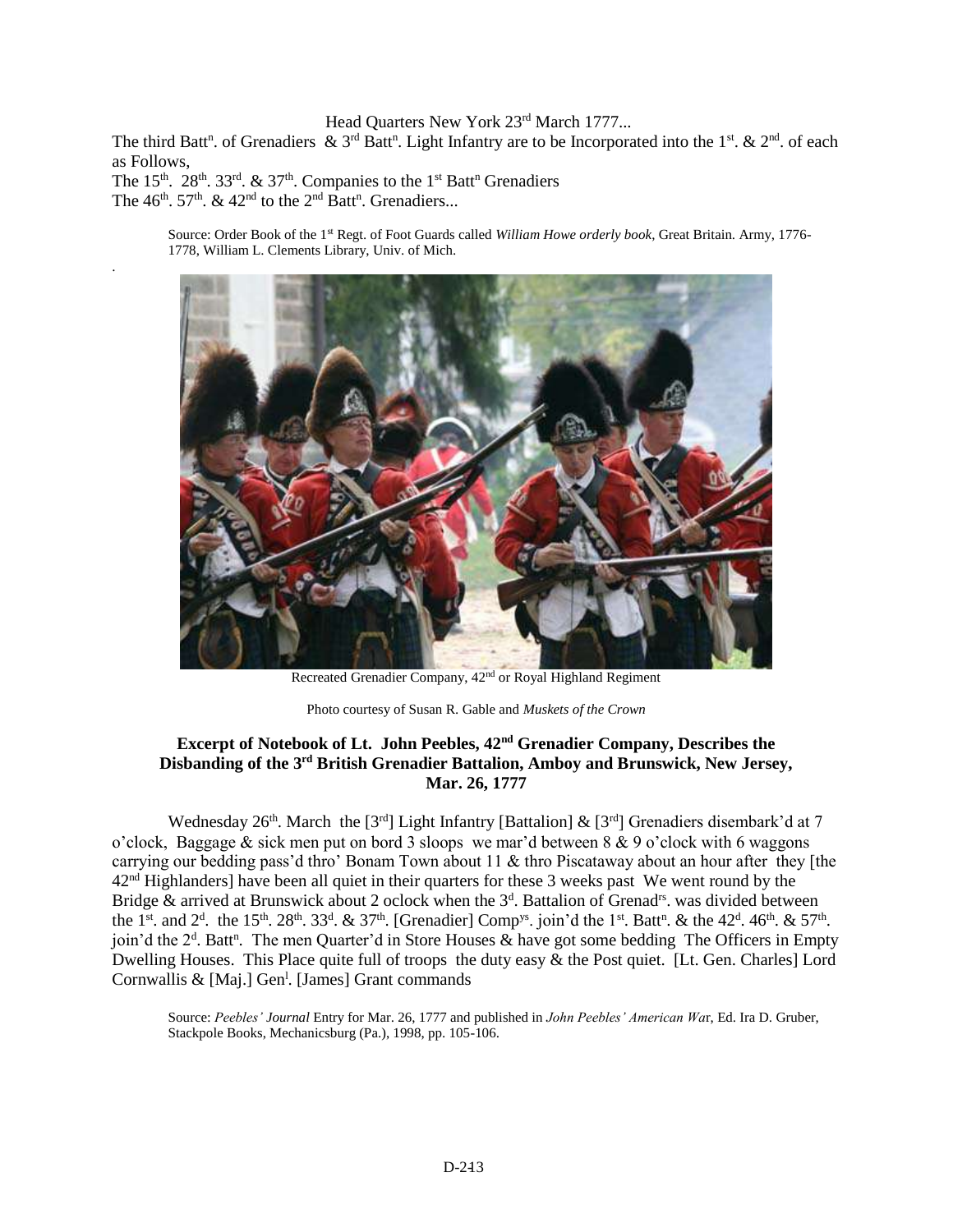

Detail from "Sketch of Brunswick," 1777, by Alexander Sutherland and John Hills

Map Source: Library of Congress Geography and Map Div.

### **42nd Grenadier Company Leadership from Company Muster, Brunswick, New Jersey, Apr. 30, 1777**

| His Majestys 42. <sup>d</sup> Or Royal Highland Regiment of Foot Commanded by General Lord John Murray |                |                                  |                                                      |                          |  |  |
|--------------------------------------------------------------------------------------------------------|----------------|----------------------------------|------------------------------------------------------|--------------------------|--|--|
|                                                                                                        | Charles Graham | Captain                          |                                                      |                          |  |  |
|                                                                                                        | John Peebles   | Lieutenant                       |                                                      |                          |  |  |
| Resigned $25th$ April 1777                                                                             | William Graham |                                  |                                                      |                          |  |  |
| Resigned 5 <sup>th</sup> March 1776                                                                    | John Grant     |                                  |                                                      |                          |  |  |
| Commission dated 6th March 1776 Sick Hary Gilchrist                                                    |                |                                  |                                                      |                          |  |  |
| Drummers & fifers<br><b>Serjeants</b><br><b>Corporals</b>                                              |                |                                  |                                                      |                          |  |  |
|                                                                                                        |                |                                  |                                                      |                          |  |  |
| Sick<br>Alan Stewart                                                                                   |                | Donald M <sup>c</sup> Craw       | Taken prisoner 23 <sup>d</sup> Feb <sup>y</sup> 1777 | John Kirkham             |  |  |
| Andrew Smith                                                                                           |                | Angus M <sup>c</sup> Donald      |                                                      | Hugh M <sup>c</sup> Leod |  |  |
| <b>Sick</b><br>Alexander M <sup>c</sup> Kenzie                                                         |                | Alexander M <sup>c</sup> Pherson | Duty with the Reg <sup>t</sup>                       | John Adams               |  |  |
| Sick<br>Angus M <sup>c</sup> Pherson                                                                   | Sick           | <b>Robert Bisset</b>             | $D^{\circ}$                                          | William Adams            |  |  |

Source: TNA, *War Office, Commissary General of Musters, Infantry, 42nd Foot*, 1759-1776 at WO 12/5478.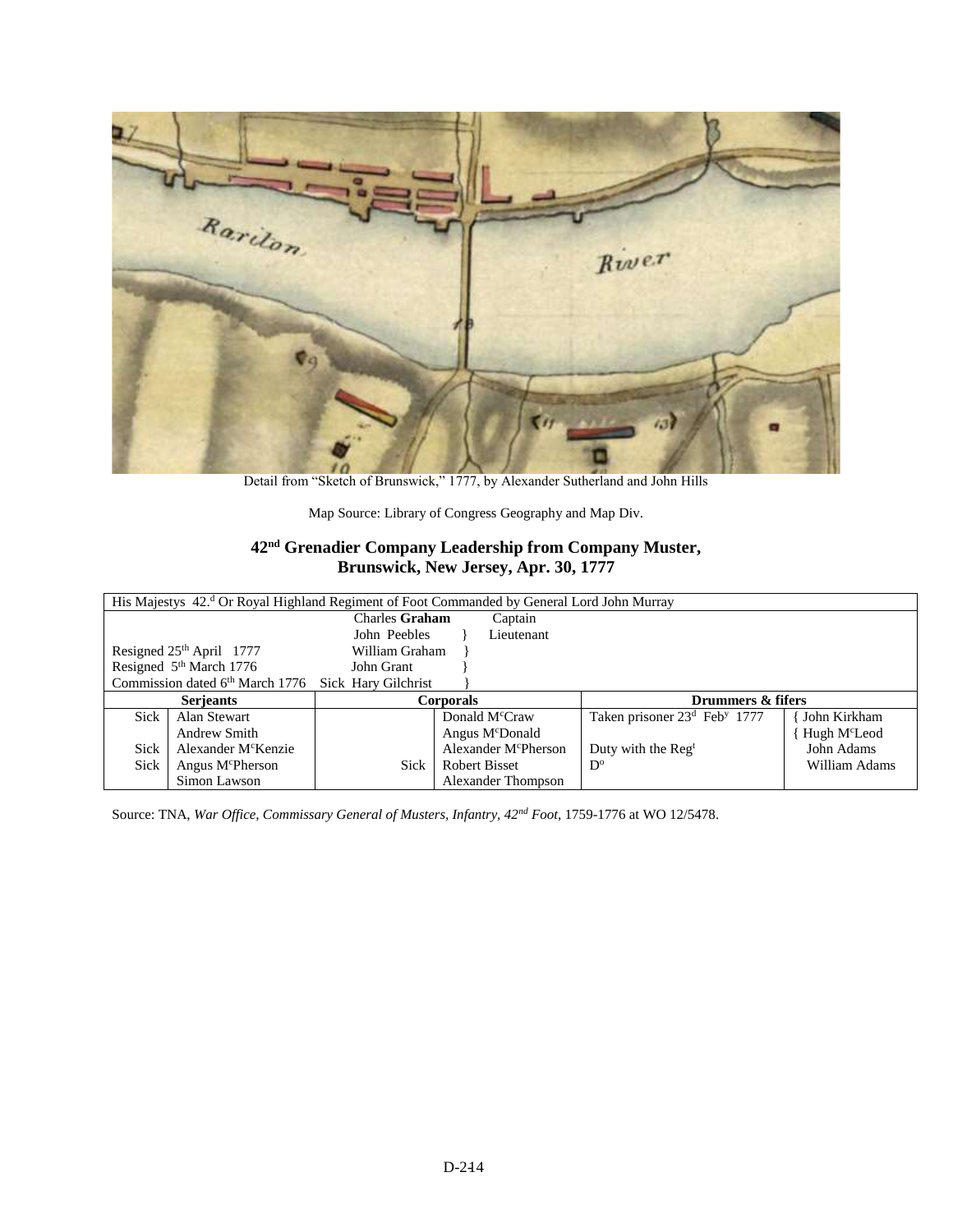

Detail of Grenadier Quarters, Philadelphia at *"Bettering House - Philadelphia Almshouse,"* 1884 *" From an Engraving executed about the year 1769"*

Picture Source and Note: Free Library of Philadelphia, Digital Collection from *History of Philadelphia, 1609-1884*, Vol. 2, J. T. Scharf & T. Westcott, (Philadelphia) 1884, p. 1451. The House was located between Spruce and Pine and  $10<sup>th</sup>$  and  $11<sup>th</sup>$  Sts.

| 42 <sup>nd</sup> Grenadier Company Leadership from Company Muster, |
|--------------------------------------------------------------------|
| Philadelphia, Feb. 9, 1778                                         |

|                                                                   |                                         | <b>Charles Graham</b>           | Captain                                 |                          |                            |
|-------------------------------------------------------------------|-----------------------------------------|---------------------------------|-----------------------------------------|--------------------------|----------------------------|
| Promoted 5 <sup>th</sup> October 1777                             |                                         | John Peebles                    |                                         |                          |                            |
| Retir <sup>d</sup> 22 <sup>d</sup> Ap <sup>1</sup> 1777           |                                         | William Graham                  | Lieuts                                  |                          |                            |
| Duty                                                              |                                         | Alex <sup>r</sup> Grant         |                                         |                          |                            |
| From Cap <sup>t</sup> Grants 22 <sup>d</sup> Ap <sup>1</sup> 1777 | Sick                                    | James Campbell                  |                                         |                          |                            |
|                                                                   | <b>Serjeants</b>                        |                                 | Corporals                               |                          | <b>Drummers and Fifers</b> |
|                                                                   | Allan Stewart                           | Made Serjeant 2 <sup>d</sup>    | Donald M <sup>c</sup> Craw              | Taken                    |                            |
| Duty                                                              | Andrew Smith                            | May 1777                        |                                         | prisoner by              |                            |
|                                                                   | Alex <sup>r</sup> M <sup>c</sup> Kenzie | Transferred to Cap <sup>t</sup> | $Alexr$ M <sup>c</sup> Pherson          | the rebels $23d$         |                            |
|                                                                   | Angus M <sup>c</sup> Pherson            | Grants 10 May 77                |                                         | Feb <sup>y</sup> 77 $\}$ | John Kirkham               |
| Transferred to C <sup>t</sup>                                     | Simon Lawson                            |                                 | Angus M <sup>c</sup> Donald             |                          | Hugh M <sup>c</sup> Leod   |
| Erskines $2d$ May                                                 |                                         |                                 | Robert Bisset                           | Duty                     | John Adams                 |
| 1777                                                              |                                         |                                 | Alex <sup>r</sup> Thompson              | Duty                     | William Adams              |
| From $\mathrm{Corp}^1$ 2 <sup>d</sup> May                         | Donald M <sup>c</sup> Craw              | From Private 2 <sup>d</sup>     | Alex <sup>r</sup> Davidson              |                          |                            |
| 1777                                                              |                                         | May 1777 & died                 |                                         |                          |                            |
|                                                                   |                                         | $2d$ June                       |                                         |                          |                            |
|                                                                   |                                         | From Private 18 <sup>th</sup>   | Duncan M <sup>c</sup> Phie              |                          |                            |
|                                                                   |                                         | May 1777 Duty                   |                                         |                          |                            |
|                                                                   |                                         | From $Priv^t$ $2^d$ June        | Alex <sup>r</sup> M <sup>c</sup> Donald |                          |                            |
|                                                                   |                                         | 1777 Sick                       |                                         |                          |                            |

Source and Note: TNA, *War Office, Commissary General of Musters, Infantry, 42nd Foot*, 1777-1786 at WO 12/5479. Capt. Lt. Peebles' journal entry of Dec. 16, 1777 indicates the grenadiers were quarters in the "House of Employment" or Bettering House.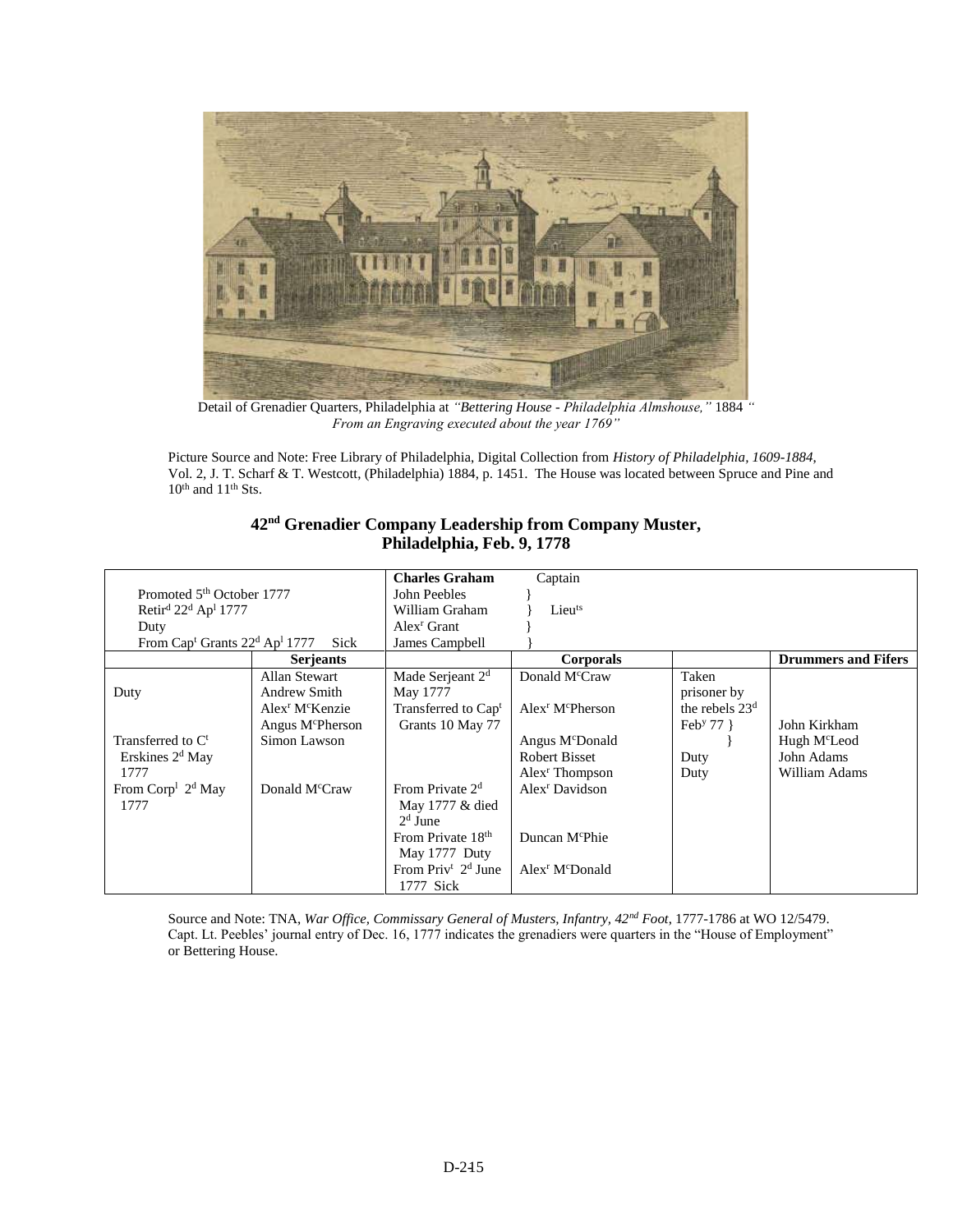

Detail of Lt. Colonel the Hon. Henry Moncktons, by John Smart

Picture Source: [www.mutualart.com](http://www.mutualart.com/)

#### **Bill for Carpenter Work Performed for the 2nd British Grenadier Battalion, Including Capt. Charles Graham's 42nd Grenadier Company, Philadelphia, Mar. 9, 1778**

Return Carpenters Work &c.. don in Building Births, Repairing Windows, Hospital, and Guard House of the 2<sup>nd</sup>.. Battalion of British Grenadiers, Command<sup>d</sup>.. by the Honb<sup>le</sup>.. Lieutenant Colonel Monckton, Philadelphia the 9<sup>th</sup>.. of March 1778

|                                                                                       | <b>Barrack Births</b> | Companys                                      | Capt <sup>n</sup> Names     | $\pounds$      | S              | d               |
|---------------------------------------------------------------------------------------|-----------------------|-----------------------------------------------|-----------------------------|----------------|----------------|-----------------|
| To Workmanship, Nails &c                                                              |                       | $26^{\text{th}}$                              | W <sup>m</sup> Myre         | $\overline{2}$ | 12             |                 |
| To                                                                                    | dito                  | $42^{\rm d}$                                  | Cha <sup>s</sup> Greaham    | 3              | 18             | 3               |
| To                                                                                    | dito                  | $43^{\rm d}$ .                                | John Hatfield               | 1              | 11             | 6               |
| To                                                                                    | dito                  | $44^{\text{th}}$                              | Colin Campbell              | $\overline{2}$ | 14             |                 |
| To                                                                                    | dito                  | $45^{\text{th}}$                              | Alexand <sup>r</sup> Ross   | $\overline{2}$ | 1              | 3               |
| To                                                                                    | dito                  | $46^{\text{th}}$ .                            | Baldw <sup>n</sup> Leighton | 1              | 14             | 6               |
| To                                                                                    | dito                  | $49^{\text{th}}$                              | John Nixon                  | 1              | 15             | $10\frac{1}{2}$ |
| To                                                                                    | dito                  | $52d$ .                                       | John Powell                 | 1              | 11             |                 |
| To                                                                                    | dito                  | $55^{th}$ .                                   | Rob <sup>t</sup> Lucas      | 1              | 13             |                 |
| To                                                                                    | dito                  | $57^{th}$                                     | John Cannon                 | 1              | 14             |                 |
| To                                                                                    | dito                  | $63^{\rm d}$                                  | Hen <sup>y</sup> . Lysaught | $\overline{2}$ | 19             |                 |
| To                                                                                    | dito                  | $64^{\text{th}}$                              | James Stuart                | $\overline{2}$ | $\overline{2}$ |                 |
| To                                                                                    | dito                  | Marin                                         | John Avaren                 | 3              | 17             |                 |
|                                                                                       |                       |                                               | Total                       | 30             | 3              | $4\frac{1}{2}$  |
| To Tools purchas <sup>d</sup> for the use of the Batt <sup>n</sup> , as $P^r$ Recepts |                       |                                               |                             | 5              | 9              | $\frac{1}{2}$   |
| To 104 days for one carpenter, Employ <sup>d</sup> in Repairing the Hospital,         |                       |                                               |                             |                |                |                 |
| Barracks Guard House, Windows &c                                                      |                       |                                               |                             |                |                |                 |
|                                                                                       |                       | Doll <sup>r</sup> at $4\frac{\frac{1}{3}}{8}$ | Total £                     |                |                |                 |

| 104 day at $1/3$ is         | 6.10                                            |
|-----------------------------|-------------------------------------------------|
| Stg. $30.3.4\frac{1}{2}$ is | 51.14. 3¼ York                                  |
| <b>Materials</b>            | 9. 5. $6\frac{3}{4}$ is 5.9.4 $\frac{1}{2}$ Stg |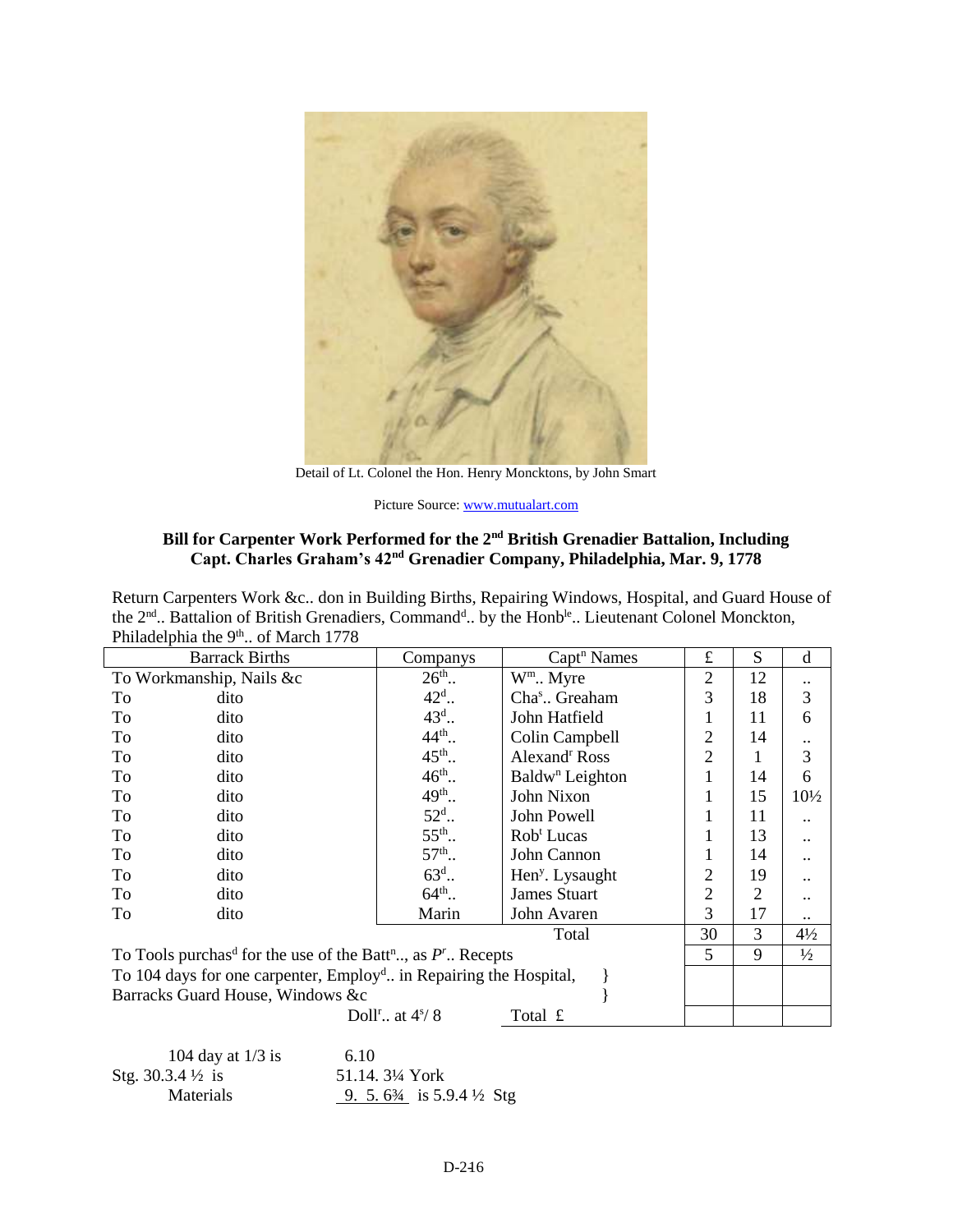#### £ 67.9.10. $-$ *. Colo: 2<sup>d</sup> : Grendrs:* Received the Abov in full for the  $2<sup>d</sup>$ . Batt<sup>n</sup>. of British [off page] *W<sup>m</sup> Stuart Q<sup>r</sup> . M<sup>r</sup>*

Source: *New York Public Library, Emmet Collection, Lossing's Field Book of Revolution*, Item EM. 5975.



Detail showing 42nd Grenadier Co. Quarters at the *"Bettering House"* from *"A survey of the city of Philadelphia and its environs shewing the several works constructed by His Majesty's troops, under the command of Sir William Howe, since their possession of that city 26th. September 1777, comprehending likewise the attacks against Fort Mifflin on Mud Island, and until it's reduction, 16th November 1777,"* by Pierre Nicole and John Montrésor

Map Source: Library of Congress Geography and Map Div.

#### **42nd Grenadier Company Leadership from Company Muster, Philadelphia, Mar. 28, 1778**

|                                                |                                                                 | Charles Graham  | Captain                                 |                                                               |               |
|------------------------------------------------|-----------------------------------------------------------------|-----------------|-----------------------------------------|---------------------------------------------------------------|---------------|
| Promoted 5 <sup>th</sup> Oct <sup>r</sup> 1777 |                                                                 | John Peebles    | Lieutenants                             |                                                               |               |
|                                                | From Cap <sup>t</sup> Erskines 5 <sup>th</sup> Oct <sup>r</sup> | Harry Gilchrist |                                         |                                                               |               |
| <b>Sick</b>                                    |                                                                 | James Campbell  |                                         |                                                               |               |
| Duty                                           |                                                                 | $Alexr$ Grant   |                                         |                                                               |               |
|                                                | <b>Serjeants</b><br>Corporals                                   |                 |                                         | <b>Drummers and Fifers</b>                                    |               |
|                                                | Allan Stewart                                                   |                 | Angus M <sup>c</sup> Donald             | Taken Prisoner by the rebels 23 <sup>d</sup> Feb <sup>y</sup> | John Kirkham  |
| Duty                                           | Andrew Smith                                                    |                 | <b>Robert Bisset</b>                    | 1777                                                          | Hugh McLeod   |
|                                                | Alex <sup>r</sup> M <sup>c</sup> Kenzie                         |                 | $Alexr$ Thompson                        | Duty                                                          | John Adams    |
|                                                | Angus M <sup>c</sup> Pherson                                    | Duty            | Duncan M <sup>c</sup> Phie              | Duty                                                          | William Adams |
|                                                | Donald M <sup>c</sup> Craw                                      | Sick            | Alex <sup>r</sup> M <sup>c</sup> Donald |                                                               |               |

Source: TNA, *War Office, Commissary General of Musters, Infantry, 42nd Foot*, 1777-1786 at WO 12/5479.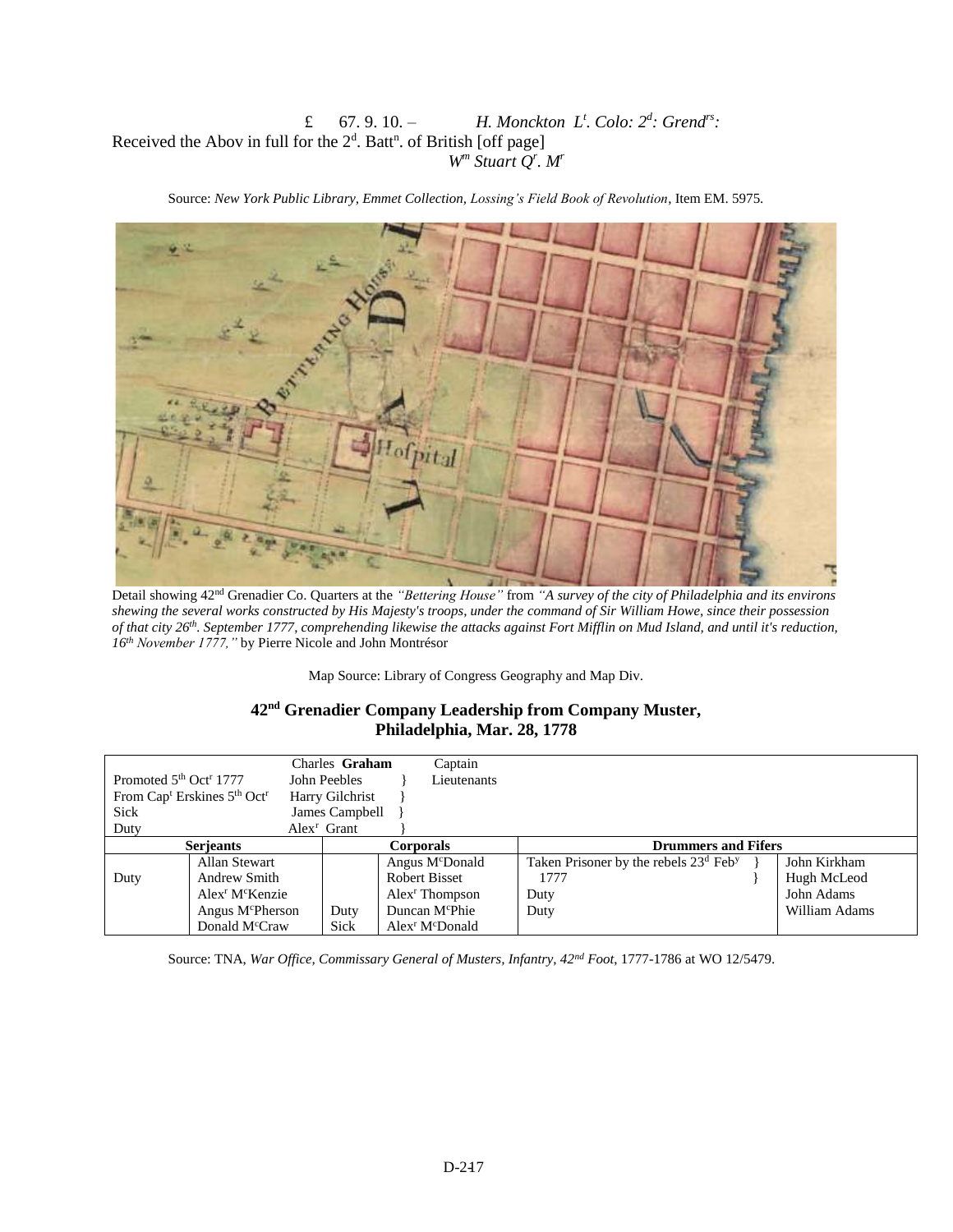

Detail from "*View of Neversink Hills: From 5 fathom water within the hook, distant about 5 miles.,"* 1777, by Capt. Patrick Bellew, 1<sup>st</sup> Regt. of Guards. (Seen from Staten Island across Sandy Hook.)

Picture Source: *King George III's Personal Coloured Views Collection,* British Lib., London

#### **General Order to Disband the British Flank Battalion and Return the Grenadier Companies to Their Regiments, Sandy Hook, New Jersey, July 5, 1778**

#### Head Quarters Sandy Hook 5<sup>th</sup> July 1778...

The Flank Companies of all the British Regiments in this division of the Army are to join their respective Corps until further Orders, to settle their Accounts, &c…

Source and Note: "Kemble Papers, "Vol. I, 1773-1789 in *Collections of the New-York Historical Society for the Year 1883*, Publication Fund Series, Printed for the Society, New York, 1884, Google Books. This order was issued following the departure from Philadelphia and the battle of Monmouth Courthouse, New Jersey on June 28, 1778. The officers of the grenadiers and light infantry, took this order to disband as an insult to the elite status of their battalions and it was soon reversed.



Detail showing Bedford in the lower right corner from *"Plan of New York and Staten Islands with part of Long Island, survey'd in the years 1781, & 82.,"*

Map Source: Library of Congress Geography and Map Div.

**42nd Grenadier Company Leadership from Company Muster, Camp near Bedford, Long Island, New York, July 27, 1778**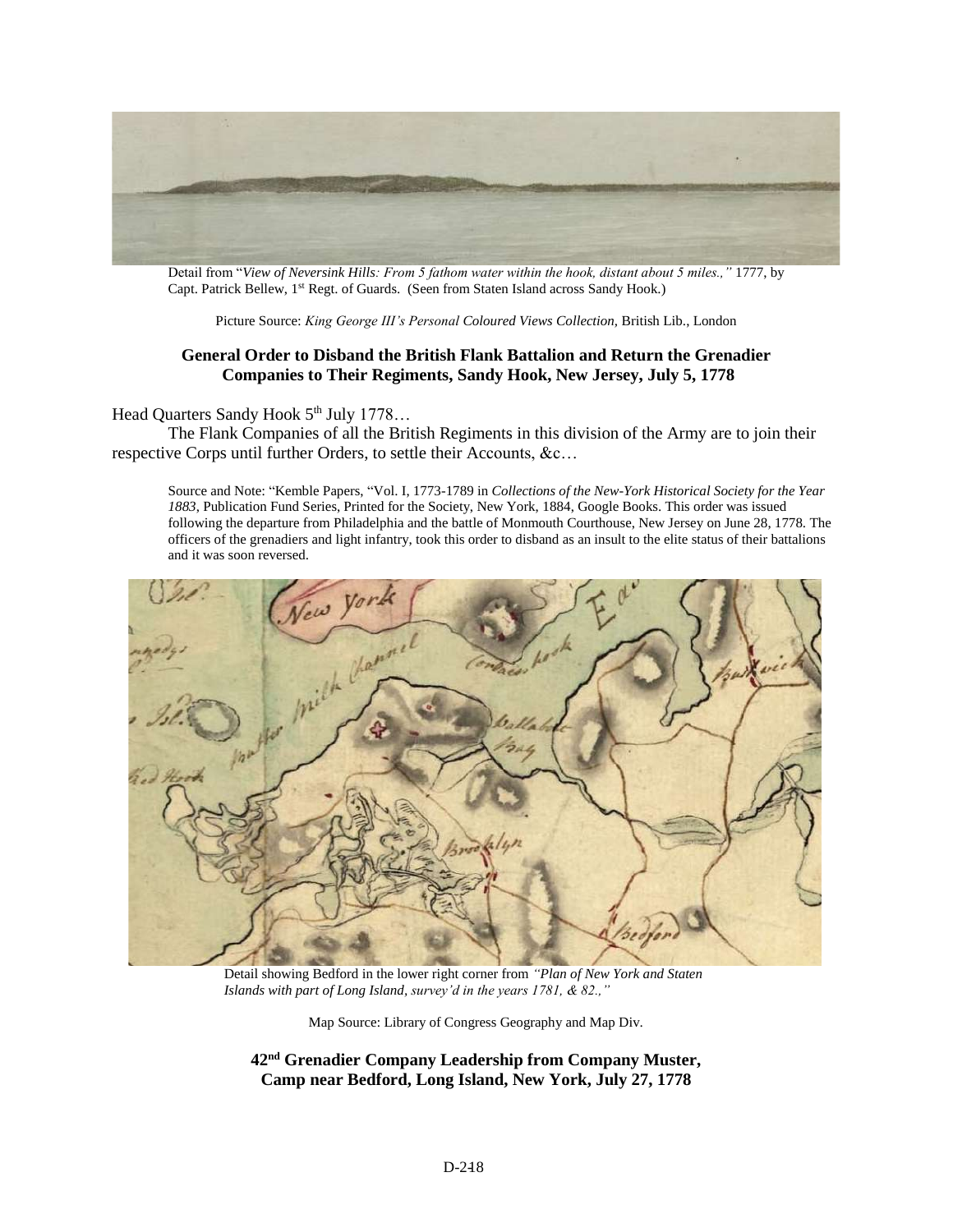|                                                                       | Charles Graham                          |             | Captain                                                |                                         |               |                              |
|-----------------------------------------------------------------------|-----------------------------------------|-------------|--------------------------------------------------------|-----------------------------------------|---------------|------------------------------|
| Prisoner with the Rebels                                              | Harry Gilchrist                         |             |                                                        |                                         |               |                              |
| Sick                                                                  | James Campbell                          |             | Lieu <sup>ts</sup>                                     |                                         |               |                              |
|                                                                       | Alex <sup>r</sup> Grant                 |             |                                                        |                                         |               |                              |
| <b>Serjeants</b>                                                      |                                         |             | <b>Corporals</b>                                       |                                         |               | <b>Drummers</b>              |
| Duty                                                                  | Allan Stewart                           |             | From Capt <sup>n</sup> Dun <sup>n</sup>                | Norman M <sup>c</sup> Kay               | Prisoner with | John Kirkham                 |
|                                                                       | Andrew Smith                            |             | M <sup>c</sup> Pherson $24thAp11778$                   |                                         | the Rebels    |                              |
|                                                                       | Angus M <sup>c</sup> Pherson            |             | Transfer <sup>d</sup> to Gen <sup>ls</sup> $D^{\circ}$ | Alex <sup>r</sup> Thompson              |               | Duncan M <sup>c</sup> Intyre |
|                                                                       | Donald M <sup>c</sup> Craw              | <b>Sick</b> |                                                        | <b>Robert Bisset</b>                    |               | John Adams                   |
| Discharg <sup>d</sup> 24 <sup>th</sup> Ap <sup>1</sup> 1778           | Alex <sup>r</sup> M <sup>c</sup> Kenzie | Sick        |                                                        | Duncan M <sup>c</sup> Phie              |               | William Adams                |
| From Corp <sup>1</sup> 24 <sup>th</sup> D <sup>o</sup> D <sup>o</sup> | Angus M <sup>c</sup> Donald             |             |                                                        | Alex <sup>r</sup> M <sup>c</sup> Donald |               |                              |
|                                                                       |                                         |             | From Private 24th Ap <sup>1</sup>                      | John Thompson                           |               |                              |
|                                                                       |                                         |             | Made Sergeant 24th D <sup>o</sup>                      | Angus M <sup>c</sup> Donald             |               |                              |

Source: TNA, *War Office, Commissary General of Musters, Infantry, 42nd Foot*, 1777-1786 at WO 12/5479.



Detail from *"British grenadier,"* 10 of 15, 1778, by Philip James de Loutherbourg

#### **General Order to Reestablish the British Flank Battalions at Bedford; New York, July 31, 1778**

Head Quarters New York July 31<sup>st</sup> 1778...

The Command<sup>g</sup> Off<sup>1s</sup> of the British Grenad<sup>1s</sup> & L<sup>t</sup> Inf<sup>y</sup> are to Assemble their respective Batt<sup>ns</sup> as soon as they conveniently can at Bedford, Long Island.

Source: "Captured British Army Orderly Book, January 29-August 9, 1778," *George Washington Papers* at the Library of Congress, 1741-1799: Series 6. Military Papers. 1755-1798

**General Orders Appointing Lt. Col. Henry Hope, 44th Regt., to Command the 2 nd British Grenadier Battalion, New York, Aug. 5, 1778**

Head Quarters New York 5<sup>th</sup> August 1778...

Picture Source: *Prints, Drawings and Watercolors from the Anne S.K. Brown Military Collection.* Brown Digital Repository. Brown University Library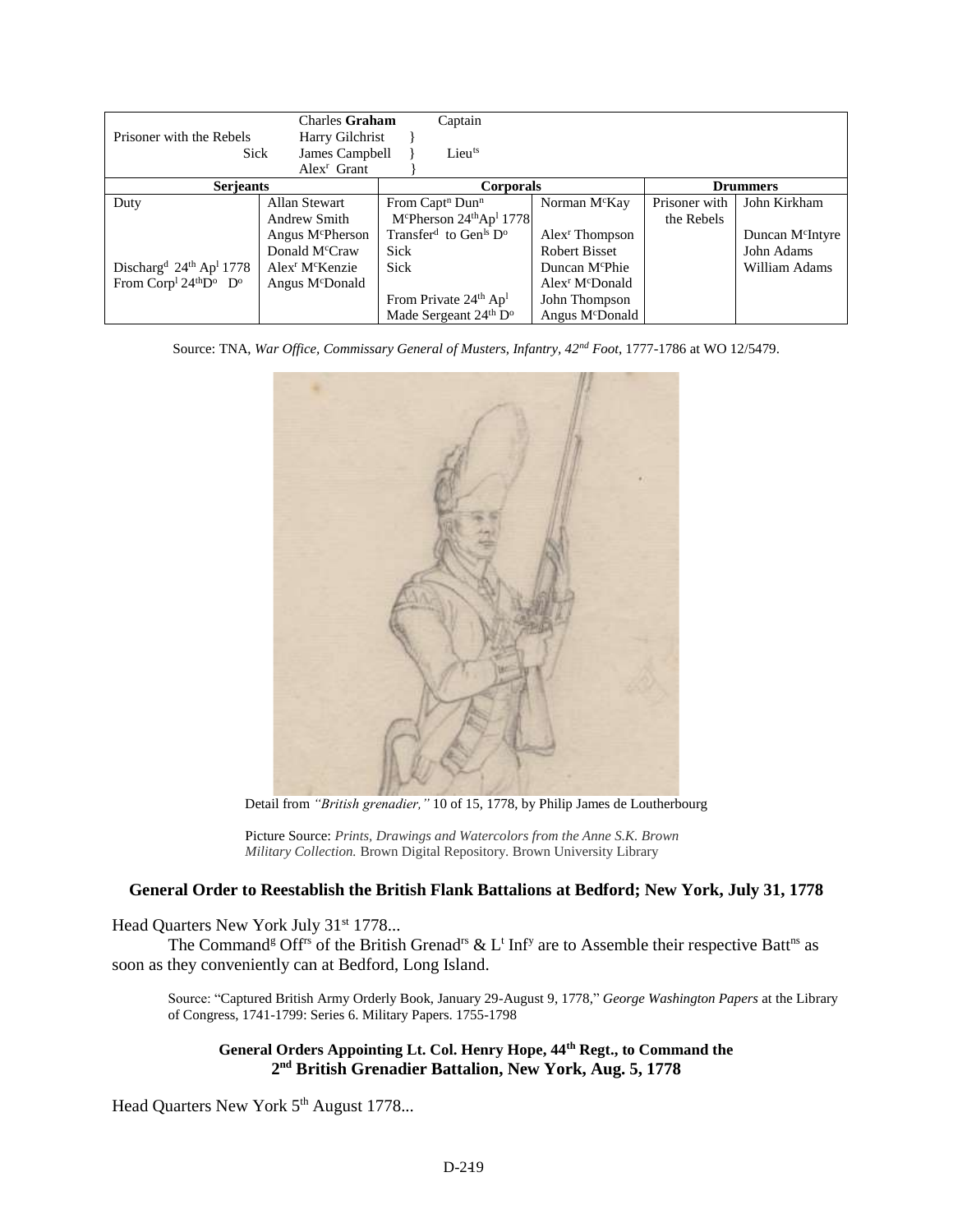L<sup>t</sup> Colo [Henry] Hope of the 44<sup>th</sup> Reg<sup>t</sup> is appointed to the Command of the  $2<sup>nd</sup>$  Batt<sup>n</sup> of British Grenad<sup>rs</sup>, in the Room of the Hon<sup>ble</sup> L<sup>t</sup> Colo [Henry] Monckton Kill'd, And the Hon<sup>ble</sup> Major [Hon. Henry Edward] Fox of the 49<sup>th</sup> Reg<sup>t</sup> is appointed to do duty in that Batt<sup>n</sup> in the room of Maj<sup>r</sup> Gardnor [William Gardiner,  $45<sup>th</sup>$  Regt.] laid up with his Wounds...

Source: *George Washington Papers at the Library of Congress, 1741-1799*: Series 6. Military Papers. 1755-1798, Captured British Army Orderly Book, January 29-August 9, 1778.

#### **General Order to Transfer the 42nd Grenadier Co. from the 2nd to the 1st British Grenadier Bn., New York, Aug. 10, 1778**

Head Quarters New York [illegible date – likely Aug. 10, 1778] The  $42<sup>nd</sup>$  Grenadiers are to be transferred from the  $2<sup>nd</sup>$  to the First Batt<sup>n</sup> Graneders...

Source: *George Washington Papers, Series 6, Military Papers, 1755-1798*, Subseries 6B, Captured British Orderly Books, 1777-1778: Captured British Army Orderly Book, August 4-October 13, 1778, Image 14.

#### **Journal Entry Noting Capt. Lt. John Peebles, Gen. Lord Murray's Company, 42nd Regt., Takes Command of the 42nd Grenadier Company Vice Capt. Charles Graham, Whitestone, Long Island, Aug. 27, 1778**

Thursday  $27^{\text{th}}$ …. join'd the  $1<sup>st</sup>$ . B<sup>n</sup>. G<sup>rs</sup>. this morn<sup>g</sup> vice C: Graham promoted...

Source and Note: *Peebles' Journal* Entry Aug. 27, 1778 and Gruber, *John Peebles' American War*, p. 211. Whitestone, Queens is on the northern coast of Long Island across the Long Island Sound from Throg's Neck.

#### **General Order to Prepare for Drafting Three British Regiments, Resulting in the Loss of Grenadier Companies, New York, Sept. 16, 1778**

Head Quarters New York 16<sup>th</sup> Sept<sup>r</sup> 1778...

The Flank Companies of the 10<sup>th</sup>:  $45$ <sup>th</sup>: &  $52$ <sup>nd</sup>: are to Join their respective Reg<sup>ts</sup> as soon as Convenient in order to their being Drafted into other Corps - - -

Source: *Orderly Book, British Headquarters Orders, New York, kept by Lt. Col. Stephen Kemble*, Sept. 11-Oct. 24, 1778, Item 69 of Research Publications Inc. Early American Orderly Books, 1748-1817, Woodbridge CT.

#### **General Orders Announcing Promotion of Capt. Lt. John Peebles, 42nd Regt., New York, Sept. 17, 1778**

Head Quarters New York 17<sup>th</sup> Sept<sup>r</sup> 1778...

The Commander in Chief has been pleased to make the following promotions...

 $42<sup>nd</sup>$  Reg<sup>t</sup>:

Capt<sup>n</sup> Lieu<sup>t</sup>: [John] Peebles to be Capt<sup>n</sup>: vice [Alexander] Donaldson Promoted} 18<sup>th</sup> Aug<sup>st</sup> 1778...

Source and Notes: *Orderly Book, British Headquarters Orders, New York, kept by Lt. Col. Stephen Kemble*, Sept. 11- Oct. 24, 1778, Item 69 of Research Publications Inc. Early American Orderly Books, 1748-1817, Woodbridge CT. Although Capt. Peebles was promoted to replace the commander of one of the additional companies in Scotland (Capt. Donaldson who had received the majority of the new 76<sup>th</sup> Highland Regt. (MacDonald's), Peebles remained in America, leaving the additional company under the command of Lt. John Grant. Peebles had moved to the command of the 42nd Grenadier Company on Aug. 27, 1778.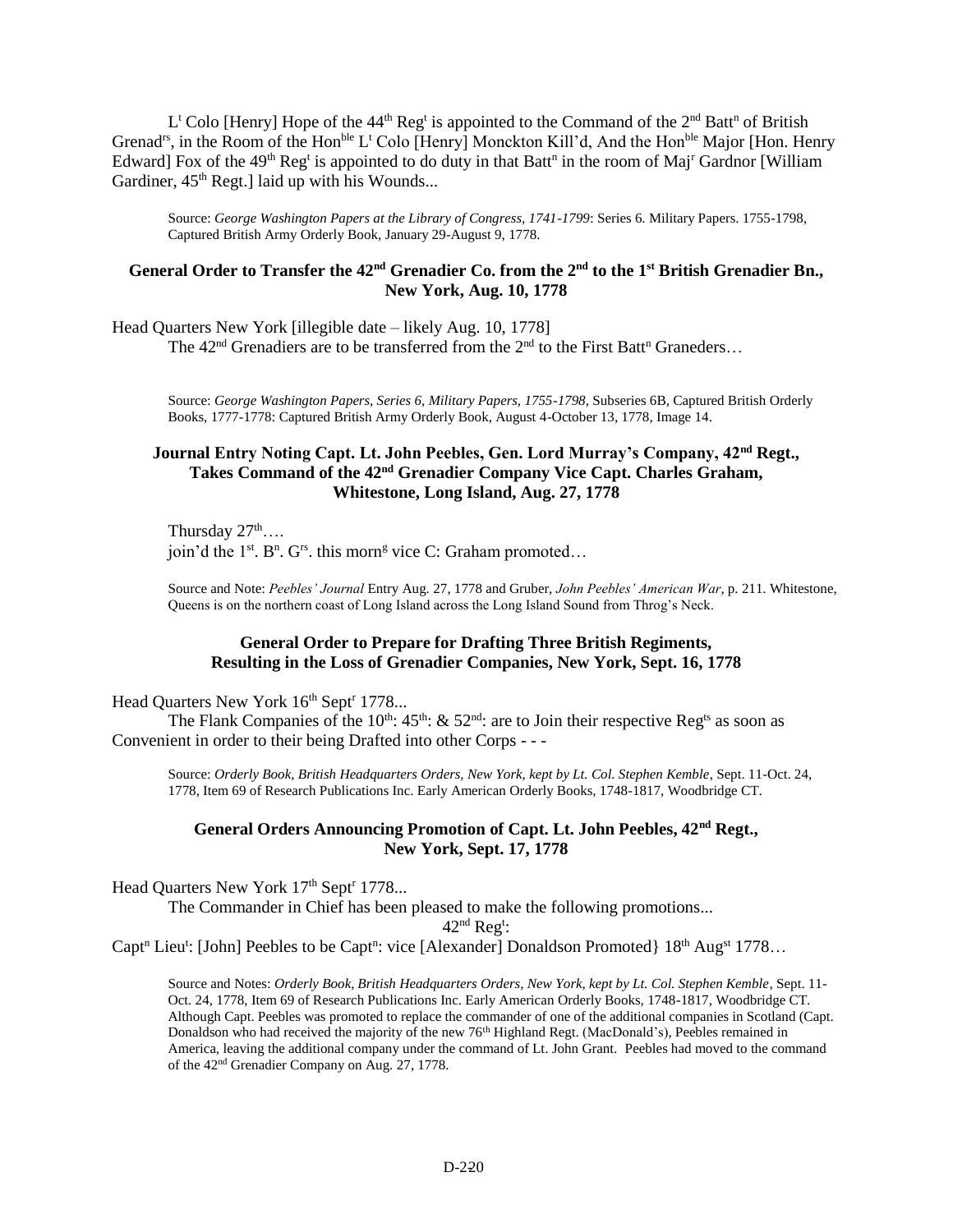

Detail from *"General Grant of Ballindalloch,"*1770

Picture Source: Wikimedia Commons, from *State Archives of Florida, Florida Memory*

#### **General Order for Ten British Regiments to Join Maj. Gen. James Grant's Expedition to the West Indies, Resulting in the Withdrawal of Grenadier Companies, New York, Oct. 24, 1778**

Head Quarters New York 24<sup>th</sup> Octor 1778...

After Orders

The 4<sup>th</sup>, 5<sup>th</sup>, 15<sup>th</sup>, 27<sup>th</sup>, 28<sup>th</sup>, 35<sup>th</sup>, 40<sup>th</sup>, 46<sup>th</sup>, 49<sup>th</sup> and 55<sup>th</sup> Regiments are to embark tomorrow. Henceforth those Regiments will receive their Orders from Maj. Gen. [James] Grant...

Source and Note: "Orders, 1778-1782," *Sir Henry Clinton Papers*, William L. Clements Library, Univ. of Michigan. With the loss of these ten companies and the prior loss of three more companies on Sept. 16, there were insufficient companies to support two grenadier battalions as shown in the general order below dated Nov. 3, 1778.

#### **General Order to Form the Grenadier Companies into One Battalion, New York, Nov. 3, 1778**

Head Quarters New York 3<sup>d</sup> Novem<sup>r</sup> 1778...

The British Grenadiers and Light Infantry are to be immediately formed into one Battalion each... and the Grenadiers under the Command of Lieut Col<sup>o</sup> [Henry] Hope [44<sup>th</sup> Regt.]...

Source and Note: "Orders, 1778-1782," *Sir Henry Clinton Papers*, William L. Clements Library, Univ. of Michigan. The grenadiers were consolidated into one battalion each after losing thirteen companies due to drafting three companies and assigning ten regiments with their grenadiers to the West Indies campaign under Maj. Gen. James Grant.

#### **Excerpts of Notebook of Capt. John Peebles, 42nd Grenadier Company, Records the Consolidation of the Grenadiers and Light Infantry into One Battalion Each, Long Island, Nov. 3 – 4, 1778**

Tuesday  $3<sup>d</sup>$ . Nov<sup>r</sup>. frost last night the day pleasant & sunshine – orders for the flank corps to be form'd into one Battalion each, the Light Infantry [including the 42<sup>nd</sup> Lt. Inf. Co.] under the Command of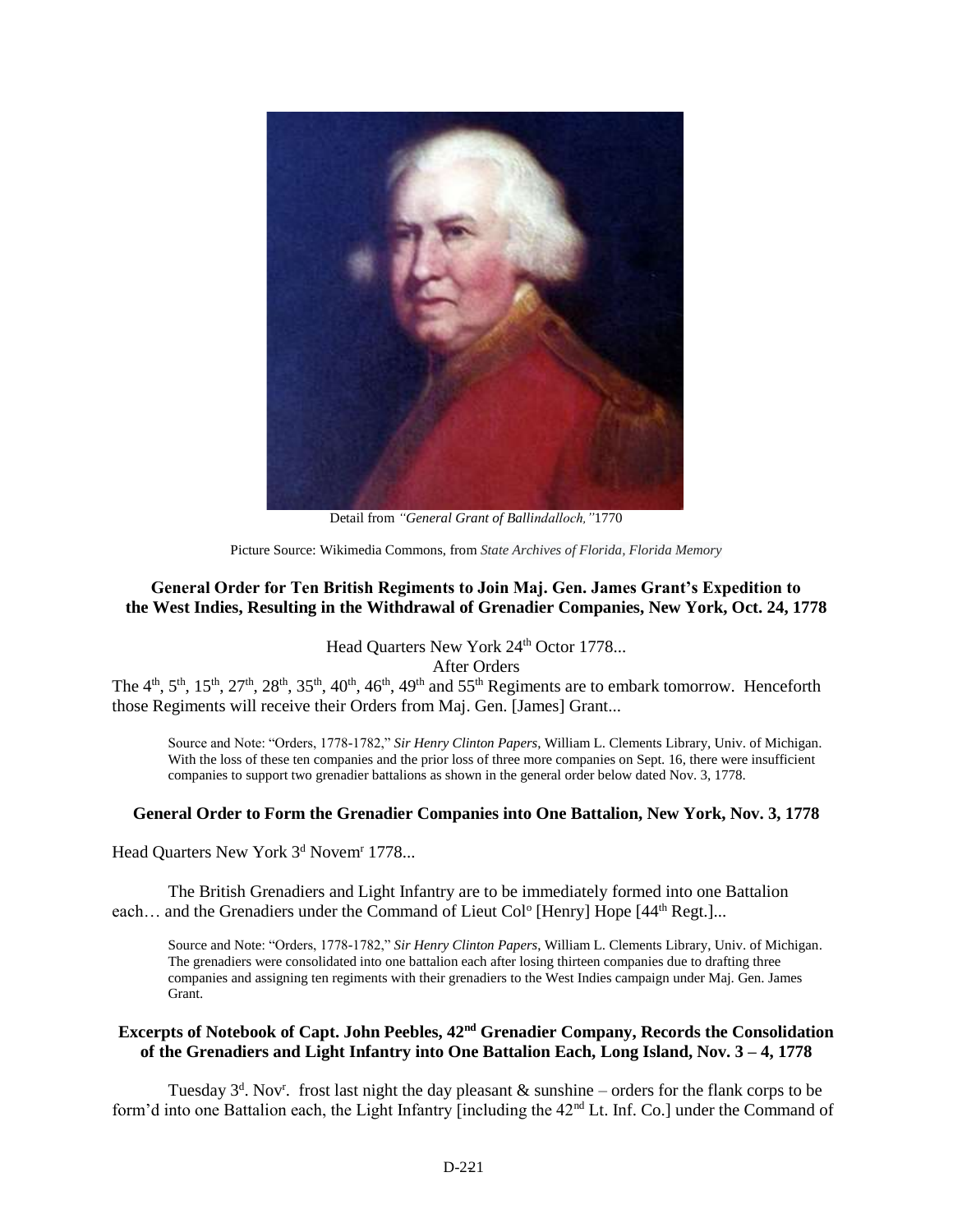L<sup>t</sup>. Colo: [Robert] Abercromby [37<sup>th</sup> Regt.] & the Grenad<sup>rs</sup>. [including the  $42<sup>nd</sup>$  Gren. Co.] of L<sup>t</sup>. Colo: [Henry] Hope [44<sup>th</sup> Regt.] ... [Lt.] Col<sup>o</sup> [John] Yorke [22<sup>nd</sup> Regt.] took his leave of the 1<sup>st</sup>. Batt<sup>n</sup>. Gr<sup>rs</sup>. om a verbal message by the Adju<sup>t</sup>. wishing us much happiness & Glory...

Wednesday  $4<sup>th</sup>$ . Nov<sup>r</sup>. pretty cold wind at N:W: – orders in the morn<sup>g.</sup> to have the wagons loaded by 8 o'clock & to march at 9 – before the 1<sup>st</sup>. Batt<sup>n</sup> got under arms & drew up on the right of the Parade when presently after the  $2<sup>d</sup>$ . Batt<sup>n</sup>. march'd from their Encampment by  $\frac{1}{2}$  Com<sup>ys.</sup> to that of the 1<sup>st</sup>. who when they came near their left they presented arms  $\&$  beat a march, the  $2<sup>d</sup>$ . Batt<sup>n</sup>. then form'd on their left & return'd the compli<sup>t</sup>. [compliment] & Col<sup>o</sup> Hope rode up & took the Command, they were then form'd into one Battalion, according to Seniority of Companies & marched off by ½ Compys .

| Right Wing            | Left Wing                                     |  |  |  |  |  |
|-----------------------|-----------------------------------------------|--|--|--|--|--|
| 7. 22. 26. 37. 57. 64 | 71. 71. 63. 44. 42 <sup>d</sup> . 33. 23. 17. |  |  |  |  |  |

Source and Note: NRS, *Peebles Journal* Entries for Nov. 3-4, 1778, and as published in *John Peebles' American War*, Ed. Ira Gruber, Stackpole Books, Mechanicsburg (Pa), 1998, pp. 229-230. The consolidation of the flank corps was due to the loss of a number of regiments and their flank companies to other expeditions. British Army tradition placed the most senior unit on the right flank of the line, followed by the extreme left flank. Less senior units would then alternate right and left toward the center of the line. The 71<sup>st</sup> Regt. is listed twice because it had two battalions in America and therefore two grenadier companies. It seems the left wing is much stronger than the right wing of the battalion.

#### **General Orders Appointing Lt. Col. John Yorke, 22nd Regt., to Command the British Grenadier Battalion, New York, Nov. 26, 1778**

Head Quarters New York 26<sup>th</sup> Nov<sup>r</sup> 1778...

Lieutenant Colonel [John] Yorke [22<sup>nd</sup> Regt.] is appointed the Command of the British Grenadiers until further Orders.

Source: "Orders, 1778-1782," *Sir Henry Clinton Papers*, William L. Clements Library, Univ. of Michigan.



Detail showing Jamaica from *"Plan of New York and Staten Islands with part of Long Island,"* 1780's Map Source: *Library of Congress Geography and Map Div.*

**42nd Grenadier Company Leadership from Company Muster,**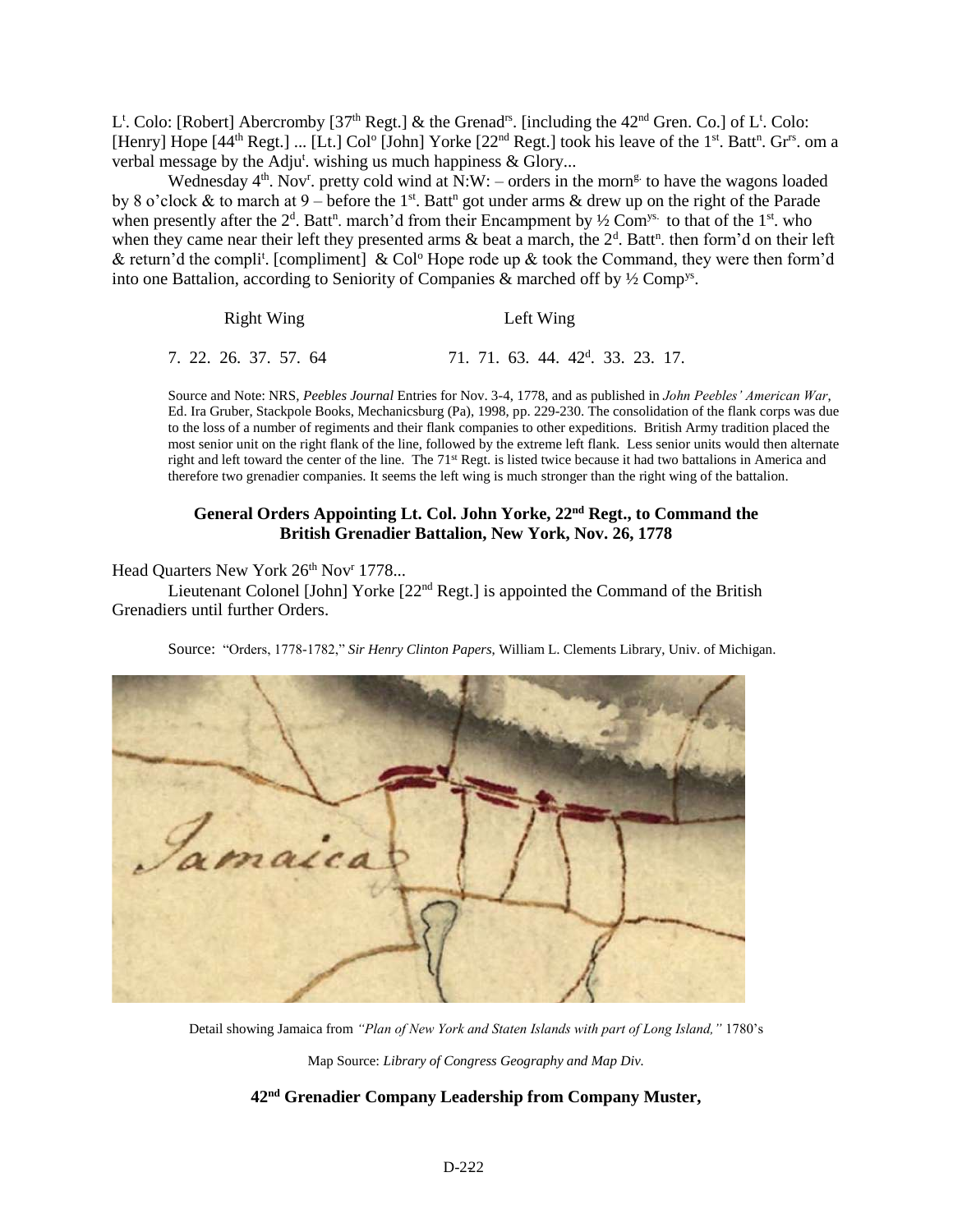|                                                           | Promoted 25 <sup>th</sup> August 1778 To Major                                  |                                                                                     | Charles Graham                  |               | Captains                   |
|-----------------------------------------------------------|---------------------------------------------------------------------------------|-------------------------------------------------------------------------------------|---------------------------------|---------------|----------------------------|
|                                                           |                                                                                 | Commission dated 25 <sup>th</sup> August 1778 To Battalion 27 <sup>th</sup> August  | George Dalrymple                |               |                            |
| From Battalion 27th August 1778                           |                                                                                 |                                                                                     | John Peebles                    |               |                            |
|                                                           |                                                                                 |                                                                                     | Alex <sup>r</sup> Grant         |               | Lieutenants                |
| Promoted in Athole Highlanders 3 <sup>d</sup> August 1778 |                                                                                 |                                                                                     | James Campbell                  |               |                            |
|                                                           | Died of his Wounds 26 <sup>th</sup> August 1778                                 |                                                                                     | Harry Gilchrist                 |               |                            |
|                                                           |                                                                                 | Commission dated $26th Do$ D <sup>o</sup> from Additional Comp'y                    | Dougal Campbell                 |               |                            |
|                                                           | Transferred to Cap <sup>t</sup> Erskines 27 <sup>th</sup> Aug <sup>t</sup> 1778 |                                                                                     |                                 |               |                            |
|                                                           | Rec <sup>d</sup> from Cap <sup>t</sup> Erskines 27 <sup>th</sup> August 1778    |                                                                                     | $Robt$ Rollo                    |               |                            |
|                                                           |                                                                                 | Commission dated 3 <sup>d</sup> August 1778 Received from Cap <sup>t</sup> Erskines | Alan M <sup>c</sup> Lean        |               |                            |
|                                                           | <b>Serjeants</b>                                                                | Corporals                                                                           | <b>Drummers and Fiffers</b>     |               |                            |
| Duty                                                      | Alan Stewart                                                                    |                                                                                     | Norman M <sup>c</sup> Kay       | Prisoner with | John Kirkham               |
|                                                           | Andrew Smith                                                                    | $Discd 19th November 1778$                                                          | Rob <sup>t</sup> Bisset         | the Rebels    |                            |
|                                                           | Angus M <sup>c</sup> Pherson                                                    |                                                                                     | Duncan M <sup>c</sup> Phie      |               | Dun: M <sup>c</sup> Intyre |
| Duty                                                      | Donald M <sup>c</sup> Craw                                                      |                                                                                     | Alexander M <sup>c</sup> Donald | Duty          | John Adams                 |
| Duty                                                      | Angus M <sup>c</sup> Donald                                                     |                                                                                     | John Thompson                   | Duty          | Will <sup>m</sup> Adams    |
|                                                           |                                                                                 | From private $19th Novr 1778$                                                       | Alex <sup>r</sup> Leslie        |               |                            |

#### **Jamaica, Long Island, New York, Dec. 29, 1778**

Source: TNA, *War Office, Commissary General of Musters, Infantry, 42nd Foot*, 1777-1786 at WO 12/5479.

#### **42nd Grenadier Company Leadership from Company Muster, New York, Sept. 7, 1779**

|      |                              |                                                                |      | John Peebles                            | Captain                    |                            |
|------|------------------------------|----------------------------------------------------------------|------|-----------------------------------------|----------------------------|----------------------------|
|      |                              |                                                                |      | Alex <sup>r</sup> Grant                 | Lietts                     |                            |
|      |                              |                                                                |      | Robert Rollo                            |                            |                            |
|      |                              |                                                                | Sick | Allan M <sup>c</sup> Lean               |                            |                            |
|      | <b>Serjeants</b>             | Corporals                                                      |      |                                         | <b>Drummers and Fifers</b> |                            |
|      | <b>Allan Stewart</b>         | Duty                                                           |      | Normand M <sup>c</sup> Kay              | Prisoner with the Rebels   | John Kirkham               |
|      | Andrew Smith                 | Transf <sup>d</sup> to Cap <sup>t</sup> M <sup>c</sup> Intoshs |      | Duncan M <sup>c</sup> Phie              | Deserted $13th$ June 1779  | Dun: M <sup>c</sup> Intyre |
| Duty | Angus M <sup>c</sup> Pherson | Comp <sup>y</sup> $5th$ Jan <sup>ry</sup> 1779                 |      |                                         | On Duty                    | John Adams                 |
| Sick | Donald M <sup>c</sup> Craw   | Sick                                                           |      | Alex <sup>r</sup> M <sup>c</sup> Donald | $D^{\circ}$                | William Adams              |
|      | Angus M <sup>c</sup> Donald  | Duty                                                           |      | John Thompson                           |                            |                            |
|      |                              | From $C^t$ M <sup>c</sup> Intoshs Comp <sup>y</sup>            |      | Rodrich M <sup>c</sup> Donald           |                            |                            |
|      |                              | $5th$ Jan <sup>ry</sup> 79                                     |      |                                         |                            |                            |
|      |                              |                                                                |      | Alex <sup>r</sup> Leslie                |                            |                            |

Source: TNA, *War Office, Commissary General of Musters, Infantry, 42nd Foot*, 1777-1786 at WO 12/5479.

#### **General Orders Appointing Lt. Col. Henry Hope, 44th Regt., to Command the 1 st British Grenadier Battalion, New York, Sept. 8, 1779**

Head Quarters New York 8<sup>th</sup> Sep<sup>r</sup> 1779...

Lieut: Colo: [Henry] Hope 44<sup>th</sup> Regiment is to return to the Command of his Battalion of Grenadiers...

Source: "Orders, 1778-1782," *Sir Henry Clinton Papers*, William L. Clements Library, Univ. of Michigan.

#### **Excerpt of Notebook of Capt. John Peebles, 42nd Grenadier Company, Records the Split of the British Grenadier Battalion into Two Separate Battalions Under Lt. Col. Henry Hope and Lt. Col. John Yorke, Long Island, New York, Sept. 11, 1779**

Saturday 11<sup>th</sup>. Sept<sup>r</sup>. a cool breeze from the S:W: went in the morn<sup>g</sup>. to Newtown... came home to dinner found the Battalion divided as follows  $1^{st}$ . [Battalion] Hopes consisting of  $7^{th}$ .  $17^{th}$ .  $23^{d}$ .  $33^{d}$ .  $37^{th}$ .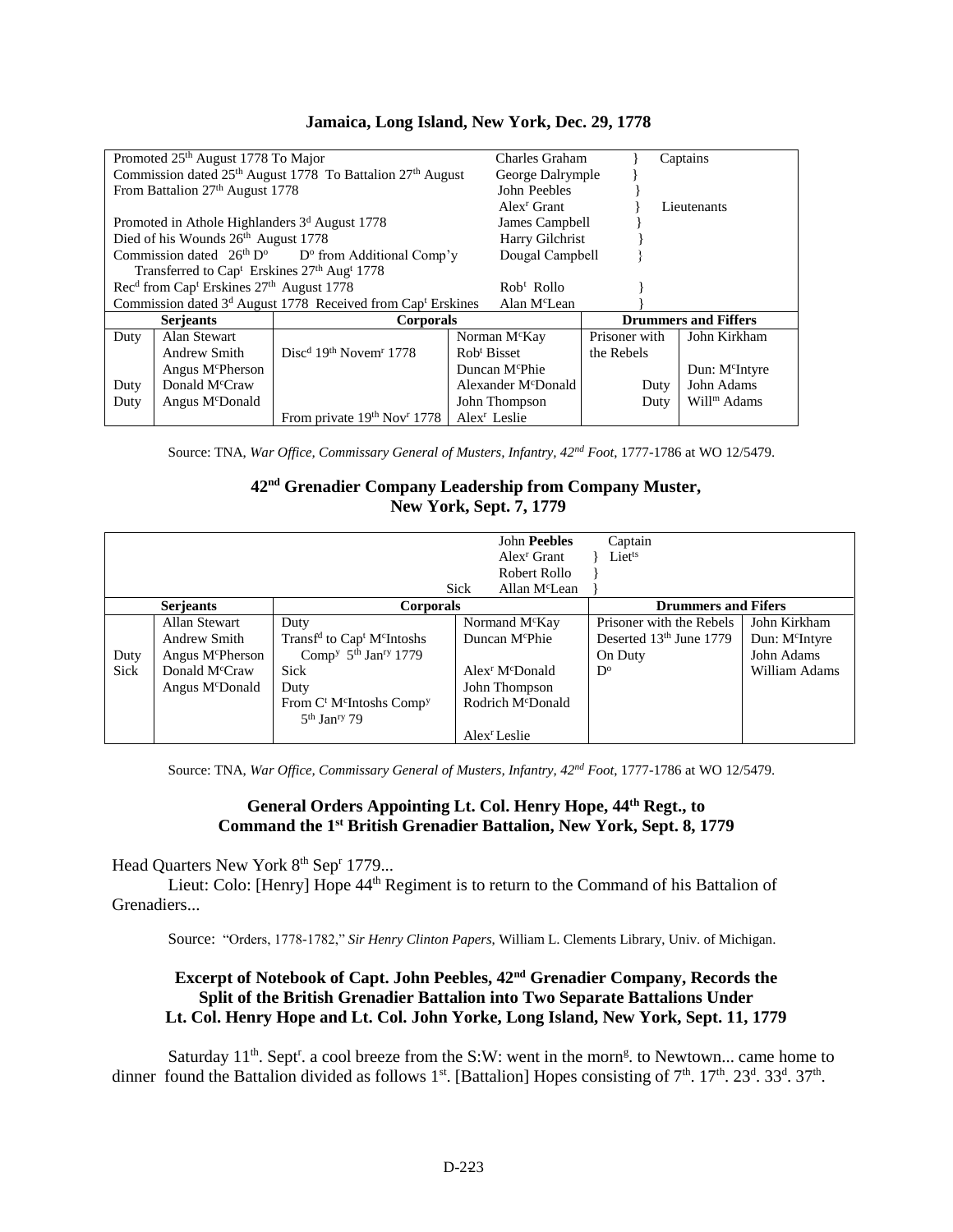38<sup>th</sup>. 42<sup>d</sup>. & 43<sup>d</sup>. -2<sup>nd</sup> [Battalion] York's, the 22<sup>d</sup>. 54<sup>th</sup>. 57<sup>th</sup>. 63d. 64<sup>th</sup>. 70<sup>th</sup>. & 74<sup>th</sup>. they changed ground & pitch'd accordingly...

Source: NRS, *Peebles Journal* Entry for Sept. 11, 1779, and as published in *John Peebles' American War*, Ed. Ira Gruber, Stackpole Books, Mechanicsburg (Pa), 1998, p. 292.



Detail of Portrait of Lt. Gen. Hon. Henry Edward Fox, 1805, by C. Turner after Phillips

Picture Source: Wikimedia Commons

Head Quarters James Island 13<sup>th</sup> March 1780...

The Hon<sup>1</sup> Lieu<sup>t</sup> Colo [Henry Edward] Fox [38<sup>th</sup> Regt.] is appointed to do duty in the 1<sup>st</sup> and Maj<sup>r</sup> [Thomas] Coore of the 28 Reg<sup>t</sup> in the  $2<sup>d</sup>$  Battalion British Grenadiers...

Source and Note: "Orders, 1778-1782," *Sir Henry Clinton Papers*, William L. Clements Library, Univ. of Michigan. The 42<sup>nd</sup> Grenadier Co. under Capt. John Peebles was assigned to the 1<sup>st</sup> British Grenadier Bn. on Aug. 10, 1778.

#### **General Orders Appointing Sgt. Andrew Smith, 42nd Grenadier Company, to be Quartermaster, 1st British Grenadier Battalion, New York, July 7, 1780**

Head Quarters, New York 7<sup>th</sup> July 1780...

His Excellency the Commander in Chief has been pleased to make the following promotions... Serjeant [Andrew] Smith of the  $42<sup>d</sup>$  regiment is appointed to act as Quarter master of the  $1<sup>st</sup>$ Battalion of British Grenadiers vice Stewart who retires...

Source: "Orders, 1778-1782," *Sir Henry Clinton Papers*, William L. Clements Library, Univ. of Michigan.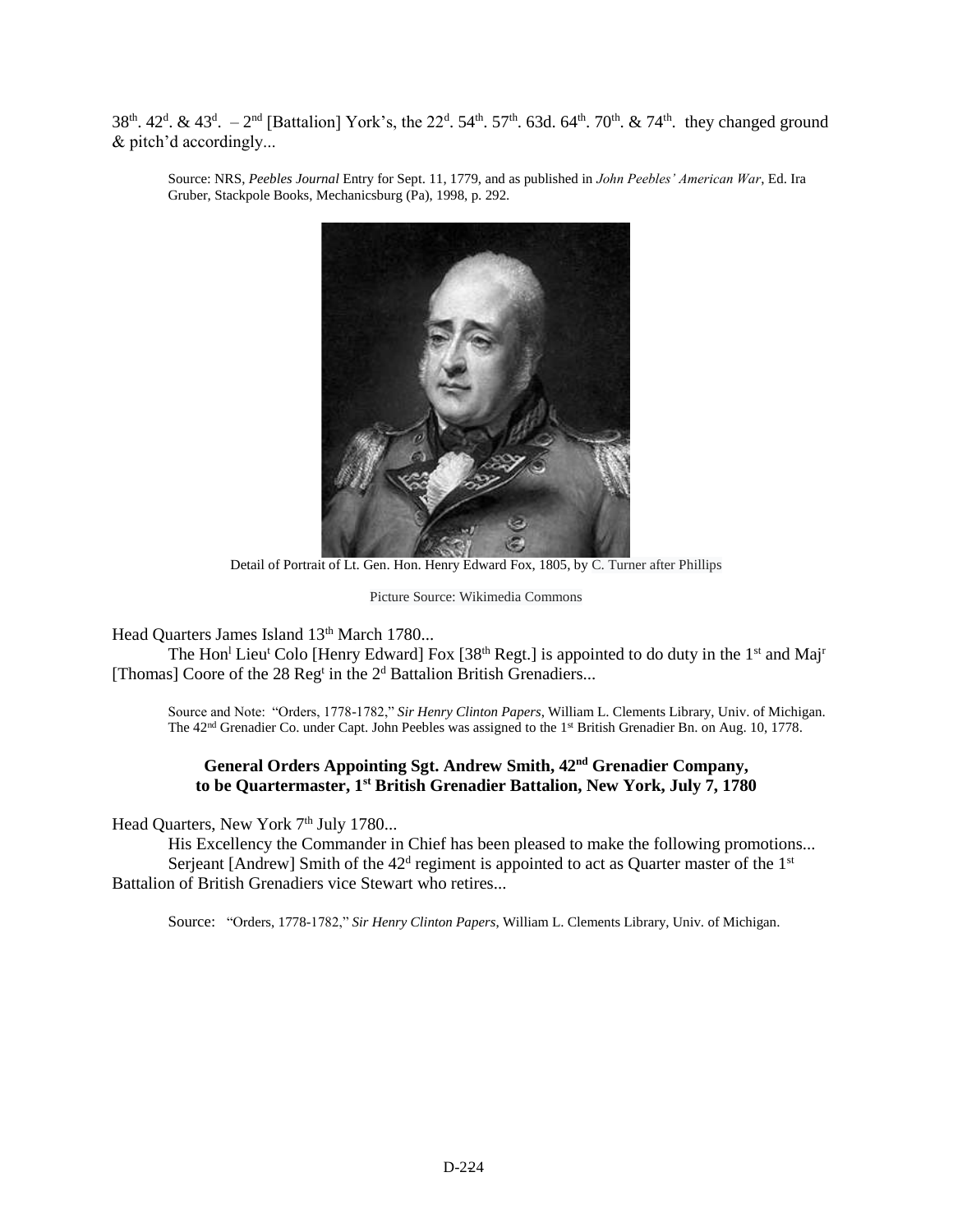

Detail from *"A topographical map of Hudsons River, with the channels depth of water, rocks, shoals &c. and the country adjacent, from Sandy-Hook, New York and bay to Fort Edward, also the communication with Canada by Lake George and Lake Champlain, as high as Fort Chambly on Sorel River. 1776*," by Claude Joseph Sauthier and William Faden

|  | Map Source: Library of Congress Geography and Map Div. |  |  |  |
|--|--------------------------------------------------------|--|--|--|
|  |                                                        |  |  |  |

### **42nd Grenadier Company Leadership from Company Muster, East Chester, New York, July 17, 1780**

|                  | Absent with the Command <sup>r</sup> in Chiefs Leave | Sick      | <b>John Peebles</b><br>Alex <sup>r</sup> Grant<br>Robert Rollo<br>Allan M <sup>c</sup> Lean | Captain<br>Lietts          |                                              |  |
|------------------|------------------------------------------------------|-----------|---------------------------------------------------------------------------------------------|----------------------------|----------------------------------------------|--|
| <b>Serjeants</b> |                                                      | Corporals |                                                                                             | <b>Drummers and Fifers</b> |                                              |  |
| Duty             | Allan Stewart<br>Andrew Smith                        |           | Alex <sup>r</sup> M <sup>c</sup> Donald<br>John Thompson                                    | Prisoner with the Rebels   | John Kirkham<br>Duncan M <sup>c</sup> Intyre |  |
|                  | Angus M <sup>c</sup> Pherson                         |           | Rodrich M <sup>c</sup> Donald                                                               | Duty                       | John Adams                                   |  |
| Sick             | Donald M <sup>c</sup> Craw                           |           | Alex <sup>r</sup> Leslie                                                                    | Duty                       | William Adams                                |  |
| Duty             | Angus M <sup>c</sup> Donald                          | Sick      | Malcolm M <sup>c</sup> Grigor                                                               |                            |                                              |  |

Source and Note: TNA, *War Office, Commissary General of Musters, Infantry, 42nd Foot*, 1777-1786 at WO 12/5479. Eastchester is located about 25 miles north of Fort George (now Battery Park, Manhattan).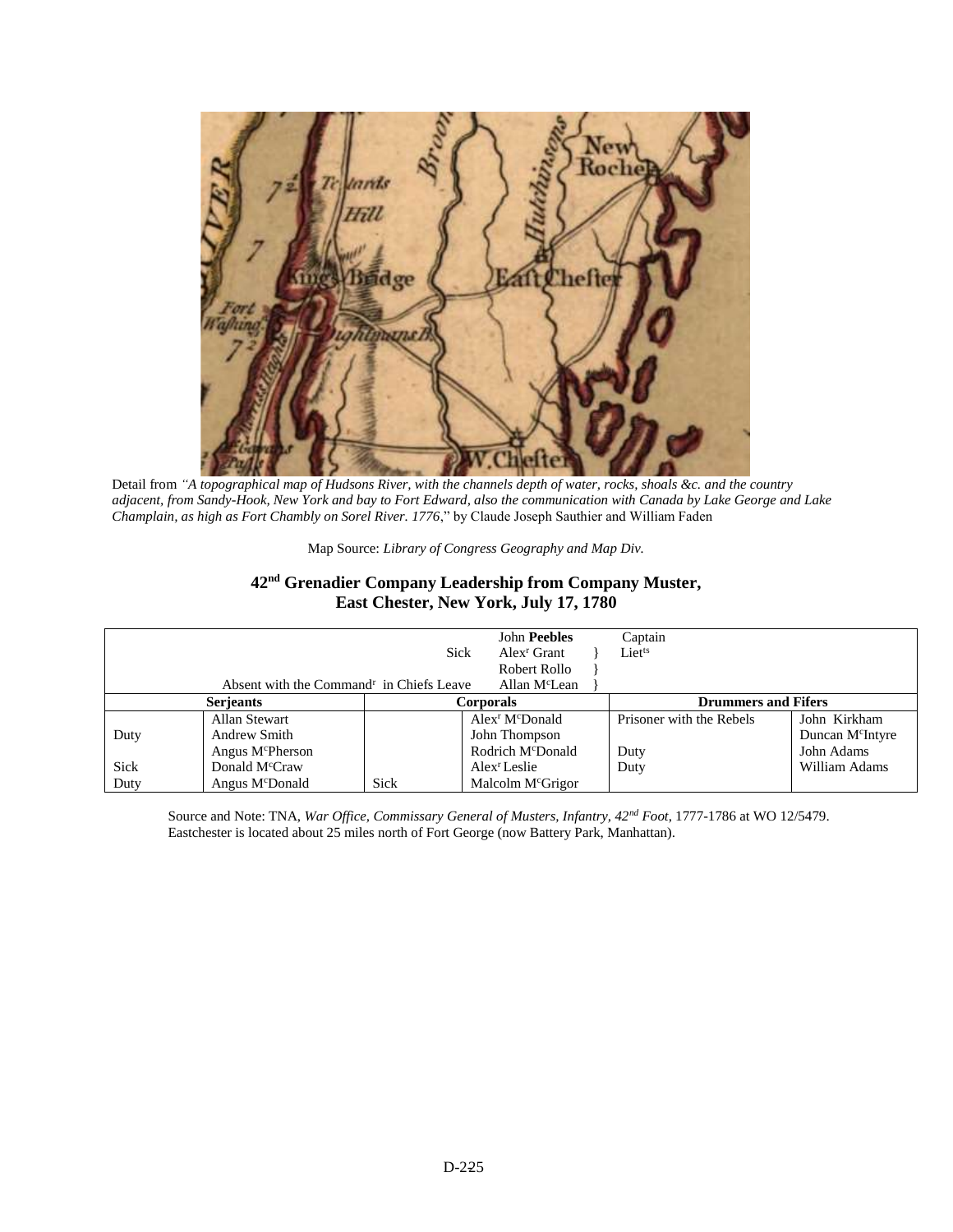

Detail from *"Plan of New York and Staten Islands with part of Long Island, survey'd in the years 1781, & 82.,"*

#### **British Order of Battle for Rhode Island Expedition under Commander-in-Chief and Gen. Sir Henry Clinton,** *Grand Duke* **off White Stone, Long Island, July 27, 1780**

On Board the Grand Duke at the White Stone  $27<sup>th</sup>$  July 80 The Army for the present Expedition is Brigaded as follows

| Yagers<br>$1st$ Light Infantry<br>$2d$ Light Infantry                                                                         | } Inspected by<br>L <sup>t</sup> Col [Robert] Abercrombie [1 <sup>st</sup> Lt. Inf.] | Commanded by<br>Maj General                                   |  |  |  |  |
|-------------------------------------------------------------------------------------------------------------------------------|--------------------------------------------------------------------------------------|---------------------------------------------------------------|--|--|--|--|
| <b>British Grenadiers</b>                                                                                                     |                                                                                      | [Hon. Alexander] Leslie                                       |  |  |  |  |
| <b>Hessian Grenadiers</b>                                                                                                     |                                                                                      | Maj <sup>r</sup> Gen [Heinrich Von] Kospoth [Regt. Landgrave] |  |  |  |  |
| 37 <sup>th</sup><br>38 <sup>th</sup><br>Brig <sup>r</sup> Gen [John] Leland [1 <sup>st</sup> Guards Regt.]<br>43 <sup>d</sup> |                                                                                      |                                                               |  |  |  |  |
| $22d$ Regiment                                                                                                                |                                                                                      |                                                               |  |  |  |  |
| Du Corps                                                                                                                      | Col [Ludwig von] Wurmb                                                               |                                                               |  |  |  |  |
| Landgrave                                                                                                                     |                                                                                      | Under the Command of                                          |  |  |  |  |
|                                                                                                                               |                                                                                      | Major Gen [Edward] Mathew                                     |  |  |  |  |
| $42d$ Regiment                                                                                                                | [Capt and] L <sup>t</sup> Col [John]                                                 | [Brig. of Guards]                                             |  |  |  |  |
| Flank Comp <sup>y</sup> Guards                                                                                                | Howard $[1st$ Guards Regt.]                                                          | $\cdots$                                                      |  |  |  |  |

Embarkation returns are expected as speedily as possible. When the Troops Land they will take 2 days prov<sup>s</sup> ready dress'd with them.

Source and Notes: "Orders, 1778-1782," *Sir Henry Clinton Papers*, William L. Clements Library, Univ. of Michigan. Gen. Clinton had learned that seven French ships of the line and 36 transports had sailed into Rhode Island harbor. Adm. Arbuthnot and Gen. Clinton agreed to a joint expedition to Rhode Island to attack the French. Whitestone is located on the north shore of Brooklyn, opposite Throggs Neck.

Map Source: Library of Congress Geography and Map Div.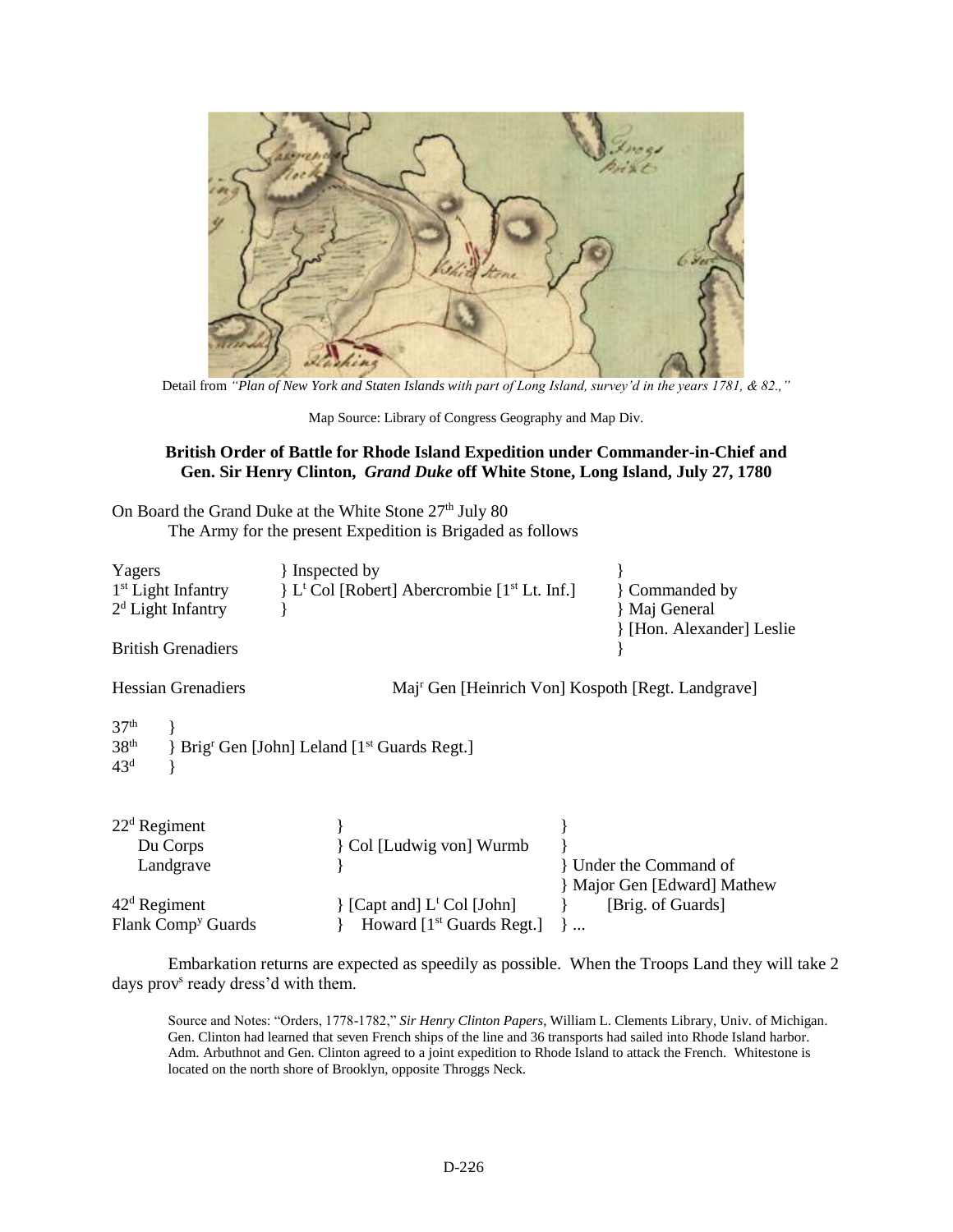#### **Rules for Maneuvering the 1st British Grenadier Battalion, Long Island, New York, Aug. 21, 1780**

Monday 21<sup>st</sup>. The L<sup>t</sup>. Col<sup>l</sup>. tells us in orders that he has given out some general Rules for manouvering the Batt<sup>n</sup>. of which we get a Copy. - we march & manoeuvre through the adjoining fields every evening & morning when it is not too hot.

#### General Rules for Manouvering the Batt<sup>n</sup>. by the Commanding Officer

Whatever Company or Division in the Battalion may be first order'd by the Commanding Officer to perform any Movement, the same is always to be immediately followed by the two next on their right & left,  $\&$  so on through the whole Batt<sup>n</sup>. without waiting for further directions, The Men receiving the word of Command from their own Officers which should be given in that tone of Voice & to be distinctly heard by whatever member their respective divisions consists of.

In Marching by Companies or division the Officers Commanding each should at all times caution his division to which flank he would have his men dress. Which is to be regulated by different circumstances, remembering always that they should never be required to look in a different direction from that which is intended they should incline to and to facilitate this still more, there should be always either an Officer or Serj<sup>t</sup>. on each flank when the Batt<sup>n</sup>. breaks off into Comp<sup>ys</sup>. or divisions as far at least as the Numbers will admit of their being so distributed, that the men may have some superiour to look to for regulating their movement & Dress by; and When there is only one with each division he should run to the Opposite flank when it is necessary to make his division dress that way: or Otherways it can never be done with precision.

#### Marching in Line.

When the Batt<sup>n</sup>. is order'd to march in Line, the whole is order'd to march by that particular division in front of which the Commanding Officer Marches; the Officer of which will give the greatest Attention to keep the direction in which he moves, that the same file continue to cover him as when first put in motion.

#### The Charge.

When the Line is order'd to Charge, either by word of Command from the Commanding Officer or by signal of Drum, each Officer will repeat the word to his own Company & will endeavour as much as possible in rushing forward to prevent his men from breaking their Order; - that either upon being order'd to halt, or after coming up with & forcing the first Body of the Enemy, the Line may be reform'd again with as little confusion & loss of time as possible; so as to throw in a fire upon such of the broken flying Enemy as they can't come up with, or to be in order to charge any second Body that may present itself.

#### Advancing in Column by Compys. or Divisions.

When the Batt<sup>n</sup>. is order'd to advance in Column from any particular Compy. Or division, the Officer Commanding it will give the word to March: every other Alternately doing the same when the preceeding one has got to a proper distance and carrying his Division into the line of March; remembering always to caution his Men to which flank they are to oblique and dress: if the Company first put in Motion is of the Right Wing it is to be followed by the next upon its left; if it belong to the Left Wing of the Batt<sup>n</sup>. [then] by the next upon the right and so on Alternately, but if the Column moves in a smaller front than of a Company, the divisions of one Company are never to intervene between those of another.

N.B. the Center of the Batt<sup>n</sup>. (as it now consists) is consider'd to be at the left of the  $42<sup>d</sup>$ . & right of the 76th. Companies.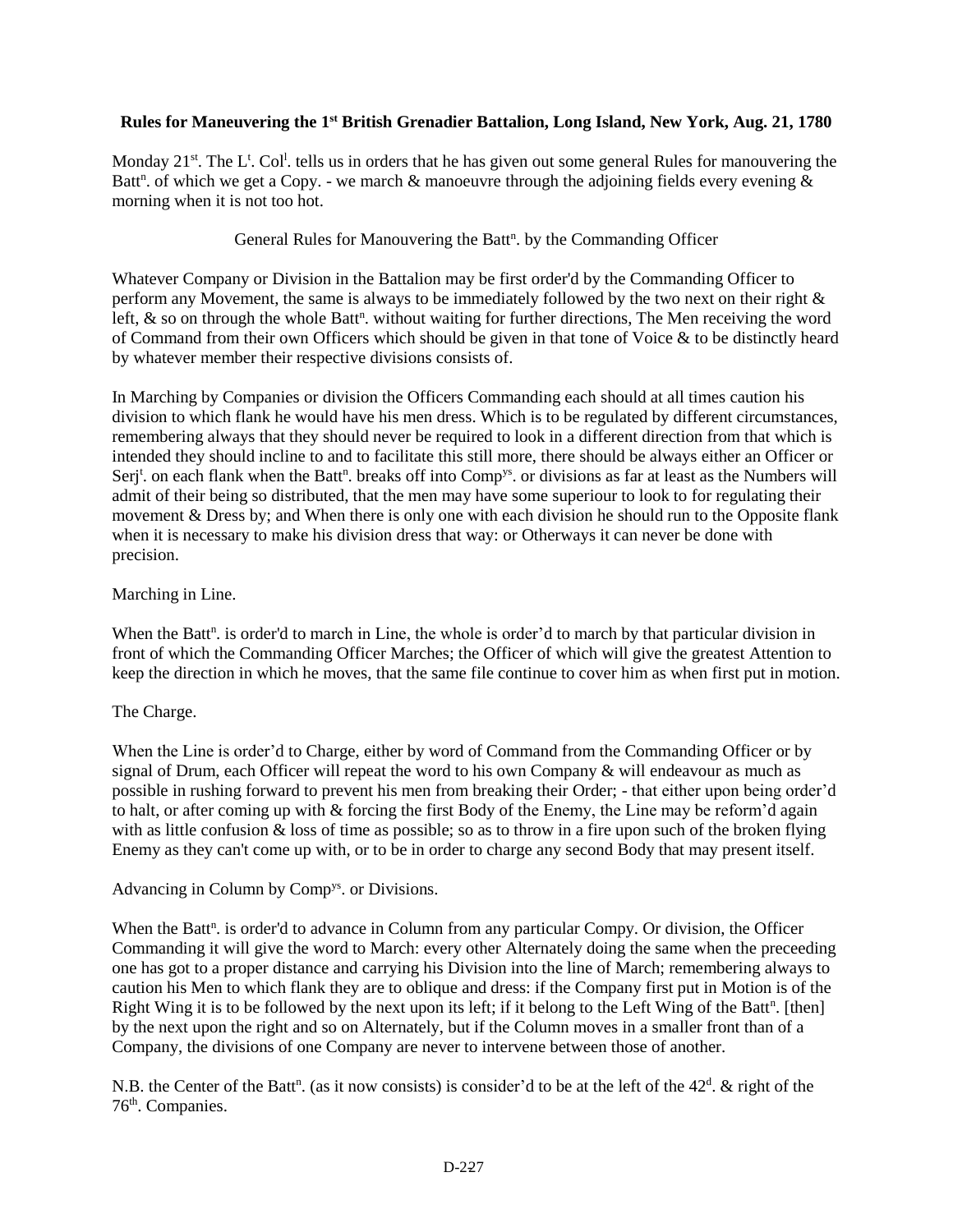To form the Line from the Column.

When order'd to form the Batt<sup>n</sup>. upon any given Company or Division, the Officer of that Comp<sup>y</sup>. or division Orders it to halt and immediately see that his line is dress'd in such direction as may be pointed out by the Commanding Officer; the Other divisions either advance obliquely or go about & retire obliquely in the [nearer or nearest?] line to their proper front in Batt<sup>n</sup>.

N.B. this is never to be done by files except when the Column is quite in close order, at all other open distance the divisions are to keep a front & move to their ground obliquely.

Retreating in Column by Companies or Divisions.

When the Batt<sup>n</sup>. is order'd to retire in one or more Columns from any particular Company; the Officer Commanding that, orders it to the Right about, & march & moves straight to the Rear, or in such other particular direction as he may have been commanded, the other Divisions doing the same alternately; Marching obliquely to the Rear by the nearest Route in the Line of March; remembering not to make his Division go About till the one preceding him is got to a proper distance, & then not to hurry; if they are order'd to fire before they Retreat they shoulder without loading  $\&$  no Company is to give their fire till their preceding one has shoulder'd. When the Column is retreating the greatest Attention must be given by the Officer Commanding each Division to what the one in his rear may be order'd to do, that if the Rear is directed to halt & come about to the front, the word of Command may pass from one to the Other & the movement be perform'd without noise hurry or confusion.

Columns by files.

In advancing or Retreating by files from the flanks or Center of Companies, the several Columns are to be directed in their March by dressing on that led by the Commanding Officer, & they are to endeavour always to preserve the distance for forming; of obliged to close or open at any time by the nature of the Country, the proper distance [is] to be regain'd as soon as possible without hurrying the men too much.

N.B. The same rule is to be observed at all times when any part of a line may have been obliged from particular impediments in the way to double to its Right, or Left, the manner of doing which will always shew the Attention & judgement of the Officer Commanding that Division obliged to break off; in forming again from files that have either advanced or retired, it is always to be done upon the leading file which halts or fronts to any direction the Commanding Officer chooses, and form upon it.

Signals by Drum

| Preparative.                  | to begin firing by Companies, which is to go on as fast as each is loaded till the<br>first part of the General when not a shot more is ever to be fired. |
|-------------------------------|-----------------------------------------------------------------------------------------------------------------------------------------------------------|
| Grenad <sup>rs</sup> . March. | to advance in Line.                                                                                                                                       |
| Point of War.                 | to Charge.                                                                                                                                                |
| To Arms.                      | to form the Batt <sup>n</sup> . (whether advancing or Retreating in Column) upon the leading<br>division.                                                 |
| Double flam.                  | to halt Upon the word forward, in forming, the Divisions to run up in Order.                                                                              |

Source: *Peebles' Journal*, Entry Aug. 22, 1780. Transcribed by Ian Burns.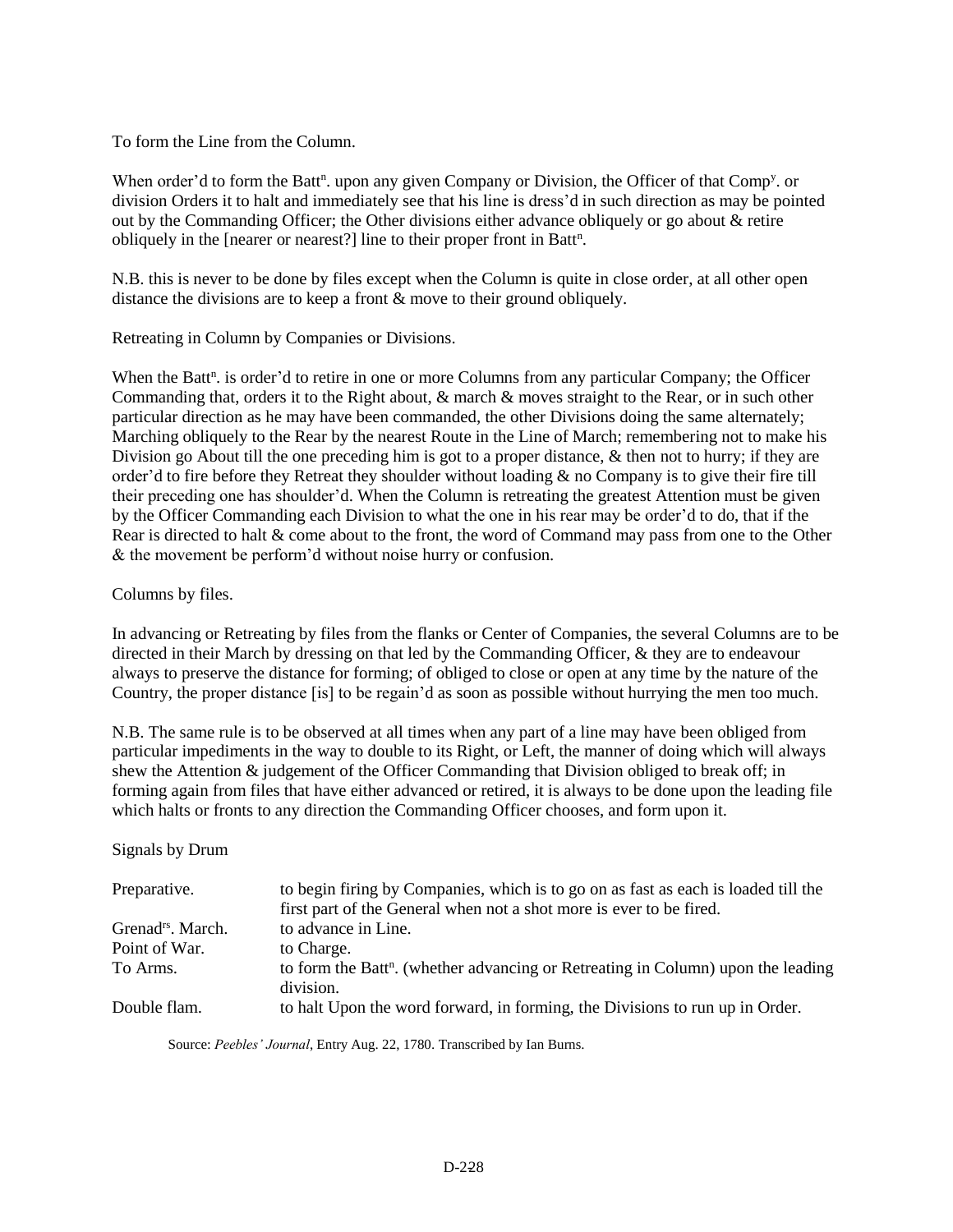#### **General Order to Level the Grenadier Companies with the Companies of Their Line Battalions, New York, Oct. 26, 1780**

Head Qrs N Y 26<sup>th</sup> Octo<sup>r</sup> 1780...

The Grenadier Companies to be compleated immed<sup>y</sup> from their Battalions to 56 Rank and File; if there are any men among the recruits from Eng<sup>d</sup> for the absent regiments, that are fit for that service, the Captains of the respective companies may take them.

The Companies whose Establishment is 101 are to be Leveled with those of their respective Regim<sup>s</sup> in the same manner as ordered for the L<sup>t</sup> Infantry.

Returns to be given in by each Battalion of  $L<sup>t</sup>$  Infantry & Grenadiers, of the numbers received in Consequence of the above order.

Source and Note: "Orders, 1778-1782," *Sir Henry Clinton Papers*, William L. Clements Library, Univ. of Michigan. The  $42<sup>nd</sup>$  Regt. strength report for Oct. 1, 1780 showed on 150 Rank & File wanting to complete for the eight battalion companies. With an establishment of 40 Corporals and 800 privates in those eight companies, the flank companies were likely leveled at around 86 men, including POWs, sick etc.



Detail from Portrait of William Phillips, circa, 1756-1763

Picture Source: Farmview Herald, (Virginia), July 7, 2015

#### **General Orders Assigning the Grenadiers to a Corps Commanded by Maj. Gen. William Phillips, New York, Oct. 27, 1780**

Head Qrs N Y 27 Octo<sup>r</sup> 1780...

The British Light Infantry, British Grenadiers and  $42<sup>d</sup>$  Regiment will form a Corps under the Command of Major General [William] Phillips.

Source: "Orders, 1778-1782," *Sir Henry Clinton Papers*, William L. Clements Library, Univ. of Michigan.

#### **General Orders Appointing Lt. Col. John Yorke, 22nd Regt. to Command the 1st British Grenadier Battalion, New York, Nov. 11, 1780**

Head Qua<sup>s</sup> N Y 11<sup>th</sup> Nov<sup>r</sup> 1780...

Lieu<sup>t</sup> Colonel [John] York  $22<sup>d</sup>$  Regim<sup>t</sup> is appointed to the Command of the 1<sup>st</sup> Battalion of British Grenad<sup>rs</sup> in the Room of Lieu<sup>t</sup> Colo [Henry] Hope  $[44<sup>th</sup>$  Regt.], going to Europe –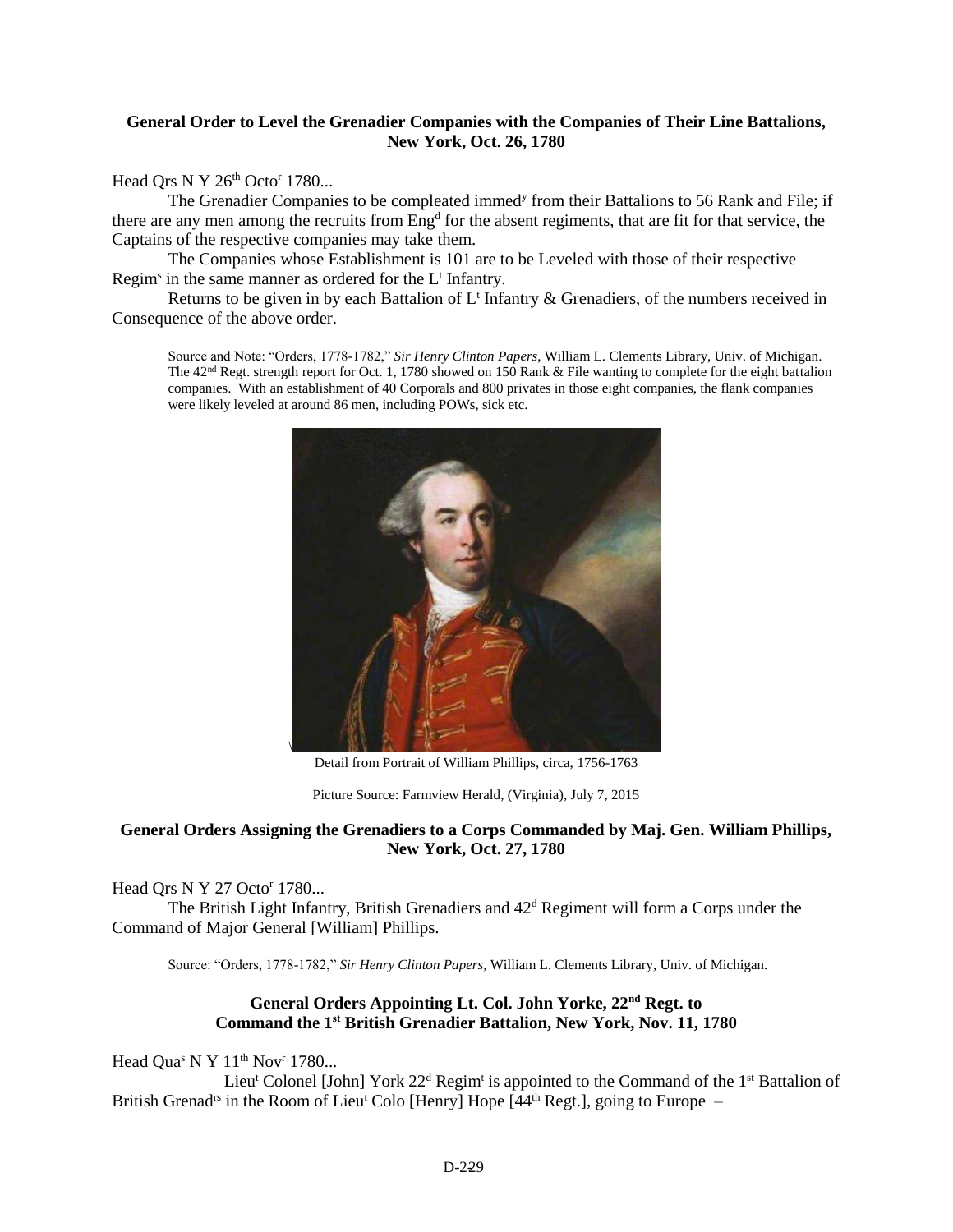[Maj.] The Right Honble [George] Lord Winchelsea,  $87<sup>th</sup>$  Reg<sup>t</sup> is appointed to the 1<sup>st</sup> Batt<sup>n</sup> and Lieu<sup>t</sup> Colonel [Hon. Henry Edward] Fox 38<sup>th</sup> Regiment, and the Honble Maj<sup>r</sup> [George] Damer 87<sup>th</sup> Regiment to the 2<sup>nd</sup> Batt<sup>n</sup> British Grenadiers...

Source: "Orders, 1778-1782," Sir Henry Clinton Papers, William L. Clements Library, Univ. of Michigan. The 42<sup>nd</sup> Grenadier Company under Capt. Peebles remained assigned to the 1<sup>st</sup> British Grenadier Bn.

#### **Excerpts of Notebook of Capt. John Peebles, 42nd Grenadier Company, Record Entering Winter Quarters and Lt. Col. John Yorke, 22nd Regt., Being Appointed Commander of the 1st British Grenadier Battalion, New York, Nov. 15, 1780**

Wednesday 15<sup>th</sup>. fine w<sup>r</sup>... The [42<sup>nd</sup> Gren.] Company went into their Hutts today & got their Barrack bedding & utensils...

Visited the Hospital & reported to  $L^t$ . Col: Yorke who is appointed to the Com<sup>d</sup>. of the 1<sup>st</sup>. Batt<sup>n</sup>.  $10^{th}$ . Nov<sup>r</sup>. & L<sup>t</sup>. Co<sup>1</sup>. [Hon. Henry Edward] Fox [38<sup>th</sup> Regt.] to the  $2^{d}$ ... the  $22^{d}$ . Com<sup>y</sup>. change with the 38<sup>th</sup> Comp<sup>y</sup>.

Source: NRS, *Peebles Journal* Entries for Oct. 28-29, 1780 and as published in *John Peebles' American War*, Ed. Ira Gruber, Stackpole Books, Mechanicsburg (Pa), 1998, p. 415.



Detail from *"Plan of New York and Staten Islands with part of Long Island, survey'd in the years 1781, & 82.*,

Map Source: Library of Congress Geography and Map Div.

#### **42nd Grenadier Company Leadership from Company Muster, Newtown, Long Island, New York, Feb. 8, 1781**

|                                                                         |                              |                       | John Peebles                            | Captain                    |                              |
|-------------------------------------------------------------------------|------------------------------|-----------------------|-----------------------------------------|----------------------------|------------------------------|
|                                                                         |                              |                       | Alex <sup>r</sup> Grant                 | Lietts                     |                              |
| Retires 6 <sup>th</sup> Sept <sup>r</sup> 1780                          |                              |                       | Robert Rollo                            |                            |                              |
| Abs <sup>t</sup> by the Command <sup>r</sup> In Chiefs Leave in Britain |                              |                       | Allan M <sup>c</sup> Lean               |                            |                              |
| Purchas <sup>d</sup> 6 <sup>th</sup> Sept <sup>r</sup> 1780             |                              |                       | John Ritchie                            |                            |                              |
| <b>Serjeants</b>                                                        |                              |                       | <b>Corporals</b>                        | <b>Drummers and Fifers</b> |                              |
| $Distd 25th Decr 1780$                                                  | Allan Stewart                |                       | Alex <sup>r</sup> M <sup>c</sup> Donald | Duty                       | John Kirkham                 |
| Duty                                                                    | Andrew Smith                 |                       | John Thompson                           |                            | Duncan M <sup>c</sup> Intyre |
|                                                                         | Angus M <sup>c</sup> Pherson |                       | Rodrich M <sup>c</sup> Donald           | Duty                       | John Adams                   |
| Disch <sup>d</sup> $21st$ Oct <sup>r</sup> 1780                         | Donald M <sup>c</sup> Craw   |                       | Alex <sup>r</sup> Leslie                | Duty                       | William Adams                |
| Transf <sup>d</sup> L <sup>t</sup> Co <sup>ls</sup> $21$ <sup>st</sup>  | John Fraser                  | Died $21st$ July 1780 | Malcolm M <sup>c</sup> Grigor           |                            |                              |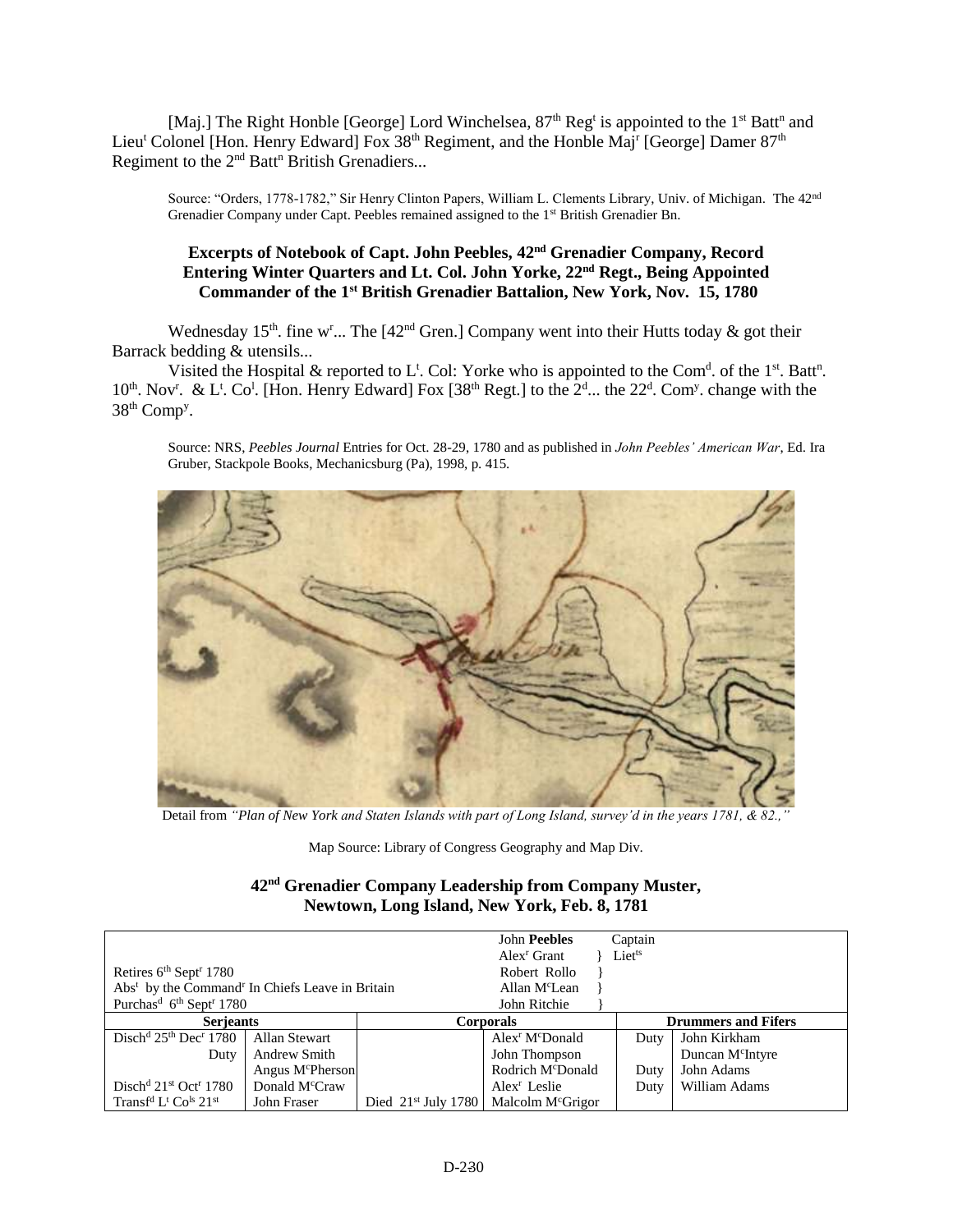| 1780<br>Oct <sup>r</sup> |          | 21st<br>From Priv <sup>t</sup><br>∸ | Arch <sup>d</sup> Turner |  |
|--------------------------|----------|-------------------------------------|--------------------------|--|
|                          | Angus    | July 80                             |                          |  |
|                          | McDonald |                                     |                          |  |

Source: TNA, *War Office, Commissary General of Musters, Infantry, 42nd Foot*, 1777-1786 at WO 12/5479.

#### **General Orders for the British Grenadiers, Including the 42nd Grenadier Company, to Prepare to Embark Under Maj. Gen. William Phillips for Virginia, but later Countermanded, New York, Feb. 17, 1781**

#### Head Qrs NY 17<sup>th</sup> Feb<sup>y</sup> 1781...

The British Light Infantry, the British Grenad<sup>s</sup>, the Hessian Grenadiers, the  $42<sup>d</sup>$  and  $76<sup>th</sup>$ Regiments, will hold themselves in readiness to Embark at the shortest notice. The above Corps are to give an Embarkation Return Immediately to the Adjutant

Source and Notes: "Orders, 1778-1782," Sir Henry Clinton Papers, William L. Clements Library, Univ. of Michigan. This expedition under Maj. Gen William Phillips was being prepared to reinforce Brig. Gen. Benedict Arnold, now a Loyalist officer, in Virginia, based on intelligence that French forces from Rhode Island were headed to the Chesapeake. The 42nd Regt. and Grenadiers were removed from the expedition before it sailed on Mar. 20, 1781.

#### **General Order Appointing Lt. Col. James Marsh, 43rd Regt., to Command 1 st British Grenadier Battalion, New York, May 1, 1781**

#### Head Qrs New York 1<sup>st</sup> May 1781...

Lieu<sup>t</sup> Colonel [James] Marsh of the  $43<sup>d</sup>$  Regiment is appointed to command the first Battalion British Grenadiers.

Source: "Orders, 1778-1782," *Sir Henry Clinton Papers*, William L. Clements Library, Univ. of Michigan.

#### **Excerpt of Notebook of Capt. John Peebles, 42nd Grenadier Company, Records Lt. Col. James Marsh, 43rd Regt., Appointed Commander of 1st British Grenadier Battalion, New York, May. 22, 1781**

Friday 11<sup>th</sup>. fine weather Col: [James] Marsh come to join the Battalion ...

Source: NRS, *Peebles Journal* Entry for May 22, 1781 and as published in *John Peebles' American War*, Ed. Ira Gruber, Stackpole Books, Mechanicsburg (Pa), 1998, p. 442.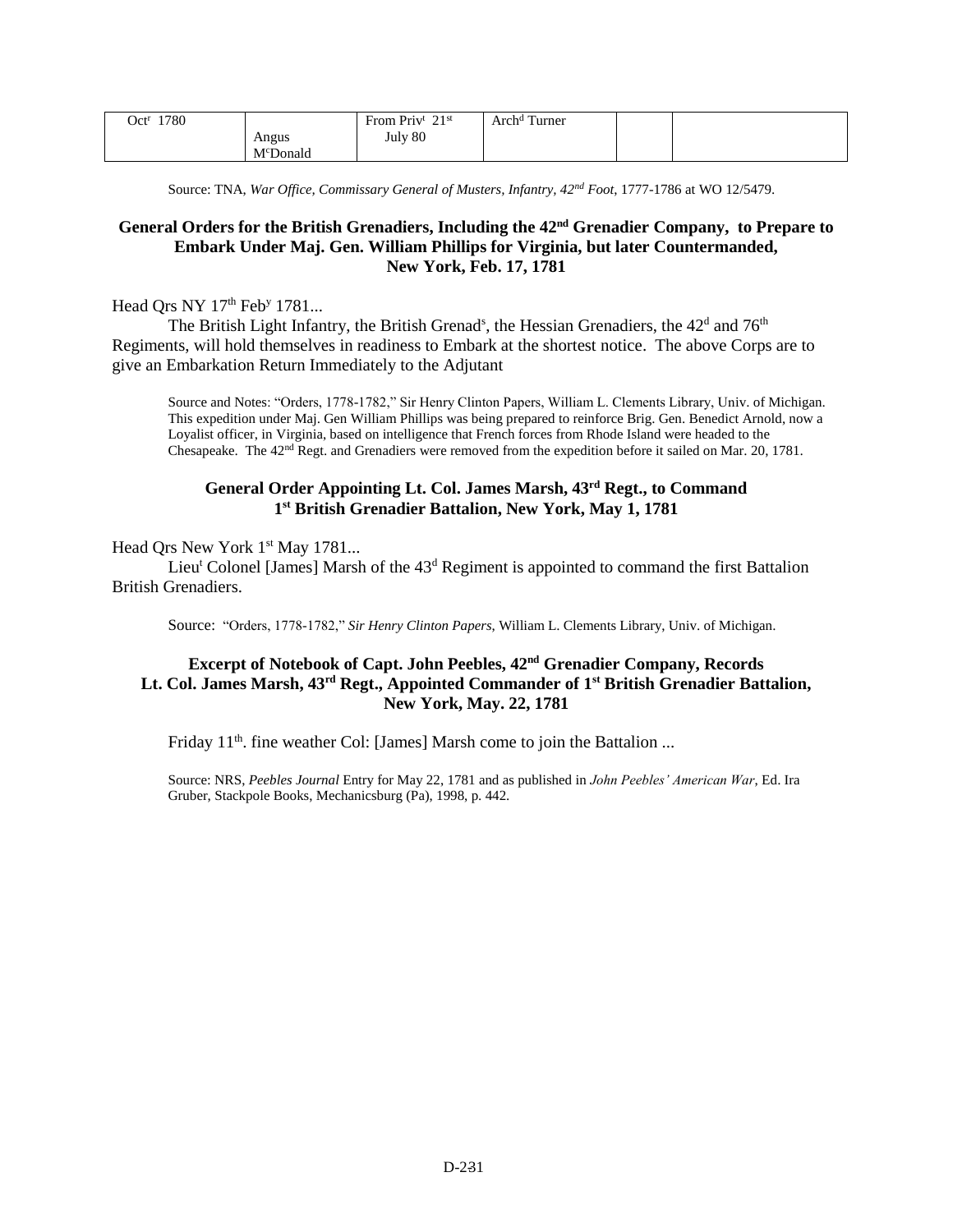

Detail from *"Old map of Brooklyn and greater part of King's County, Long Island,"1770's*

Map Source: Library of Congress Geography and Map Div. Title from P. L. Phillips' A list of maps of America, p. 175.

| 42 <sup>nd</sup> Grenadier Company Leadership from Company Muster, |
|--------------------------------------------------------------------|
| Camp Near Brooklyn, New York, July 11, 1781                        |

| Promoted in the $37th$ Reg <sup>t</sup> $28th$ Ap <sup>1</sup> 1781<br>Received from $L^t$ Colonels $29th$ Ap <sup>1</sup> 1781<br>Dead $1st$ Jan <sup>y</sup> 1781 |                                         | <b>John Peebles</b><br>Alex <sup>r</sup> Grant<br>John Ritchie<br>William Dickson<br>Allan M <sup>c</sup> Lean | Captain<br>Liet <sup>ts</sup>           |      |                                |
|---------------------------------------------------------------------------------------------------------------------------------------------------------------------|-----------------------------------------|----------------------------------------------------------------------------------------------------------------|-----------------------------------------|------|--------------------------------|
| Rec <sup>d</sup> from Cap <sup>t</sup> Grants 2 <sup>d</sup> Jan <sup>ry</sup> 1781                                                                                 | Duty                                    | Dougal Campbell                                                                                                |                                         |      |                                |
| <b>Serjeants</b>                                                                                                                                                    |                                         | <b>Corporals</b>                                                                                               |                                         |      | <b>Drummers and Fifers</b>     |
| Discharged 25th Dec <sup>r</sup> 1780                                                                                                                               | Allan Stewart                           |                                                                                                                | John Thompson                           | Duty | John Kirkham<br>$Dr^s$         |
| Duty                                                                                                                                                                | Andrew Smith                            |                                                                                                                | Rodrich M <sup>c</sup> Donald           |      | Duncan M <sup>c</sup> Intyre } |
|                                                                                                                                                                     | Angus M <sup>c</sup> Pherson            |                                                                                                                | Alex <sup>r</sup> Leslie                | Duty | John Adams<br>Fifers           |
|                                                                                                                                                                     | John Fraser                             |                                                                                                                | Arch <sup>d</sup> Turner                | Duty | William Adams }                |
|                                                                                                                                                                     | Angus M <sup>c</sup> Donald             | Made Sergeant 26th Dec <sup>r</sup> 1780                                                                       | Alex <sup>r</sup> M <sup>c</sup> Donald |      |                                |
| From Corp <sup>1</sup> 26 <sup>th</sup> Dec <sup>r</sup> 80                                                                                                         | Alex <sup>r</sup> M <sup>c</sup> Donald | From Private 26th Dec <sup>r</sup> 1780                                                                        | Peter M <sup>c</sup> Laggan             |      |                                |

Source: TNA, *War Office, Commissary General of Musters, Infantry, 42nd Foot*, 1777-1786 at WO 12/5479.

### **42nd Grenadier Company Leadership from Company Muster, Jamaica, Long Island, New York, Jan. 11, 1782**

| His Majestys 42 <sup>d</sup> or Royal Highland Regiment of Foot Commanded by General Lord John Murray |                                         |      |                               |             |                                               |  |  |  |
|-------------------------------------------------------------------------------------------------------|-----------------------------------------|------|-------------------------------|-------------|-----------------------------------------------|--|--|--|
|                                                                                                       |                                         |      | <b>John Peebles</b>           | Captain     |                                               |  |  |  |
|                                                                                                       |                                         |      | Alex <sup>r</sup> Grant       | $Liet^{ts}$ |                                               |  |  |  |
|                                                                                                       |                                         |      | William Dickson               |             |                                               |  |  |  |
|                                                                                                       |                                         | Duty | Dougal Campbell               |             |                                               |  |  |  |
|                                                                                                       | <b>Serjeants</b>                        |      | <b>Corporals</b>              |             | <b>Drummers and Fifers</b>                    |  |  |  |
| Duty                                                                                                  | Andrew Smith                            | Duty | John Thompson                 | Duty        | John Kirkham<br>$\rightarrow$ Dr <sup>s</sup> |  |  |  |
|                                                                                                       | Angus M <sup>c</sup> Pherson            |      | Rodrich M <sup>c</sup> Donald |             | Duncan M <sup>c</sup> Intyre                  |  |  |  |
| John Fraser                                                                                           |                                         |      | Alex <sup>r</sup> Leslie      | Duty        | John Adams<br>Fifers                          |  |  |  |
|                                                                                                       | Ang <sup>s</sup> $M^c$ Donald           |      | Peter M <sup>c</sup> Laggan   | Duty        | William Adams                                 |  |  |  |
|                                                                                                       | Alex <sup>r</sup> M <sup>c</sup> Donald |      | Arch <sup>d</sup> Turner      |             |                                               |  |  |  |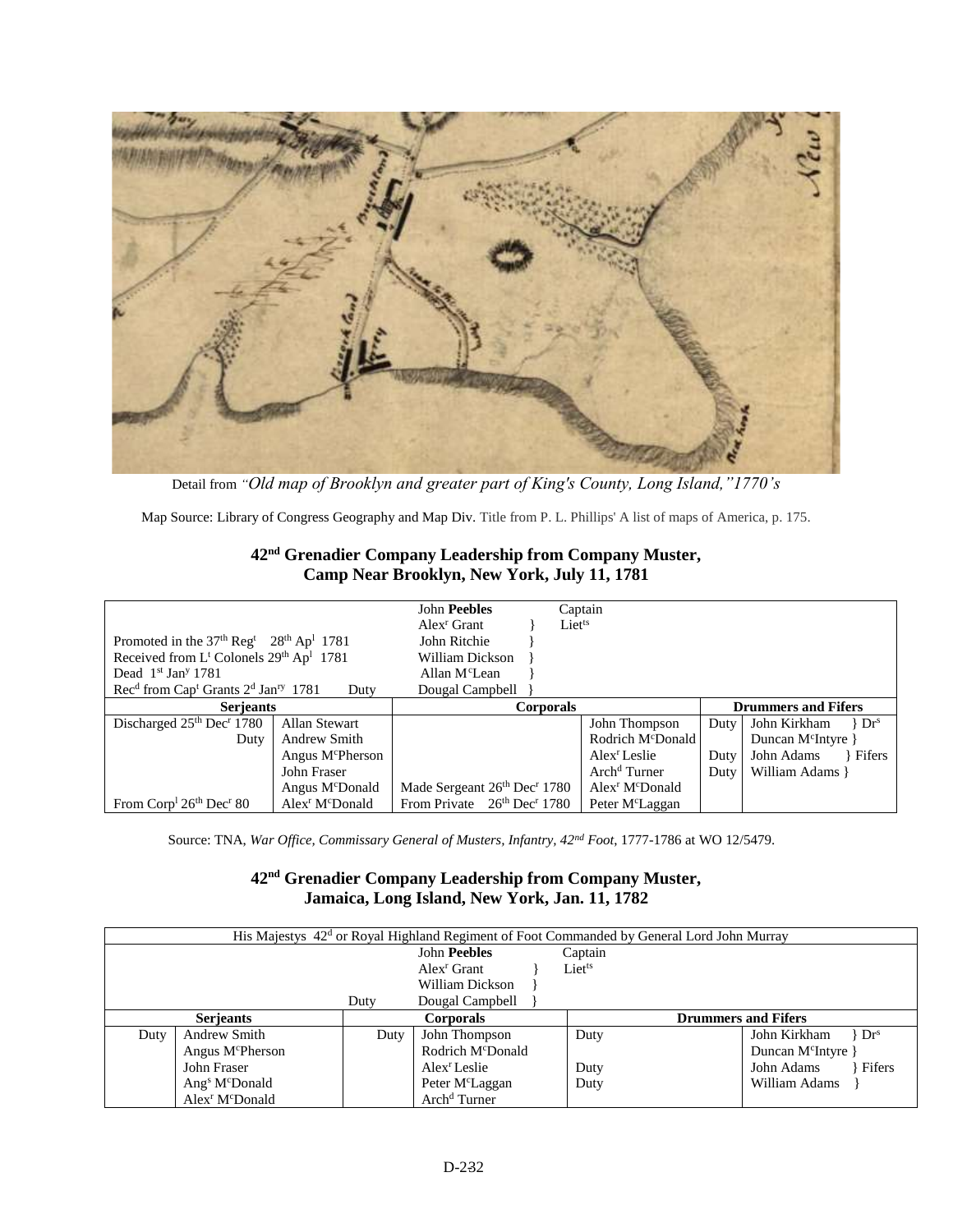Source: TNA, *War Office, Commissary General of Musters, Infantry, 42nd Foot*, 1777-1786 at WO 12/5479.

#### **General Order Appointing Maj. Charles Brownlow, 57th Regt., to Command the 1 st British Grenadier Battalion, New York, Apr. 6, 1782**

Head Quarters New York 6<sup>th</sup> April 1782...

Major [Charles] Brownlow is appointed to the Comm<sup>d</sup> of the Batt<sup>n</sup> of Grenadiers in the room of Lieu<sup>t</sup> Colo [James] Marsh 'till further orders...

Source: "Orders, 1778-1782," *Sir Henry Clinton Papers*, William L. Clements Library, Univ. of Michigan.

#### **42nd Grenadier Company Leadership from Company Muster, Grenadier Camp, Ireland Heights, Long Island, New York, July 12, 1782**

| Resigned $2d$ Feb <sup>y</sup> 1782<br>John Peebles<br>Commission Dated $D^{\circ}$ – Transferred to Captain Anstruthers 14 Feb <sup>y</sup> 1782 William Dickson<br>Received from the Battalion 14 <sup>th</sup> Feb <sup>y</sup> 1782                                                                                                                                                                          |  |  |  |  |               |                                                                                                                |                      | David Anstruther                                                                                                        | Captains                  |                        |
|------------------------------------------------------------------------------------------------------------------------------------------------------------------------------------------------------------------------------------------------------------------------------------------------------------------------------------------------------------------------------------------------------------------|--|--|--|--|---------------|----------------------------------------------------------------------------------------------------------------|----------------------|-------------------------------------------------------------------------------------------------------------------------|---------------------------|------------------------|
| Promoted 2 <sup>d</sup> Feb <sup>y</sup> 1782<br>Commission Dated $D^{\circ}$ – Transferred to Capt <sup>n</sup> Rutherfurds 14 Feb <sup>y</sup> 1782<br>$\text{Rec}^d$ from $\text{C}^t$ Rutherfurd's 14 Feb <sup>y</sup> 1782 – In Britain his leave of absence<br>expired 31 <sup>st</sup> July 1781 – But supposed to be in $2d$ Batt <sup>n</sup><br>Transferred to Capt. Grants 14th Feb <sup>y</sup> 1782 |  |  |  |  |               |                                                                                                                |                      | William Dickson<br>William Edmundstoun<br>Alex <sup>r</sup> MGregor<br>Dougal Campbell<br>William M <sup>c</sup> Donald | Lieutenants               |                        |
| Rec <sup>d</sup> from Cap <sup>t</sup> Campbells 14 <sup>th</sup> Feb <sup>y</sup> 1782<br><b>Andrew Smith</b><br>John Thompson<br>Duty<br>Rodrick M <sup>c</sup> Donald<br>Angus M <sup>c</sup> Pherson<br>Serjeants<br>John Fraser<br>Alex <sup>r</sup> Leslie<br>Arch <sup>d</sup> Turner<br>Angus M <sup>c</sup> Donald<br>Duty<br>Alex <sup>r</sup> M <sup>c</sup> Donald<br>Peter M <sup>c</sup> Glaggan   |  |  |  |  | orporals<br>O | Made Serj <sup>t</sup> in $C^t$ Dalrymples $23^d$<br>June 82<br>$Recd$ from the Majors 23 <sup>d</sup> June 82 | Duty<br>Duty<br>Duty | John Kirkham<br>Duncan M <sup>c</sup> Intyre }<br>John Adams<br>Peter M <sup>c</sup> Grigor<br>William Adams            | $\rm{P}^{rs}$ .<br>Fifers | ళ<br>Drummers<br>ifers |

Source: TNA, *War Office, Commissary General of Musters, Infantry, 42nd Foot*, 1777-1786 at WO 12/5479.



Detail of *"Richmond Hill House, Varick Street, between Charlton and Vandam Streets,"* 1897

Picture Source and Note: Wikimedia Commons, from Reminiscences of an octogenarian of the city of New York, 1816-1860, by Charles Haynes Haswell (New York, 1897). Richmond Hill was the home of Maj.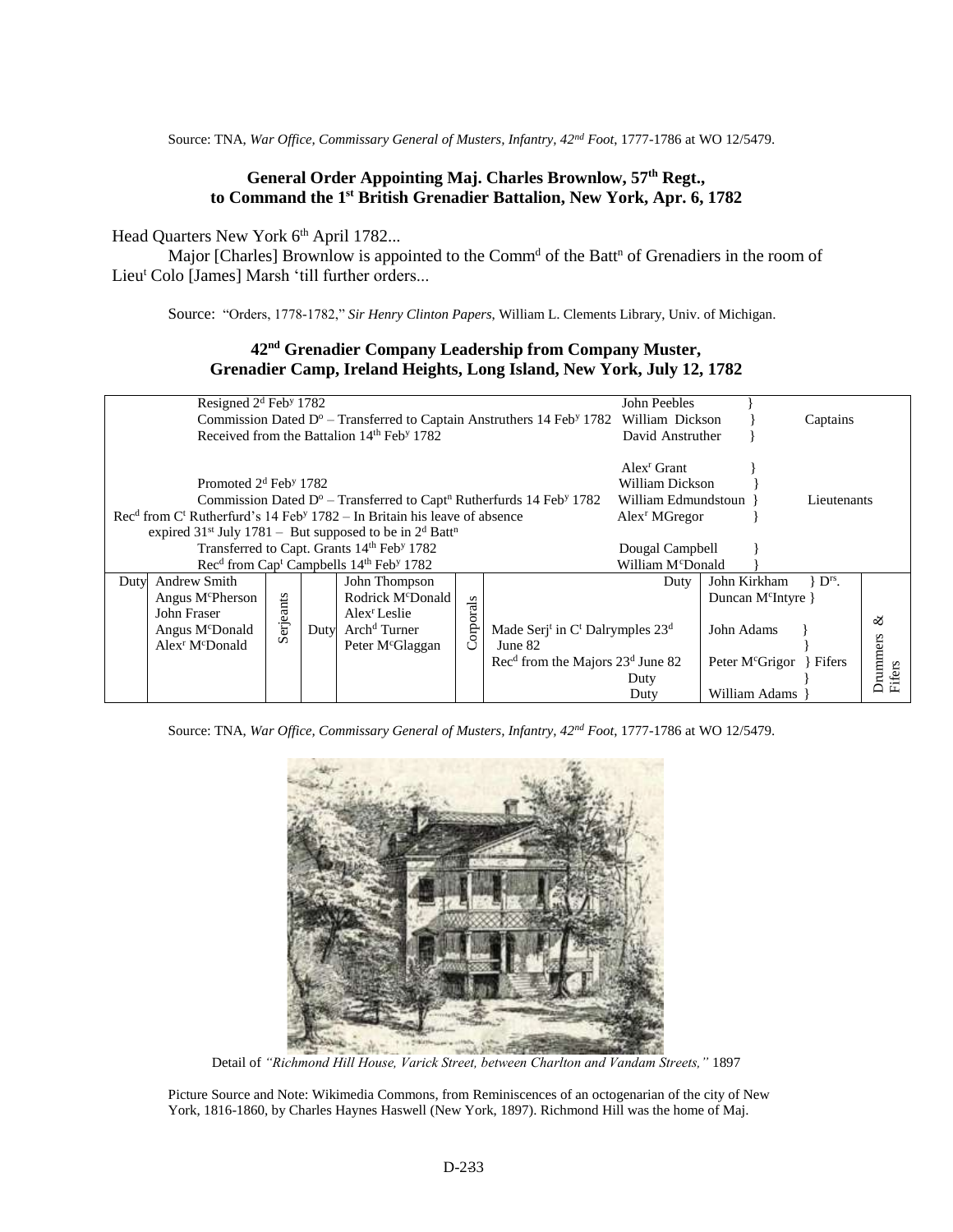Abraham Mortier, Paymaster gen. of the British Army during the French & Indian war. It was located about two miles north of Fort George.

#### **General After Order Issued to Return the 42nd Grenadier Company Back to the Regiment, Richmond Hill Mansion, New York, Aug. 9, 1782**

Head Quarters Mortiers House 9<sup>th</sup> August 1782...

After Orders

The Grenadiers Companies belonging to Regiments now in this District are to join their Batt<sup>ns</sup> on Monday the 12<sup>th</sup> Inst<sup>t</sup> the Com<sup>s</sup> belonging to absent Regiments are to be formed into one Batt<sup>n</sup> under the Command of the Hon<sup>bl</sup> Lieut. Col [Henry] Fox [38<sup>th</sup> Regt.]

Major [William] Keppel [82<sup>nd</sup> Regt.] to be Major to this Batt<sup>n</sup>. Boats are to be at Denyces to carry the 22<sup>d</sup> & 57<sup>th</sup> Companies to Staten Island & at Brooklyn Ferry to Cross the 37<sup>th</sup> 40<sup>th</sup> & 42<sup>d</sup> Companies to this Island the same Day.

Maj<sup>r</sup> Gen<sup>1</sup> [James] Paterson will please to give the necessary orders for these movements & the Quar<sup>r</sup> Mas<sup>r</sup> General is requested to see that Boats are ready at the proper Time.

Source and Note: TNA, *Entry Book of General Orders, Orders Issued by His Excellency General Sir Guy Carleton at New York*, at WO 28/9/215-216, ff. 286 – 482. The men of the  $42<sup>nd</sup>$  Light Infantry Co. were still being held prisonersof-war.



Detail from *"Map showing the west shore of the North or Hudson River,"* 1767, by Bernard Ratzer

Map Source: Library of Congress Geography and Map Div.

#### **42nd Grenadier Company Leadership from Company Muster, Paulus Hook (Now Jersey City), New Jersey, Jan. 4, 1783**

| David Anstruther<br>Cap <sup>t</sup><br>Alex <sup>r</sup> Grant<br>Duty<br>William McDonald<br>Lieuts<br>Transferred to 2 <sup>d</sup> Battalion 1 <sup>st</sup> Aug <sup>st</sup> 1782<br>Alex <sup>r</sup> MGrigor |                                                                                                                                              |           |              |                                                                                                                                        |               |                                           |                                                                                                                                          |                         |  |  |
|----------------------------------------------------------------------------------------------------------------------------------------------------------------------------------------------------------------------|----------------------------------------------------------------------------------------------------------------------------------------------|-----------|--------------|----------------------------------------------------------------------------------------------------------------------------------------|---------------|-------------------------------------------|------------------------------------------------------------------------------------------------------------------------------------------|-------------------------|--|--|
| Rec <sup>d</sup> from D <sup>o</sup>                                                                                                                                                                                 | but not joined since appointed<br>$D^{\rm o}$                                                                                                |           |              | Henry Graham                                                                                                                           |               |                                           |                                                                                                                                          |                         |  |  |
| On Command<br>Duty                                                                                                                                                                                                   | <b>Andrew Smith</b><br>Angus M <sup>c</sup> Pherson<br>John Fraser<br>Angus M <sup>c</sup> Donald<br>Alex <sup>r</sup> M <sup>c</sup> Donald | Serjeants | Duty<br>Dutv | John Thompson<br>Rodrick M <sup>c</sup> Donald<br>Alex <sup>r</sup> Leslie<br>Arch <sup>d</sup> Turner<br>Peter M <sup>c</sup> Glaggan | s<br>Corporal | <b>Sick</b><br>Deserted 19th July<br>1782 | John Kirkham<br>Duncan M <sup>c</sup> Intyre<br>Rich <sup>d</sup> M <sup>c</sup> Cullogh<br>Peter M <sup>c</sup> Grigor<br>William Adams | ళ<br>Drummers<br>Fifers |  |  |